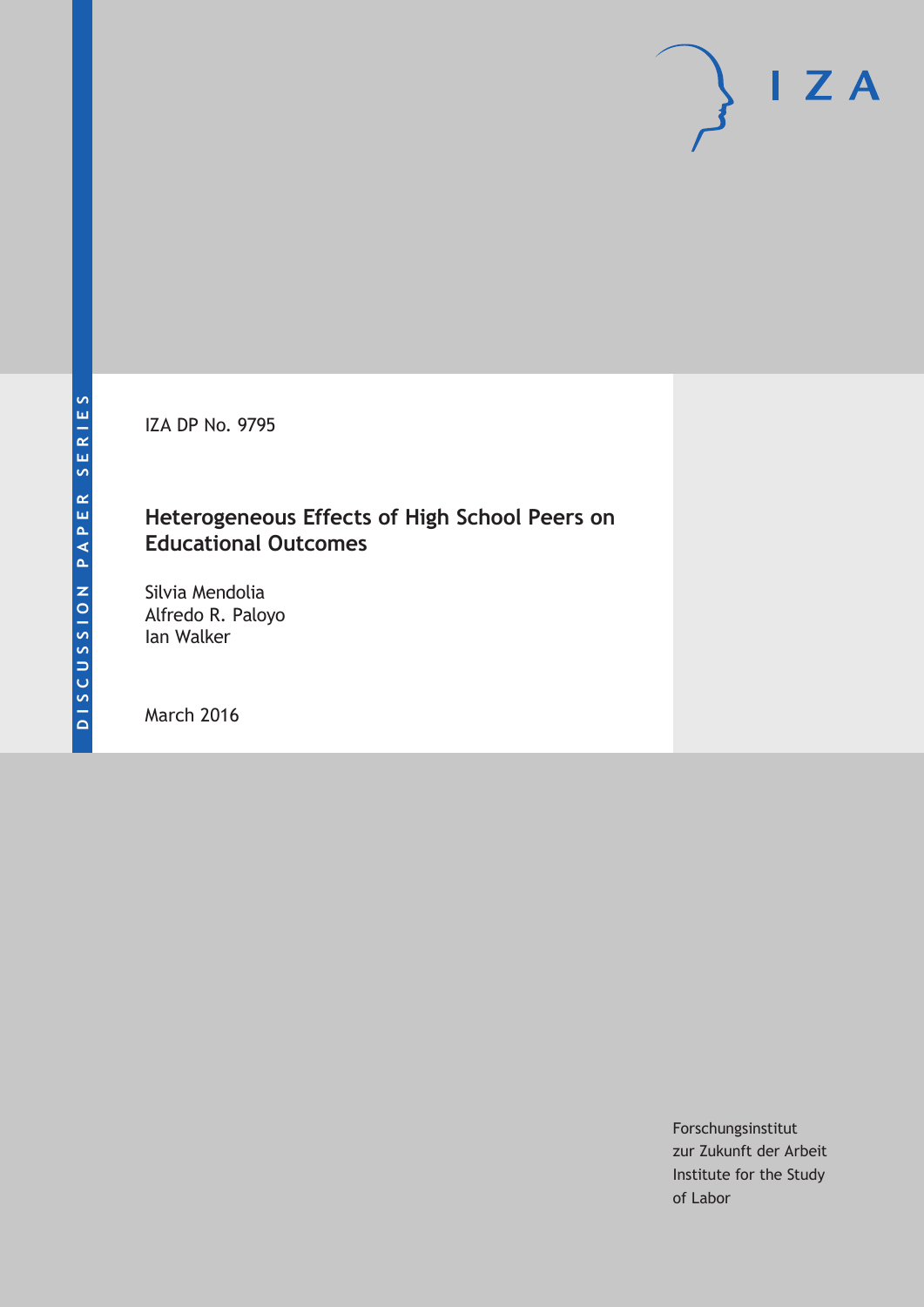# **Heterogeneous Effects of High School Peers on Educational Outcomes**

### **Silvia Mendolia**

*University of Wollongong and IZA* 

### **Alfredo R. Paloyo**

*RWI and IZA* 

### **Ian Walker**

*Lancaster University Management School and IZA*

Discussion Paper No. 9795 March 2016

IZA

P.O. Box 7240 53072 Bonn Germany

Phone: +49-228-3894-0 Fax: +49-228-3894-180 E-mail: iza@iza.org

Any opinions expressed here are those of the author(s) and not those of IZA. Research published in this series may include views on policy, but the institute itself takes no institutional policy positions. The IZA research network is committed to the IZA Guiding Principles of Research Integrity.

The Institute for the Study of Labor (IZA) in Bonn is a local and virtual international research center and a place of communication between science, politics and business. IZA is an independent nonprofit organization supported by Deutsche Post Foundation. The center is associated with the University of Bonn and offers a stimulating research environment through its international network, workshops and conferences, data service, project support, research visits and doctoral program. IZA engages in (i) original and internationally competitive research in all fields of labor economics, (ii) development of policy concepts, and (iii) dissemination of research results and concepts to the interested public.

IZA Discussion Papers often represent preliminary work and are circulated to encourage discussion. Citation of such a paper should account for its provisional character. A revised version may be available directly from the author.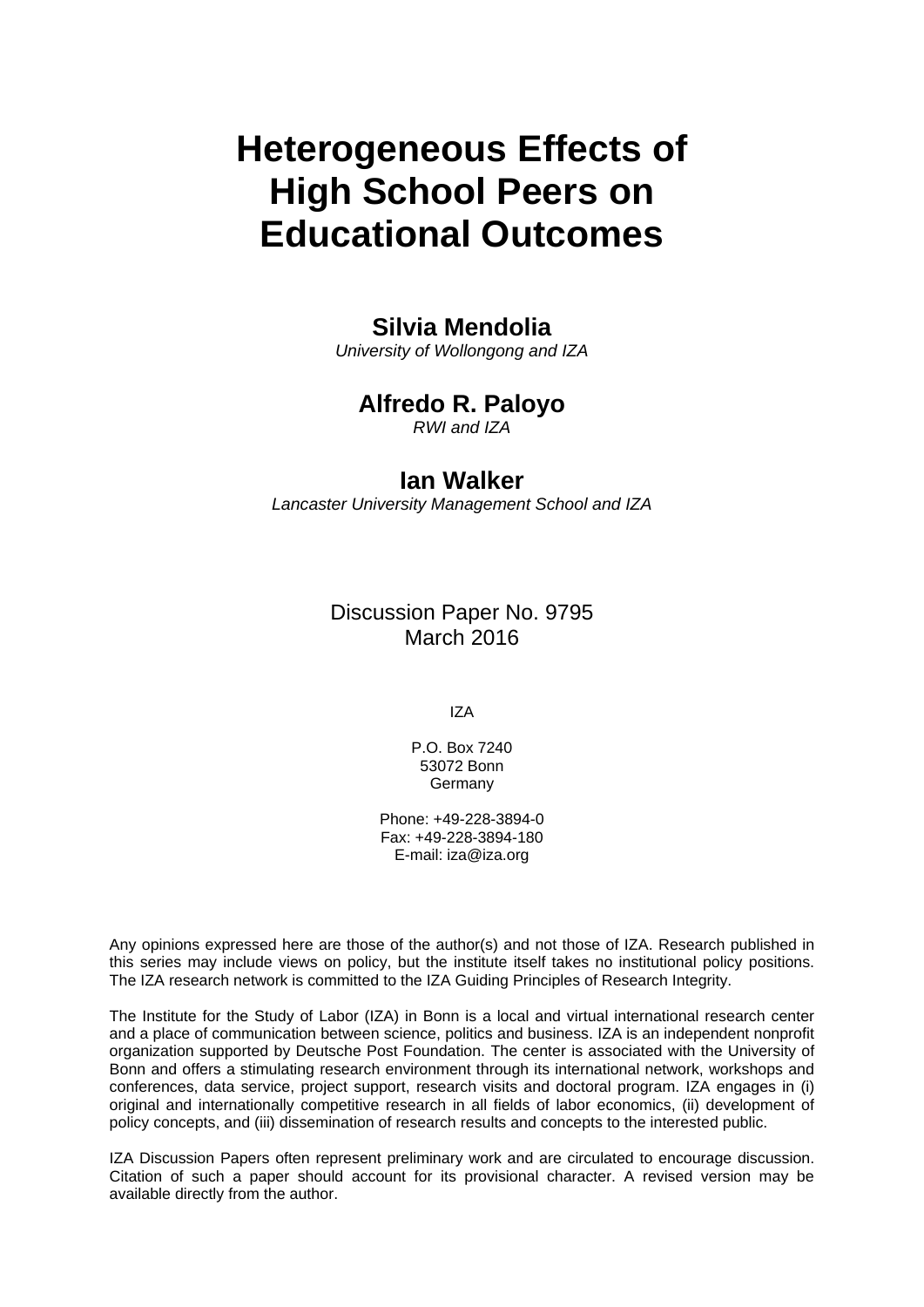IZA Discussion Paper No. 9795 March 2016

# **ABSTRACT**

## **Heterogeneous Effects of High School Peers on Educational Outcomes\***

We investigate the relationship between peers' abilities and educational outcomes at the end of high school using data from the rich Longitudinal Study of Young People in England (LSYPE) matched to the National Pupil Database of children in state schools in England. In particular, we focus on the effect of peers' abilities, measured through achievements in Key Stage 3 (Age 14), on high powered test scores at Ages 16 and 18, and on the probability of attending university. Our identification strategy is based on a measure of the peers of peers' ability. In particular, for each individual, we look at her high school peers and select their primary school peers who do not attend the same high school and who did not attend the same primary school as the individual. We then use peers-of-peers ability, measured using Age 11 test scores as an instrument for high school average peer ability, measured using Age 14 test scores. We also use quantile regression to explore the effect of peers' ability on different parts of the distributions of the outcomes. Our results show that average of peers' abilities has a moderate positive effect on test scores at Ages 16 and 18, and that being in a school with a large proportion of low-quality peers can have a significantly detrimental effect on individual achievements. Furthermore, peers' ability seems to have a stronger effect on students at the bottom of the grade distribution, especially at Age 16.

JEL Classification: I20, J24

Keywords: peer effects, instrumental variables, test scores

Corresponding author:

 $\overline{a}$ 

Silvia Mendolia School of Accounting, Economics and Finance University of Wollongong Wollongong NSW 2522 Australia E-mail: smendoli@uow.edu.au

<sup>\*</sup> We are grateful to the Department for Education Longitudinal Team, especially Tim Thair, for providing the LSYPE data and their assistance in understanding it. The authors are solely responsible for the views expressed here. The data are available from the Centre for Longitudinal Studies, at https://www.ioe.ac.uk/research/54617.html, and the authors' code is available from the corresponding author. We are grateful for comments from seminar participants at Lancaster, Melbourne, and Sydney.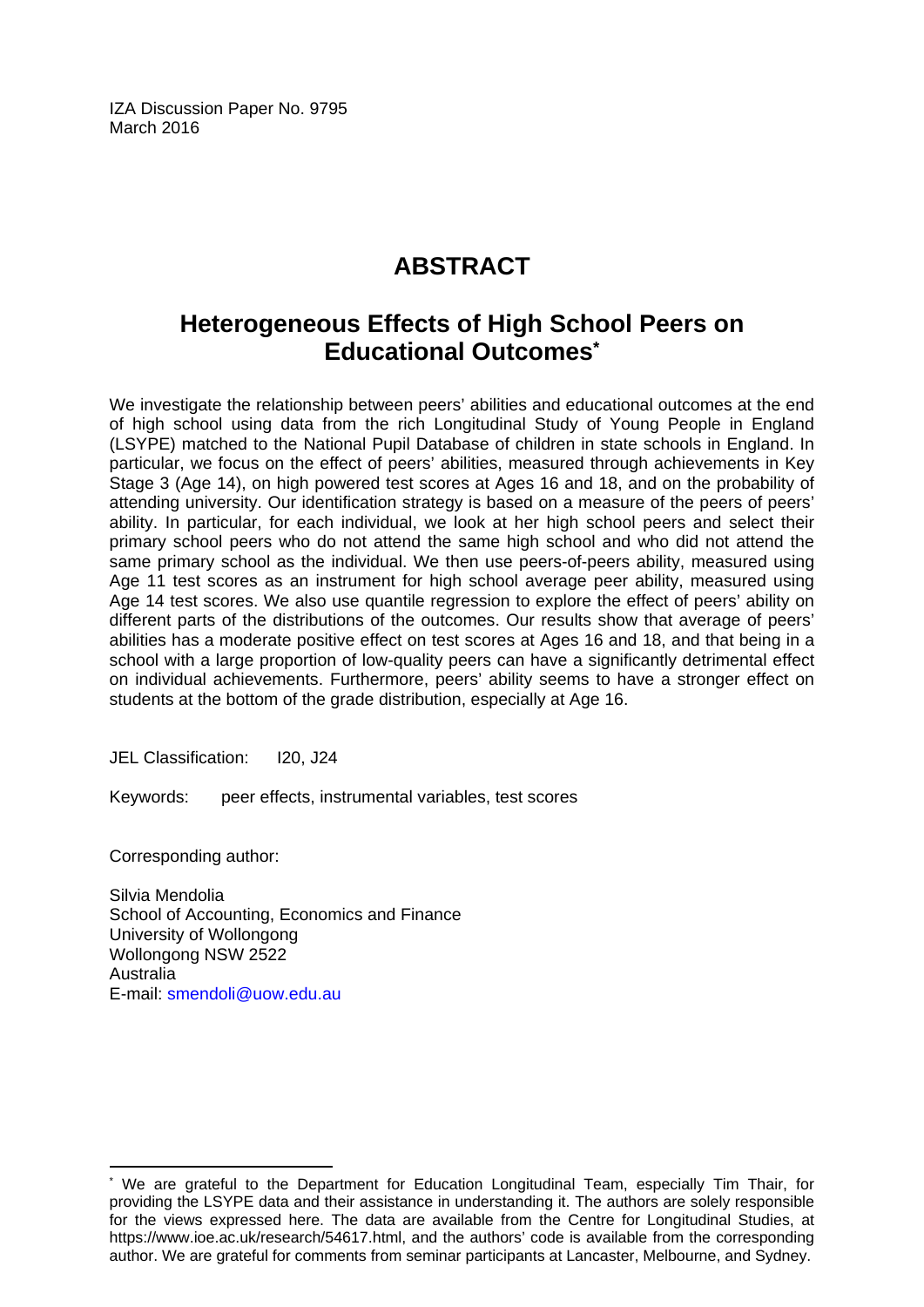#### **1. Introduction**

The analysis of peer effects in education has received increasing attention among economists and applied social scientists in recent years (see, e.g., the recent review by Sacerdote, 2011). A number of studies (Angrist and Lang, 2004; Lavy et al., 2012; Gibbons and Telhaj, 2015, among others) typically find modest but statistically significant peer effects in test scores. In addition, there is some evidence that heterogeneous peer effects exist. In particular, Burke and Sass (2013) and Ding and Lehrer (2007) find that high-ability students benefit from other high-ability students while Imberman et al. (2012) find that good peers have positive effects which are greatest for low-achieving students.

 The aim of this paper is to investigate the relationship between peer ability and individual attainment levels in high-stakes educational tests at the end of compulsory schooling at Age 16 and at the end of high school at Age 18 using a rich and recent dataset of English teenagers. Estimating the size of peer effects is important because they imply that educational interventions may have multiplier effects (Glaeser, Sacerdote, and Scheinkman 2003), i.e., that the impact of an educational intervention may self-propagate within a group of students. Furthermore, we devote a substantial focus on the potential heterogeneity in the effect of peer ability because such a feature has efficiency implications for the mixing of pupils in a school or in a classroom. An ideal student mix may raise the average scholastic attainment of a group in ways which other educational interventions may not be able to achieve.

Our study contributes to the existing literature on peer effects in education in three main ways. First, we provide evidence based on a recent dataset of English teenagers, and we focus our attention on high-stakes educational outcomes at the end of high school. The existing literature based on British data mostly analyse the impact of peers on junior high school achievement at Age 14 (Lavy et al., 2012; Gibbons and Telhaj, 2015). Second, we investigate the existence of heterogeneous peer effects across the grade distribution.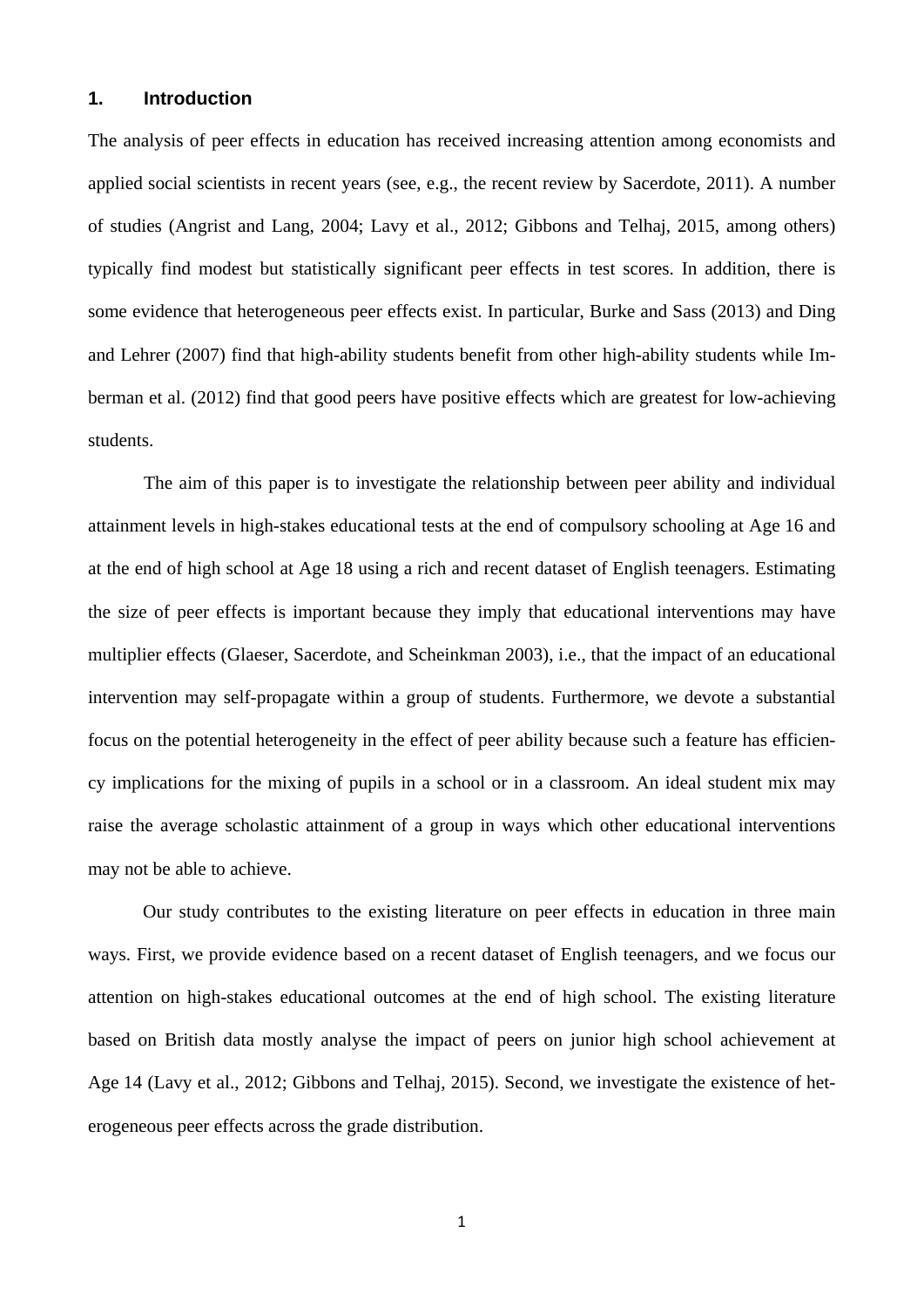We contribute further to the literature by estimating peer effects using a novel identification strategy to overcome the reflection problem and mitigate selection bias. Based on the outcomes of the "peers of one's peers", we use information on the primary school peers of an individual's high school peers who satisfy two conditions: first, they must have attended a different primary school from the student of interest; and, second, they must not be in the same high school as the student of interest. This information is used as an instrument for an individual's average peer ability in high school. The idea is that some of the peers of any specific high school student will have had primary school peers who have never been directly exposed to the student in question because they went to a different primary and high school. Therefore, these peers could never have had a direct effect on the student's outcomes, although we explore the possibility of indirect effects.

 In many countries, sorting of pupils between schools on the basis of family socioeconomic status and other characteristics exists. Peer effects in this context may amplify existing disparities between groups of students, with high-achieving students benefiting from each other while lowability students impair each other's learning. Differentiation may further occur within and between schools through streaming or tracking. Those who support segregation by ability within schools suggest that teaching might be more efficient if it is tailored to homogeneous ability groups (see Galindo-Rueda and Vignoles (2005) for a thoughtful discussion on this issue). However, concerns have been raised about these practices as they might lead to increased inequality of opportunities, especially for students who come from disadvantaged socioeconomic backgrounds and are thus likely to be in the bottom of the grade distribution (Bradley and Taylor 2008). Peer effects may then consequently reinforce disadvantage.

 The analysis of peer effects is important for reasons in addition to the multiplier effect. First, it is a very critical issue for educational policies related to the expansion of school choice. Choices related to peers' composition may lead to some differentiation across schools based on students' ability (Epple and Romano, 2000). In Britain, like in many other countries, school choice depends mostly on place of residence and catchment areas, and then subsequently on parental choice and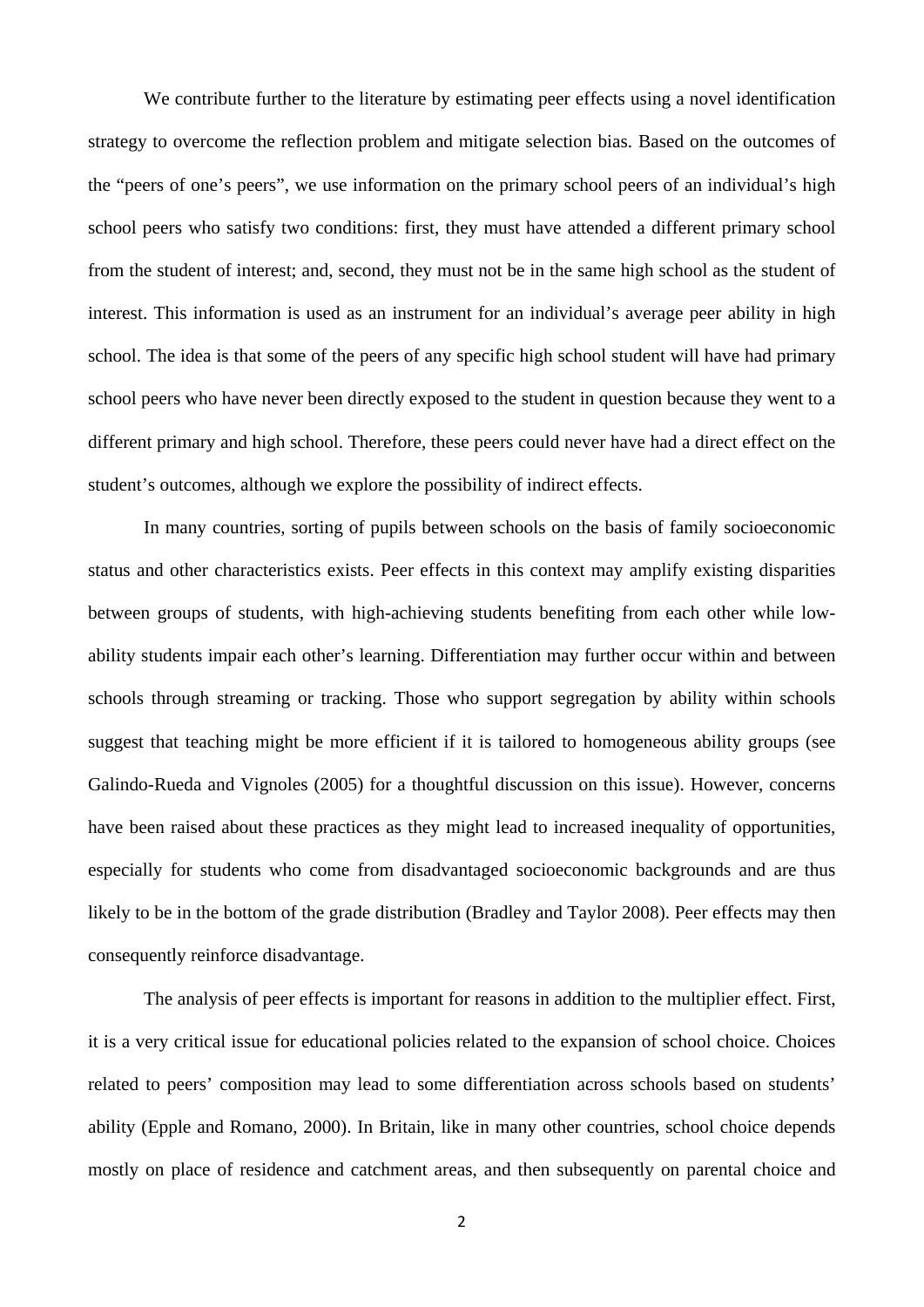academic selection. The combination of these factors results in large variations in the pupil mix within schools (Atkinson et al., 2008). Second, educational policies might be needed to be tailored differently depending on the relevance of peer effects. These interventions can be more (or less) effective when targeting individuals or specific groups within a school. Lastly, if peer effects are heterogeneous, this can have implications on the importance of carefully mixing students across different ability groups, as average individual achievements can be influenced by the mix of peers and not just by their average achievement.

 However, identifying the effect of peers' ability on individual achievements is particularly complicated from an empirical point of view for several reasons (Angrist, 2014). First, peer groups are not exogenous and they are, to a certain extent, self-selected. For example, children attending the same school are likely to have some common unobserved characteristics, perhaps related to the area in which they live and the socioeconomic background of their families. The correlation between these factors and both the educational outcomes and the nature of the peer group might lead to an overestimation of the effect of peers' ability because of positive selection bias.

 Second, individuals affect their own peer group as much as the peer group affects them, so peers' achievements are not exogenous with respect to individual educational outcomes, especially when pupils have been together for a while. Students' learning is affected by direct contact and social interaction, and individual achievements are likely to be correlated with those of other students in the same class or school. This mechanism is known as the "reflection problem" (Manski, 1993). If this is not properly taken into account, estimation results cannot be credible.

 We use data from a recent and rich dataset – the Longitudinal Study of Young People in England (LSYPE), which includes a variety of information on the child, the family, and the school. The existing literature in the UK mostly relies on the National Pupil Database (NPD), which has a very limited set of family background characteristics. Our results suggest that peer ability has a moderate effect on test scores at Age 16 and 18, but it does not significantly affect the likelihood of attending university. Furthermore, peer ability seems to have a stronger effect on students at the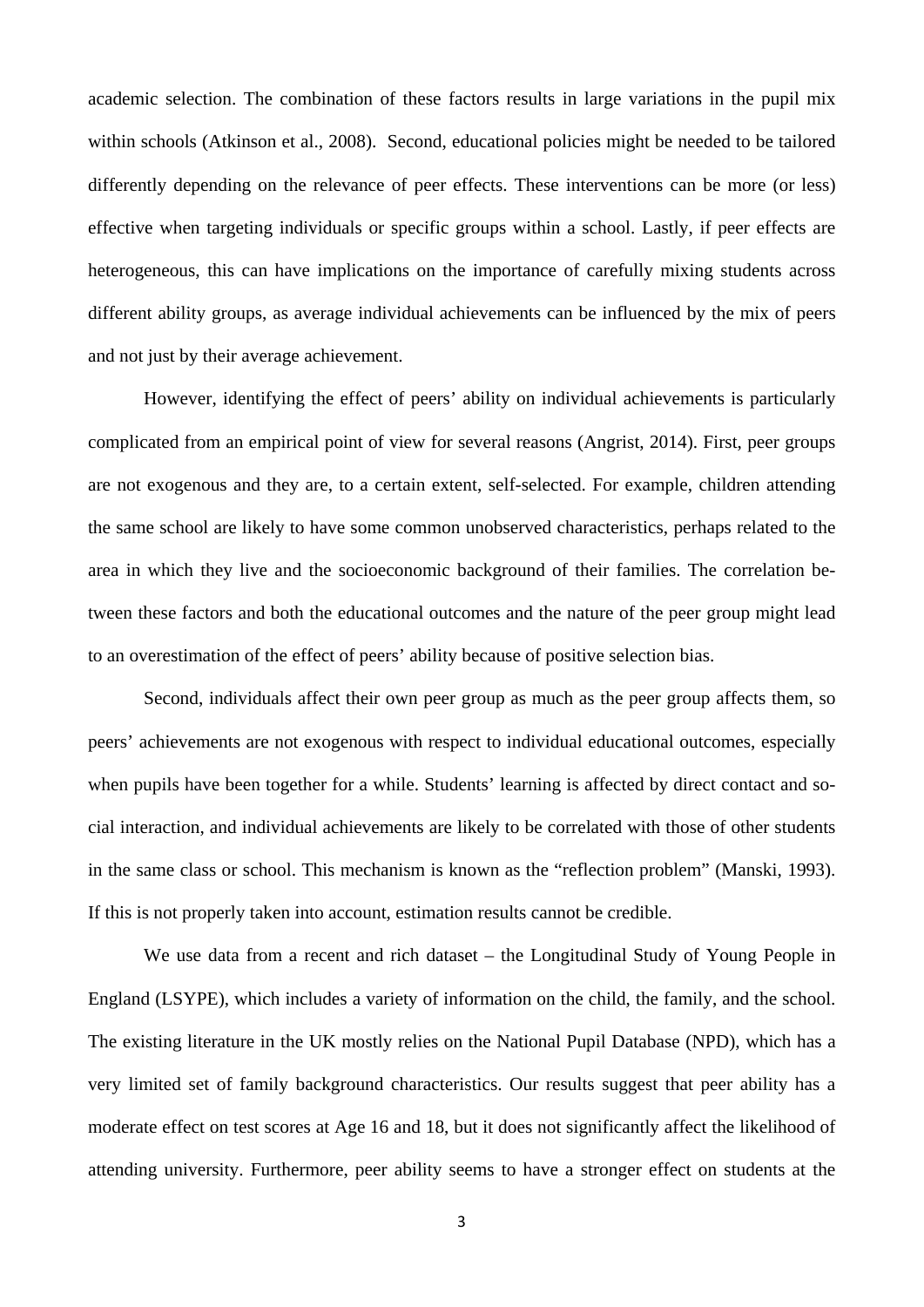bottom of the grade distribution, especially at Age 16. These findings are consistent with the existing evidence from nonexperimental studies on peer effects. We thus complement it by providing new results based on a new and quasi-experimental identification strategy.

 The rest of this paper is organised as follows. In Section 2, we provide a brief overview of the existing literature. We present the data and explain the peer-ability indicators and outcomes in Section 3. In Sections 4 and 5, we discuss the estimation methods and the results, respectively. Finally, we conclude in Section 6 with a discussion of policy implications.

#### **2. Related literature**

Researchers have been interested in the analysis of peer effects on a variety of outcomes, including health-risky behaviours (McVicar and Polanski, 2014; Trogdon et al., 2008), and a number of academic and educational outcomes (Zimmerman, 2003; Hanushek et al., 2003; Carrell, 2009; Duflo et al., 2011; Lavy et al., 2012; Gibbons and Telhaj, 2015). However, estimating peer effects is complicated by what Manski (1993) refers to as the "reflection problem", which makes it difficult for an empirical researcher to disentangle the specific effect of peers' achievements on the individual.

 Manski (1993) distinguishes between the three non-exclusive channels through which individuals may have characteristics and outcomes similar to their peer group: via the endogenous effect, via exogenous effects (also called contextual effects), and via correlated effects. In our context, an endogenous effect arises if the individual's achievement varies with the average achievement of the peer (or reference) group; an exogenous effect arises if the individual's achievement varies with the observable socioeconomic characteristics of the peer group; and correlated effects arise if the individual has similar achievements as her peers because they are subject to similar shocks. For policy purposes, there is a tendency to emphasise the estimation of the endogenous effect as this generates the social multiplier which allows an intervention's effects to self-propagate within a group (Angrist, 2014)

 Researchers have applied several different techniques to overcome these empirical problems: including random assignment (e.g., Carrell et al., 2009, and Duflo et al., 2011); exploiting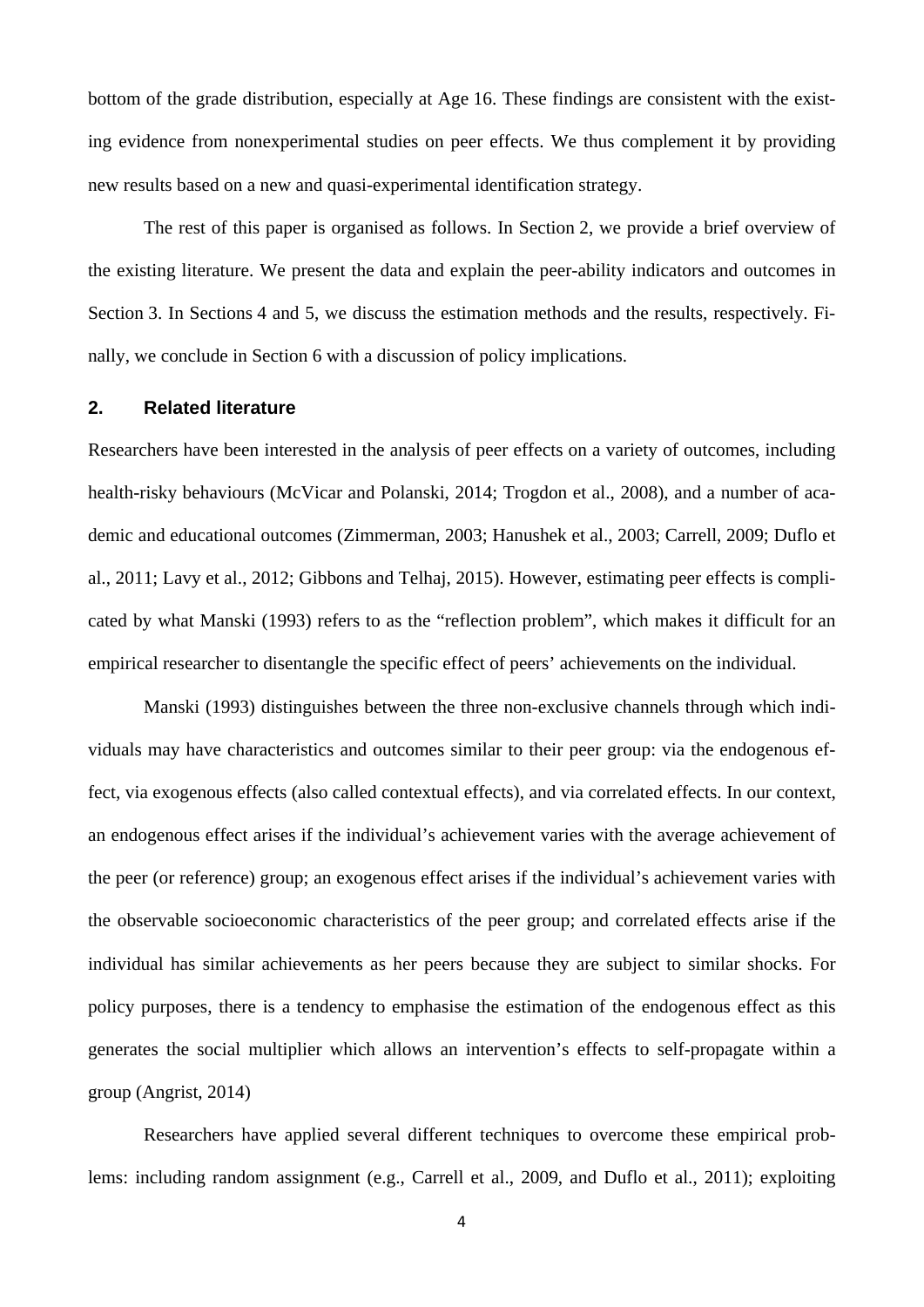within-school random variation (e.g., Lavy and Schlosser, 2011; accounting for school and pupil fixed effects (e.g., Lavy et al., 2012, and Gibbons and Telhaj, 2015, among others); using instrumental variables (e.g., Goux and Maurin, 2007), and the network of "friends of friends" (as in Moriarty et al., 2012). Most studies find relatively small effects, and the evidence about the heterogeneity of peer effects is both thin and mixed. For example, Imberman et al. (2012) find that good peers have positive effects which are greatest for low-achieving students, and Lavy et al. (2012) find that low-achieving students are most adversely affected by an increase in the share of bad peers. In contrast, Burke and Sass (2013) for the US, and Ding and Lehrer (2007) for China, show that high achievers benefit most from increases in peer quality. For Kenya, Duflo et al. (2011) report positive peer-ability effects on achievement growth, especially for high achievers.

 A number of studies have analysed the impact of peers' ability on outcomes in higher education, such as college grades and graduation, exploiting the random allocation in college accommodation in the US (Sacerdote, 2001; Zimmerman, 2003; Foster, 2006; Winston and Zimmerman 2004; Stinebrickner and Stinebrickner, 2006; Carrell et al., 2009). For example, famously, Sacerdote (2001) uses the random allocation of students in dormitories at Dartmouth College to show that peers have an effect on students' grades. Similarly, Carrell et al. (2009) uses the random assignment of students at the United States Air Force Academy to show substantial nonlinear peer effects, finding that these effects are higher at the bottom of the grade distribution.

 More relevant to our purposes are those studies that analyse the effect of peers' ability on educational achievements in school. Some studies have looked at primary school children and have exploited several different strategies to analyse the impact of peers in early ages (e.g., Hoxby, 2000; Hanushek et al., 2003; Angrist and Lang, 2004; Lefgre, 2004; Ammermueller and Pischke, 2006; Vigdor and Nexhyba, 2007; Goux and Maurin, 2007). Hanushek et al. (2003) use data from the Texas Assessment of Academic Skills, and control for fixed school, individual, and school-by-grade effects to show that peers' achievements have a positive effect on individual grades, and that this effect is constant across quartiles of the grade distribution. Similarly, Lefgren (2004) uses data from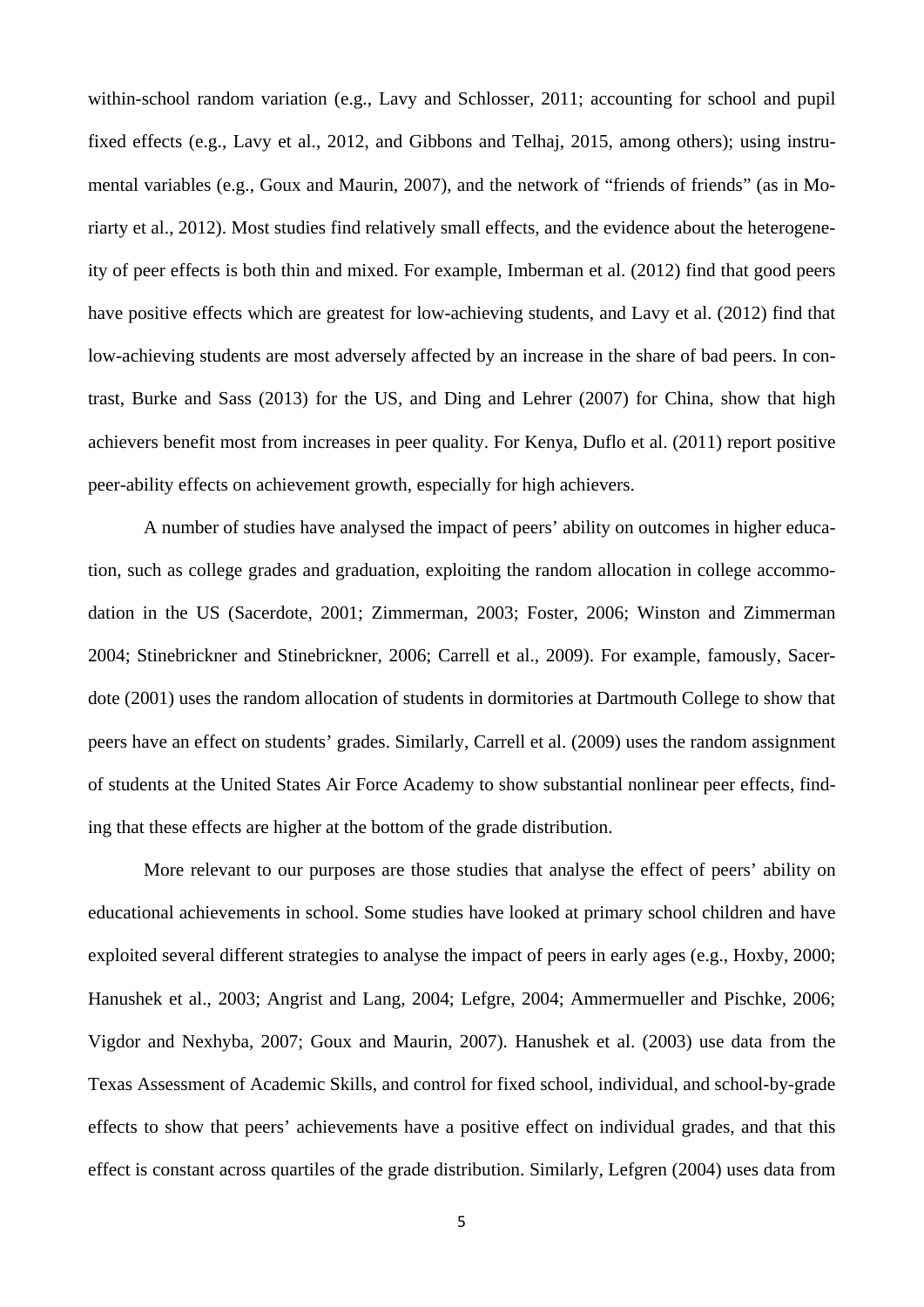Chicago public schools and examine peer effects using school tracking policies. The author shows that peer effects are quite small but generally positive and significant. Angrist and Lang (2004) analyse the results of the METCO program in Boston, which sends black disadvantaged students to public schools in high-socioeconomic-status areas, and they indicate that there is limited evidence of statistically significant effects.

 A distinct strand of the literature examines peer effects in middle and secondary schools. These studies mostly show small but significant peer effects (e.g., Kang, 2007; Lavy et al., 2007; Schindler Rangvid, 2008; Calvo-Armengol et al., 2009). In the UK, Bradley and Taylor (2008) estimate peer effects using information on pupils changing schools in the last two years of their compulsory education. They show that peer effects exist and are stronger for low-ability students and non-white children. However, pupils who change school may be systematically different from those who do not change, especially when the reasons for the change can be related to school achievements. In addition, Atkinson et al. (2008) use a panel of schoolchildren from the southwest of England to look at the effect of the introduction of teachers' performance related pay in England, and show significant and non-trivial peer effects conditioning for school and teacher fixed effects.

 The studies that are closest to ours are Lavy et al. (2012), and Gibbons and Telhaj (2015). Both papers exploit the change in peers from primary to high school and use the National Pupil Database (NPD) to analyse the effect of peer ability measured at the end of primary school through Key Stage 2 examinations (at Age 11) and on achievements at the beginning of high school, measured through Key Stage 3 exams (at Age 14). Lavy et al. (2012) use within-pupil and cross-subject regressions, and exploit the variation in achievements by subject to show negative effects arising from bad peers but little effect of the average peer quality of the good peers. Gibbons and Telhaj (2015) exploit year-to-year changes in secondary school peer group, and account for fixed effects for both primary and high school attended. Their work shows small and significant peer effects as well as complementarities between peers with different ability levels.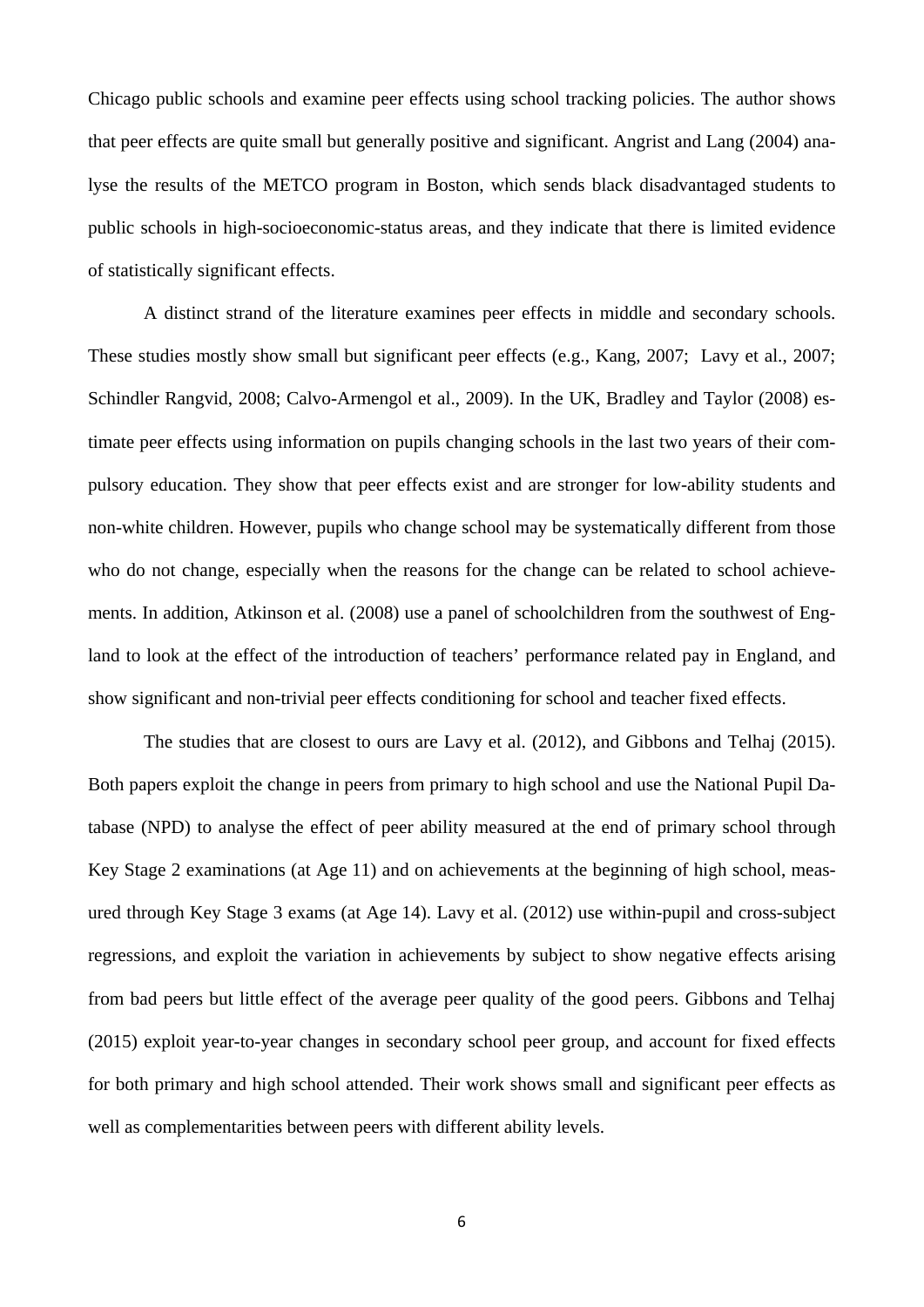Our strategy to overcome the reflection problem and mitigate the impact of selection bias is based on the outcomes of the peers of one's peers. These peers went to a different primary and high school. Therefore, these peers could never have had a direct effect on the student's outcomes in the sense of being in the same classroom or, indeed, the same school. We demonstrate a strong firststage relationship between a student's average peer ability and the peers-of-peers ability, and we use the latter as an instrument for the former to estimate the causal impacts of average peer ability on individual scholastic outcomes.

#### **3. Data**

#### 3.1 Institutional background

Education in England is organised in Key Stages (KS). Children enter primary school at 4–5 years old, and move to Key Stage 1 (at Age 6–7). Key Stage 2 starts at Age 7–8, and lasts until Age 10– 11 (Year 6) when children leave primary education and enter secondary school. At this point, Key Stage 3 starts (Age 11–14), followed by Key Stage 4 (Age 14–16). At the end of Key Stage 4, students take the General Certificate of Secondary Education (GCSE) which coincides with the end of compulsory schooling.

 Local Educational Authorities (LEA) are responsible for organizing their admission policies for primary and secondary schools. Government schools cannot select students on the basis of their ability, even if some studies have suggested that schools find ways to select students on the basis of parental characteristics that might be correlated with ability (West and Hind 20030. Our sample includes over 640 high schools and over 82 percent of them are government comprehensive schools while voluntary-aided or -controlled schools (usually those schools with a religious denomination) account for 15 percent.

Parents are free to choose any school they prefer, but when schools have a number of applicants which is higher than the available places, they allocate places according to some additional criteria. Usually, looked-after children and children with special needs have priority, followed by children who have siblings in the same school, and then children living in the area with proximity as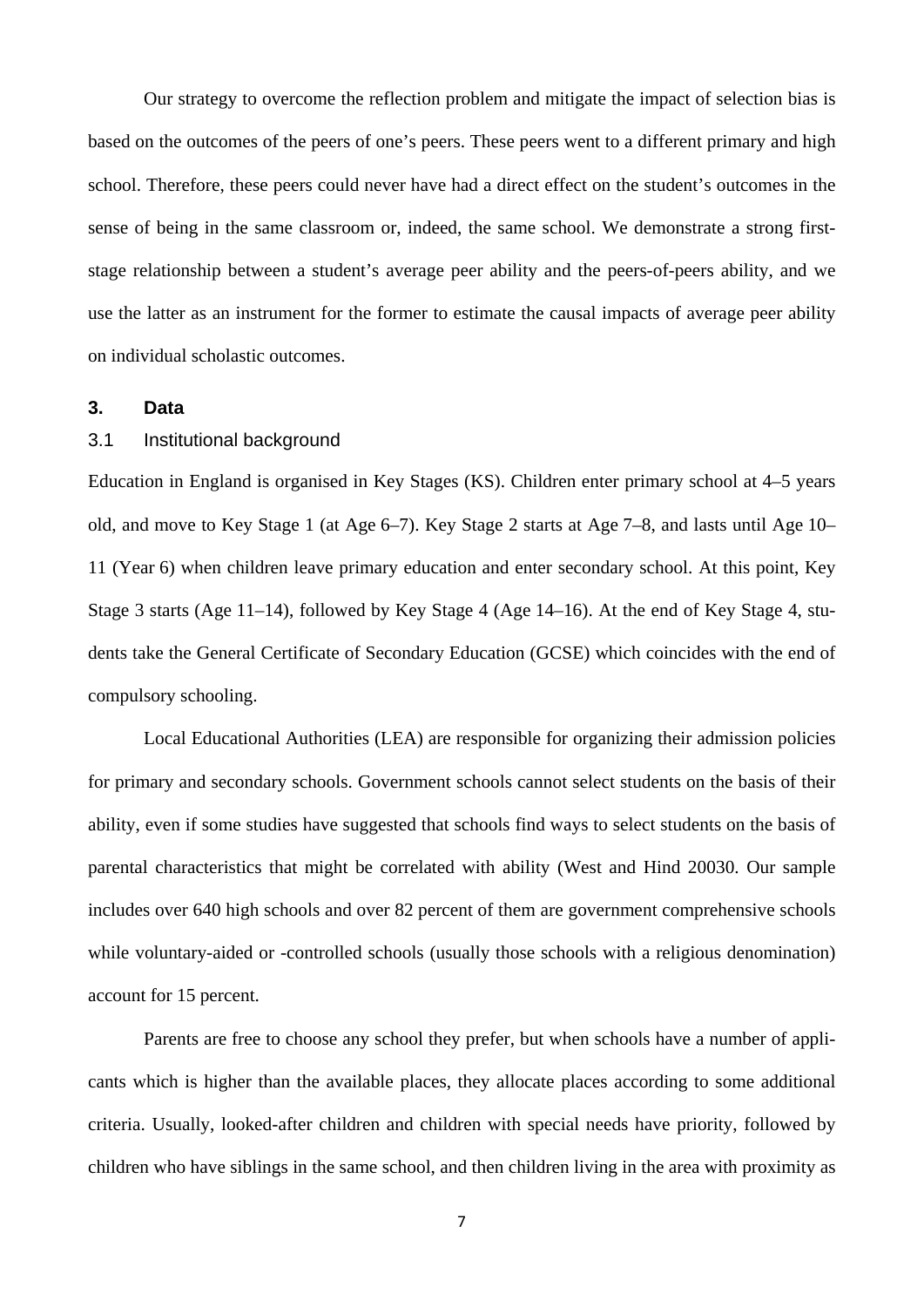the tie-breaker. As noted in Gibbons et al. (2013), most households can choose between more than one school from their area of residence and on average, students in the same cohort living in the same neighbourhood attend just one of a handful of different local secondary schools. Further, a typical English secondary school is attended by pupils living in more than 60 Output Areas, the smallest proxy for neighbourhood (Gibbons et al., 2013).

 In secondary schools, students are grouped with different peers for different subjects, so they do not have a unique "class" for all subjects. Furthermore, students are sometimes taught in groups of similar ability (determined after an initial observation period) for some subjects – although not all schools "set" by ability, and that this varies by subject, with a higher prevalence of ability setting for Mathematics and Science and a lower incidence for English (Kutnick et al., 2006). Some GCSE examinations are organised in "tiers" and different students sit a different test depending on their ability group, so that the maximum grade that they can achieve depends on their allocated tier.

#### 3.2 Dataset

The LSYPE dataset is managed by the UK Department of Education and covers a wide range of topics, including family relationships, attitudes toward school, family and labour market, and some more sensitive or challenging issues, such as risky health behaviours, personal relationships, etc. Young people included in LSYPE were selected to be representative of all young people in England but, at the same time, the survey oversampled specific groups (and, in particular, young people from a low socioeconomic background). The survey started when these adolescents were in Year 9 in 2004 at the age of 14. The records of LSYPE children can be linked to the NPD, a pupillevel administrative database of all English pupils including detailed information on pupil test scores and achievements, as well as school characteristics. We use this data to collect information about LSYPE children's results in test scores at Ages 11, 14, and 16, which is the minimum schoolleaving age for this cohort. This occurs at the end of a stage of the national curriculum known as KS4, and culminates in the GCSEs exams.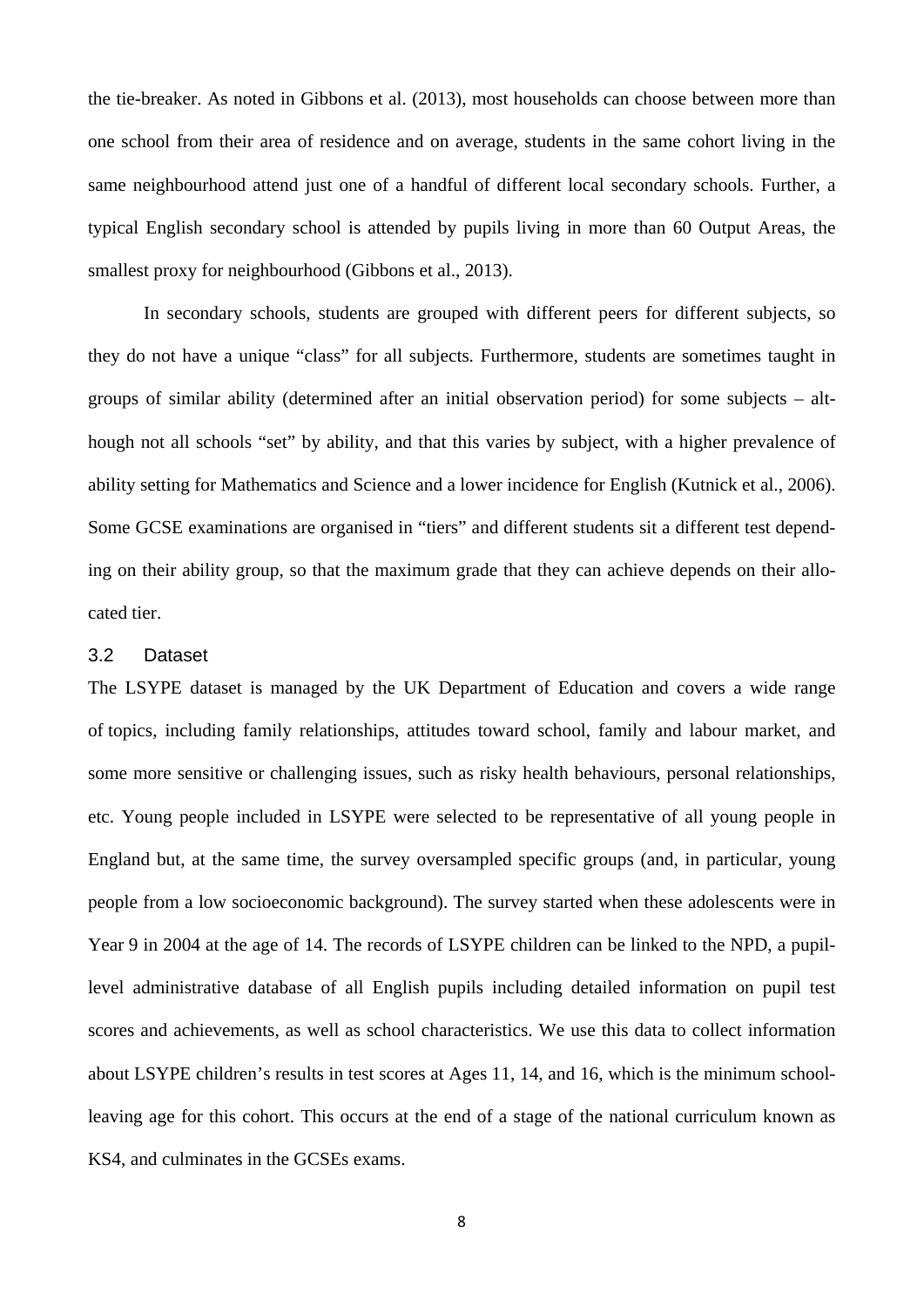In the first wave of LSYPE, around 15,000 young people were interviewed across more than 700 high schools. On average, data were collected for 27 students in each school. In the first four waves, parents or guardians were also interviewed. Our final sample includes 9,213 observations of children with non-missing information on test scores at ages 11, 14 and 16, peers' test scores, and other essential information on the child's family background. The selected observations were not significantly different from the original data in terms of their observable characteristics.

#### 3.3 Outcomes

We are interested in analysing the effect of peers' ability on academic outcomes at the end of high school and on the chances that a young person will take further studies after compulsory education. Table 1 provides the descriptive statistics for our outcome variables. We analyse peer effects on attainment in GCSE tests at Age 16. At the end of KS4 (from 13 to 16 years old), pupils generally take the national public GCSEs in most subjects studied (often in as many as ten subjects). GCSE grades range from A\* to G. Our dependent variables include the number of subjects with "pass" grades  $(A^*-C)$  in GCSE exams (Figure 1 shows the distribution), and a binary variable equal to 1 if the child has five GCSE passes including Mathematics and English, which is usually required for students following an academic track for progression beyond Age 16 into senior high school. Table 1 shows that more than half of the adolescents in the sample achieved five or more GCSE exams with a grade between A<sup>\*</sup> and C, and 42% take A-level exams. Of those who stay in education after age 16, 35% attend university and, within this subsample, 20% attend an institution that is part of the Russell Group of institutions that is regarded as being elite.<sup>1</sup>

<sup>&</sup>lt;sup>1</sup> The Russell Group consists of the following 24 institutions: Birmingham, Bristol, Cambridge, Cardiff, Durham, Edinburgh, Exeter, Glasgow, Imperial College, King's College, Leeds, Liverpool, LSE, Manchester, Newcastle, Nottingham, Oxford, Queen Mary College, Queen's Belfast, Sheffield, Southampton, UCL, Warwick, and York.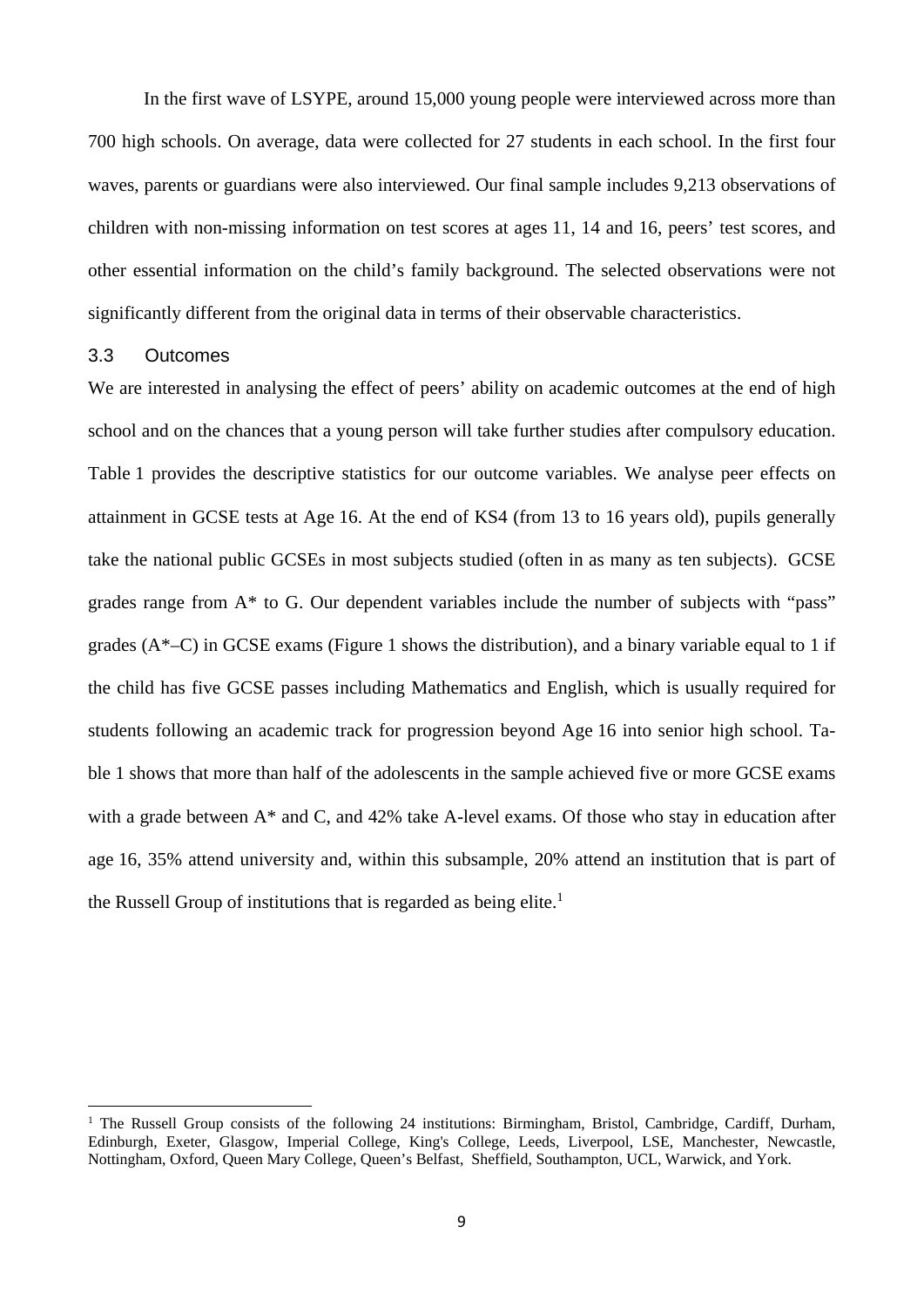

*Table 1 Descriptive Statistics of Outcome Variables* 

| Mean (Std. Dev.) |
|------------------|
| 52.16%           |
| 6.44(4.17)       |
| 42.02%           |
| 247.98 (132.77)  |
| 9%               |
| 112.5 (52.74)    |
| 12%              |
| 132.894 (70.21)  |
| 29.6%            |
| 23%              |
|                  |

Note.—A-level points are counted as 100 for Grade A, 80 for B, 60 for C, 40 for D, and 20 for E.

Figure 2 shows the distribution of A-level scores. We also explore the impact of the proportion of low achieving peers, on the students' performance in Mathematics and Science at A levels. As noted in Mendolia and Walker (2014), the determinants of performance in a particular subject (rather than overall school performance) are very hard to disentangle. It is particularly interesting to analyse peer effects in performance in these subjects, as the UK ranking of 15-year-old pupils in Mathematics and Science in the OECD's PISA tests has been constantly falling from 2000 to 2009. Furthermore, the UK has one of the lowest shares of 15-year olds intending to pursue a STEM career among the OECD countries and particularly lags behind in women's aspirations to study a STEM subject and engage in a STEM career (OECD, 2012).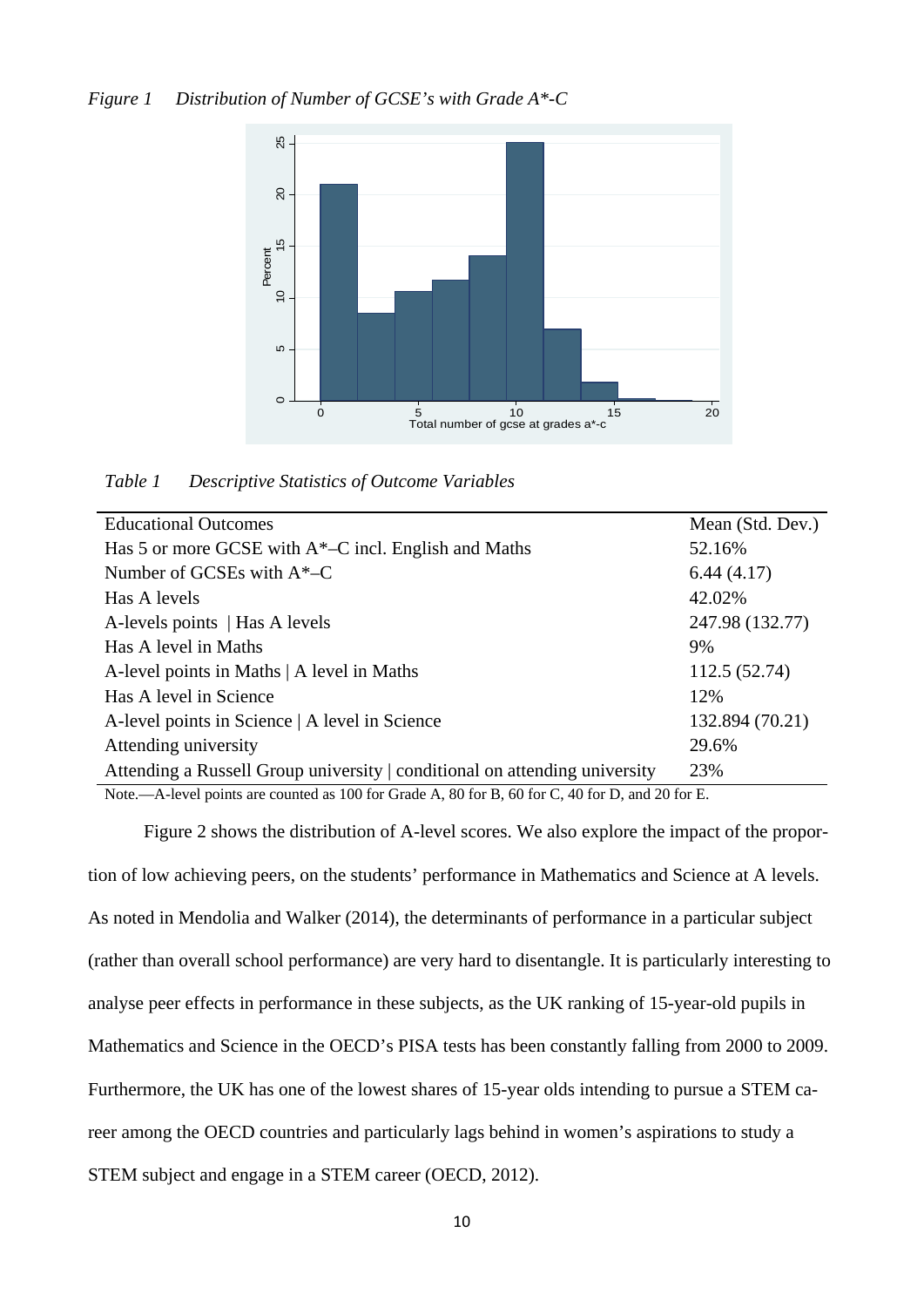

Finally, we analyse the effect of peers' ability on the probability of being enrolled at university at Age 19–20 and on chances to attend a Russell Group institution.

#### 3.4 Peers' ability

We analyse the effect of peers' ability on individual educational outcomes at the end of high school. Peers' ability is measured through average achievements in KS3 tests (taken at Age 14) for children who attended the same high school of each LSYPE child.

 Furthermore, we follow the literature on peer effects in education (e.g., Lavy et al., 2012) and investigate the effect of low-achieving peers in high school, in order to analyse whether a large fraction of "bad peers" is significantly detrimental for students' learning. To do so, we use the information on the percentage of students not achieving basic standards (called Level 5) in KS3 Mathematics. Figure 4 presents the distribution of this variable. Over 50% of schools in the estimation sample have a percentage of students not achieving basic standards in Maths below 30% and, as expected, there are very few schools where more than 50% of students are in this category.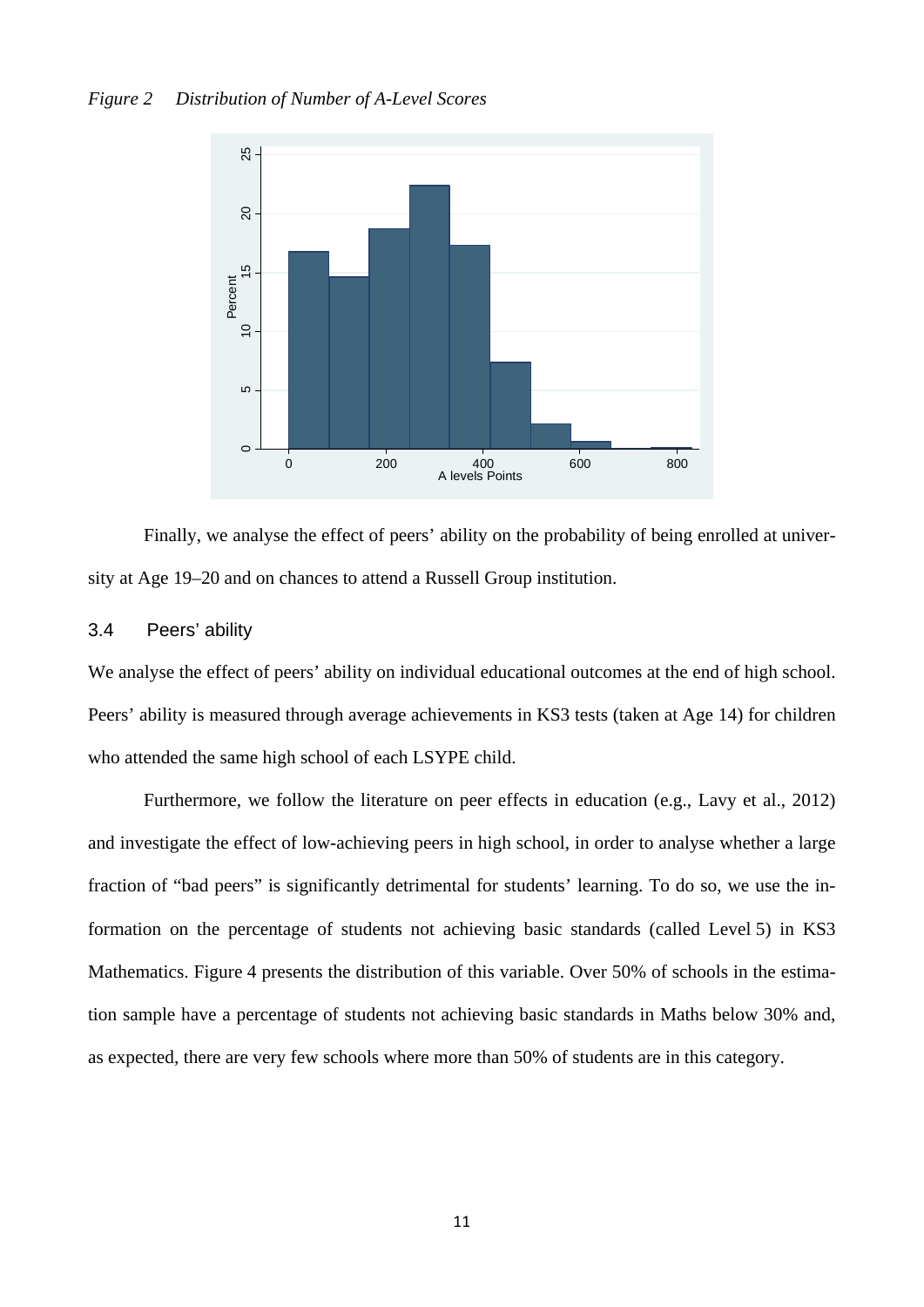

 As we have already discussed, peers' ability is endogenous as people from the same peer group share common unobserved characteristics and because individuals might affect their peer group inasmuch as their peer group affects them. Therefore, we rely on a novel identification strategy based on the peers of peers. In practice, for each LSYPE child, we look at her high school peers, and then we select her primary school peers who did not attend the same primary school as she did and do not currently attend the same high school. These individuals are likely to have affected the peers (through attendance of the same primary school) but have likely never met the student of interest. Therefore, these peers of peers cannot have had a direct effect on the student's achievements.

 Our analysis is limited to children who are in LSYPE, and, consequently, we do not have a complete overview of all students in a particular primary or high school and our estimates could potentially be affected by measurement error for this reason. However, the LSYPE sample was designed to be representative of various subgroups of the students' population in England, and using students in LSYPE allows us to access to all the available information on their families and backgrounds (which are not included in NPD). Peers-of-peers ability is measured through achievements in KS2 tests taken at the end of primary school at Age 11.

 Our sample is composed of over 9,200 individuals, who come from 640 high schools and 4,126 primary schools. On average, LSYPE children have a high school peer group of 15 students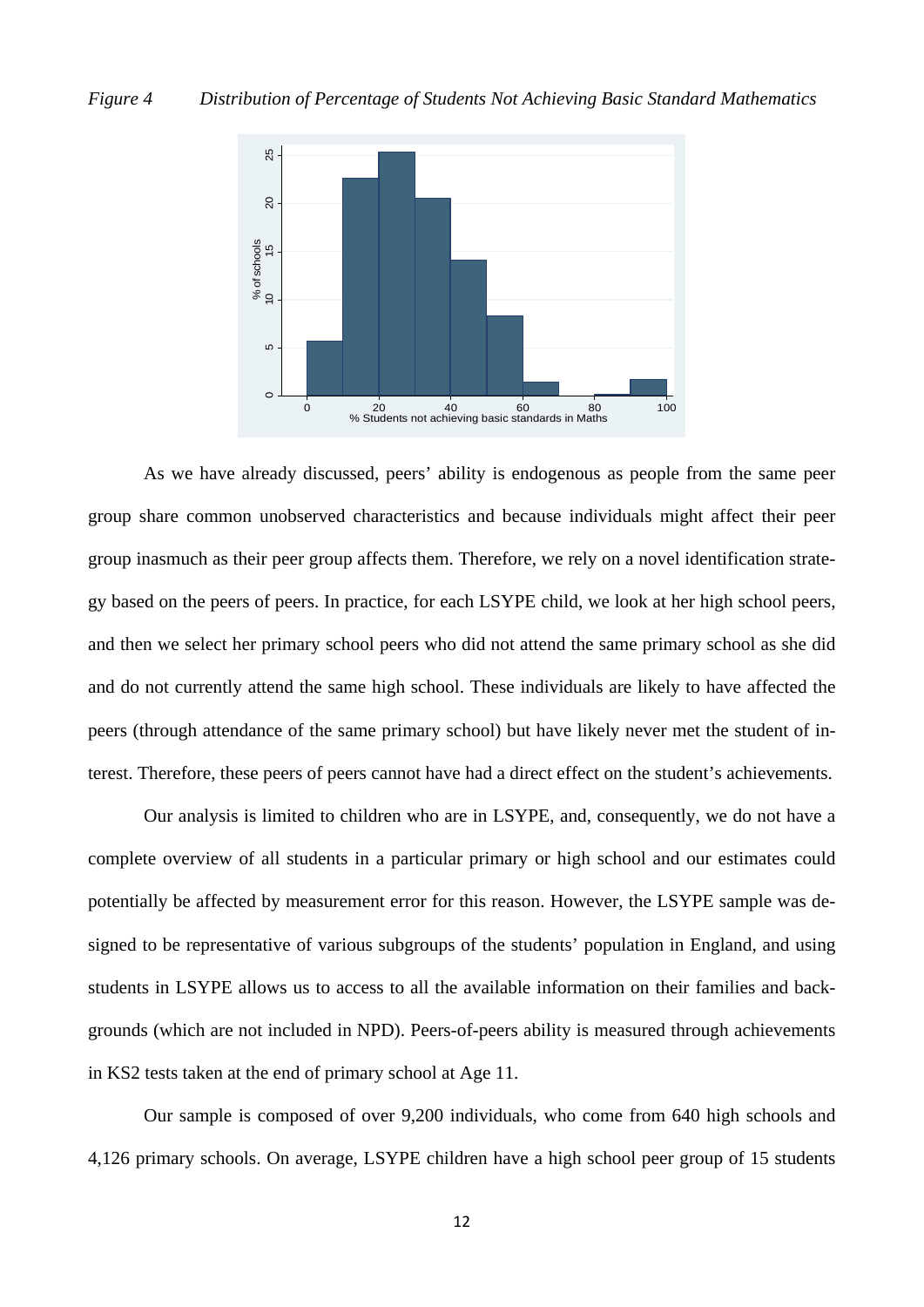(in LSYPE) who come from many different primary schools (from two to 23 primary schools). The vast majority of high schools (around 80%) draw their students from a group of 8 to 14 primary schools. Therefore, the size of the peers-of-peers group varies from one to 97 children, and table 3 shows that over 70 percent of LSYPE children having a peers-of-peers group of three or more students (see Table 2).

| Number of Peers        | Percent of LSYPE Children |
|------------------------|---------------------------|
| 1 peer of peers        | 10                        |
| 2 peers of peers       | 18                        |
| 3–4 peers of peers     | 10                        |
| 5–7 peers of peers     | 10                        |
| 8–10 peers of peers    | 12                        |
| $11-15$ peers of peers | 12                        |
| $15+$ peers of peers   | 28                        |

*Table 2 Peer of Peers Group Size* 

#### 3.5 Other independent variables

We estimate three versions of our model, progressively increasing the number of covariates. The independent variables included in the model should not be affected by peers' ability. In the first specification of the model, we control for a basic set of individual and family characteristics, including child's gender and achievement in the KS2 test (Age 11), maternal education and marital status, and employment status of both parents (Wave  $4 - Age 17$ ). In the second specification, we add the Index of Multiple Deprivation (IMD) score, which is a measure derived from income, employment, health and disability, education, housing, crime, and living environment. Lastly, in the final specification of the model, we control for individual ethnic background and for some school characteristics, such as government region, number of students, religious denomination, and the gender mix of the school.

#### **4 Estimation**

We begin our analysis by estimating a linear-in-means model of peer effects:

$$
Y_{ihp} = \alpha + \bar{A}_h \beta + \mathbf{X}'_i \mathbf{\gamma} + \epsilon_i,
$$
\n(1)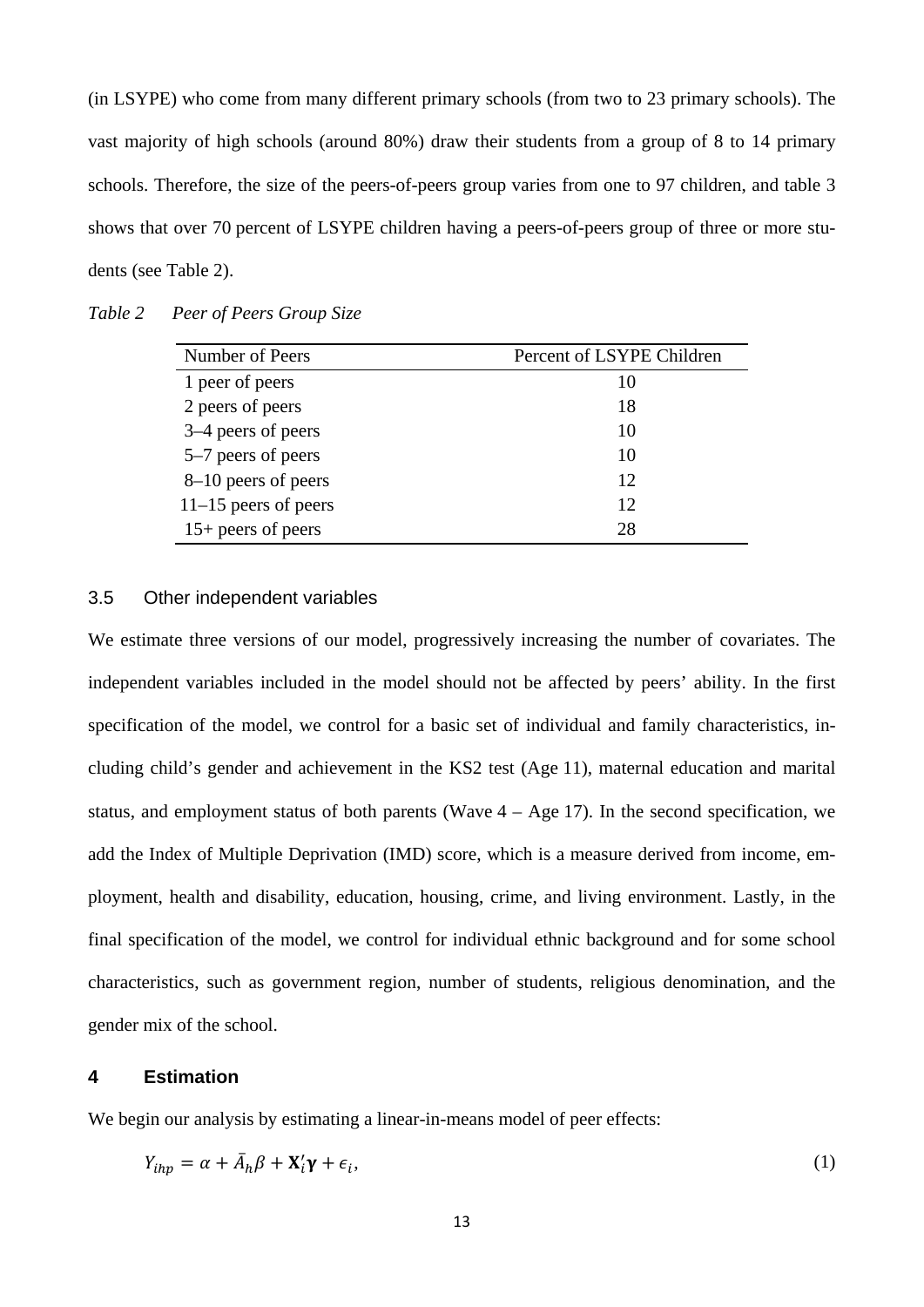where  $Y_{ihp}$  represents a particular academic outcome for individual  $i$  who has attended primary school  $p$  and is now attending high school  $h$ . We define  $i$ 's high school peers as those currently attend high school  $h$  but have attended a variety of primary schools apart from school  $p$ . The variable  $\bar{A}_h$  is the average ability (measured by KS3 score) for LSYPE children attending high school h excluding the individual (the "leave-one-out" mean), and  $X_i$  is a vector of child and family characteristics. We lower the likely upper bound provided by OLS estimation through the inclusion of a very detailed set of independent variables in  $X_i$  (see Section 3.4).

The parameter of interest is  $\beta$ , which captures the relationship between average peer ability  $\bar{A}_h$  and individual achievements  $Y_{ihp}$  at the end of junior high school and beyond: that is, GCSE results, A-level results, and the probability of going to university. This represents the endogenous effect in the terminology of Manski (1993) and, if significant, generates the social multiplier effect.

To account for the endogeneity of average peer ability in Equation (1), we use instrumentalvariable estimation, with peers-of-peers ability in primary school (measured through their achievements at KS2 level at Age 11) as an instrument for the average high school peer ability (measured through KS3 results at Age 14). Our first-stage equation is

$$
\bar{A}_h = \delta + \bar{K}_{zt}\rho + \mathbf{X}_i'\mathbf{\pi} + \nu_j,\tag{2}
$$

where the average high school peer ability  $\bar{A}_h$  depends on the peers-of-peers average performance  $\overline{K}_{zt}$  in primary school (KS2 score) of those who attended primary schools z and currently attending high school t, where  $t \neq h$ . The underlying assumption is that the ability of the high school students' peers-of-peers in primary school did not affect the high schools' student achievements directly except through its impact on the student's current peers in high school.

 One natural concern in the estimation of this model is that selection of secondary schools on the basis of unobservables could be driving the main findings. Parents choose the school for their children (or at least the area where they live) and, thus, individuals who attend the same high school are likely to have some common background characteristics. However, our instrument relies on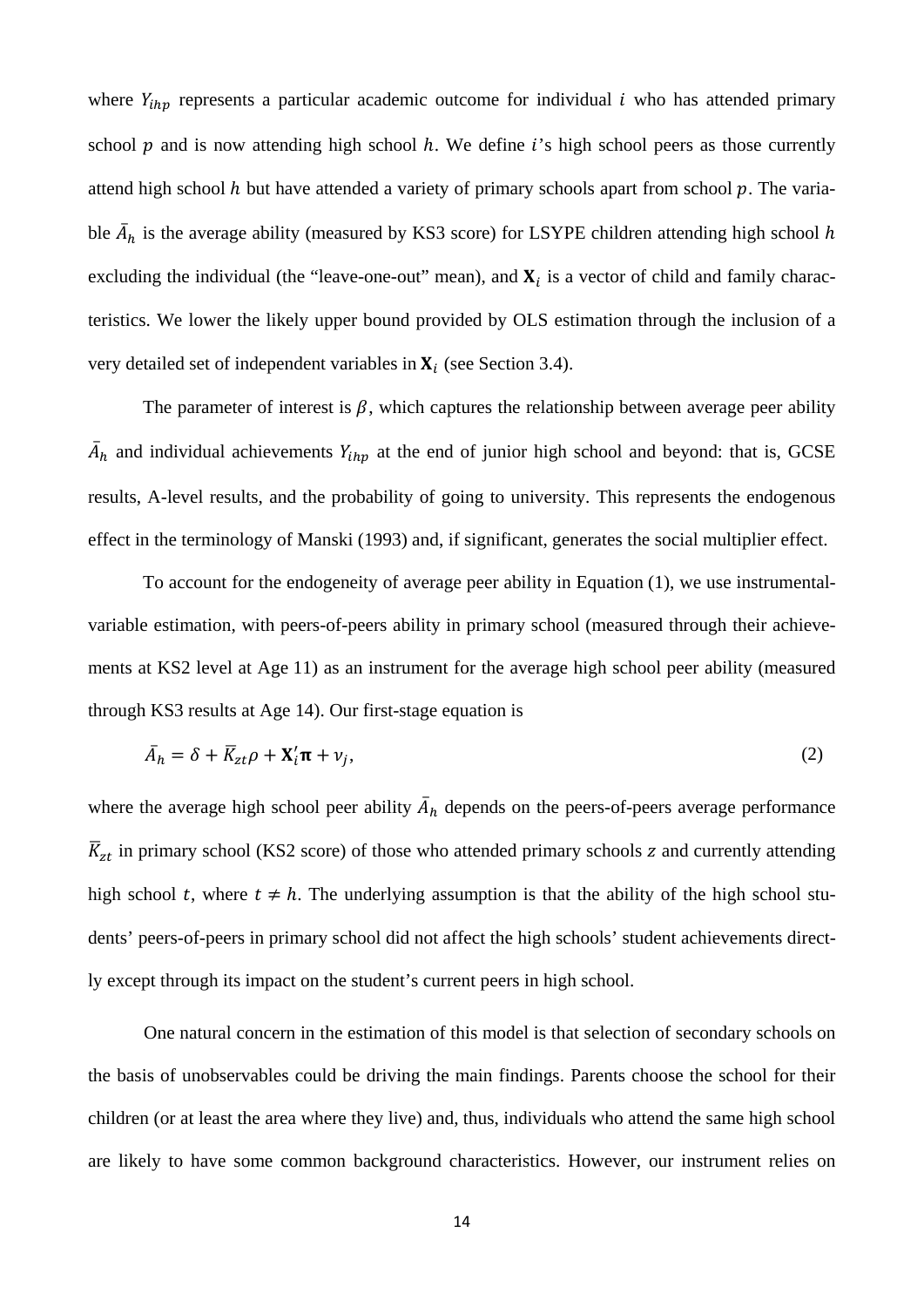peers of peers who do not attend the same high school as the individual and did not attend the same primary school. The vast majority of high schools have more than eight primary school feeders, as shown in Section 3, and therefore peers of peers (who now attend a different high school) are likely to have come from an area with different socioeconomic characteristics. Furthermore, previous literature has shown that neighbourhood composition has a very limited effect on test scores once one controls for family socioeconomic characteristics (Gibbons et al., 2013), and we believe that our rich data allow us to take into consideration a wide set of these factors.

 In the model estimation explained so far, we have assumed that peer effects are homogeneous in the sense that the relationship between peers' ability and individual achievements is the same for each student. However, peer effects are likely to be heterogeneous and vary according to the individual ability of students. For example, peer ability might have stronger effects on weak students than on strong students or vice versa; or the presence of a group of weak students might have different effects on weak students than on strong ones (see, e.g., Kong 2007).

 We use quantile regression to examine the potential heterogeneous effects of peer ability at different points of the achievement distributions. We estimate the effect of the average peer ability for students at different quantiles of the GCSE and A-level score distributions. In order to deal with the endogeneity of peer ability in high school, we use IV quantile regression (Chernozhukov et al., 2010; Chernozhukov et al., 2015; Lee, 2007) which has been used in a similar context in Kong (2007). The analysis is performed using the Stata routine *cqiv* with the uncensored option (Chernozhukov et al., 2011). A parametric version of the estimator proposed by Lee (2007) is used in the estimation. In particular, following Lee (2007), the following model is estimated:

$$
Q_{Y_{ihp}|A,X}(\tau|A,X) = \alpha + \bar{A}_h \beta(\tau) + \mathbf{X}_i' \mathbf{\gamma}(\tau) + \epsilon_i,
$$
\n(3)

and the first step linear quantile regression is modelled as

$$
Q_{\bar{A}_h|Z}(\beta|z) = \delta + \overline{K}_{zt}\rho + \mathbf{X}'_i \mathbf{\pi} + \nu_j,
$$
\n(4)

where  $\beta(\tau)$  and  $\gamma(\tau)$  can be estimated by a  $\tau^{\text{th}}$  quantile regression of Y on  $\overline{A}$  and Z.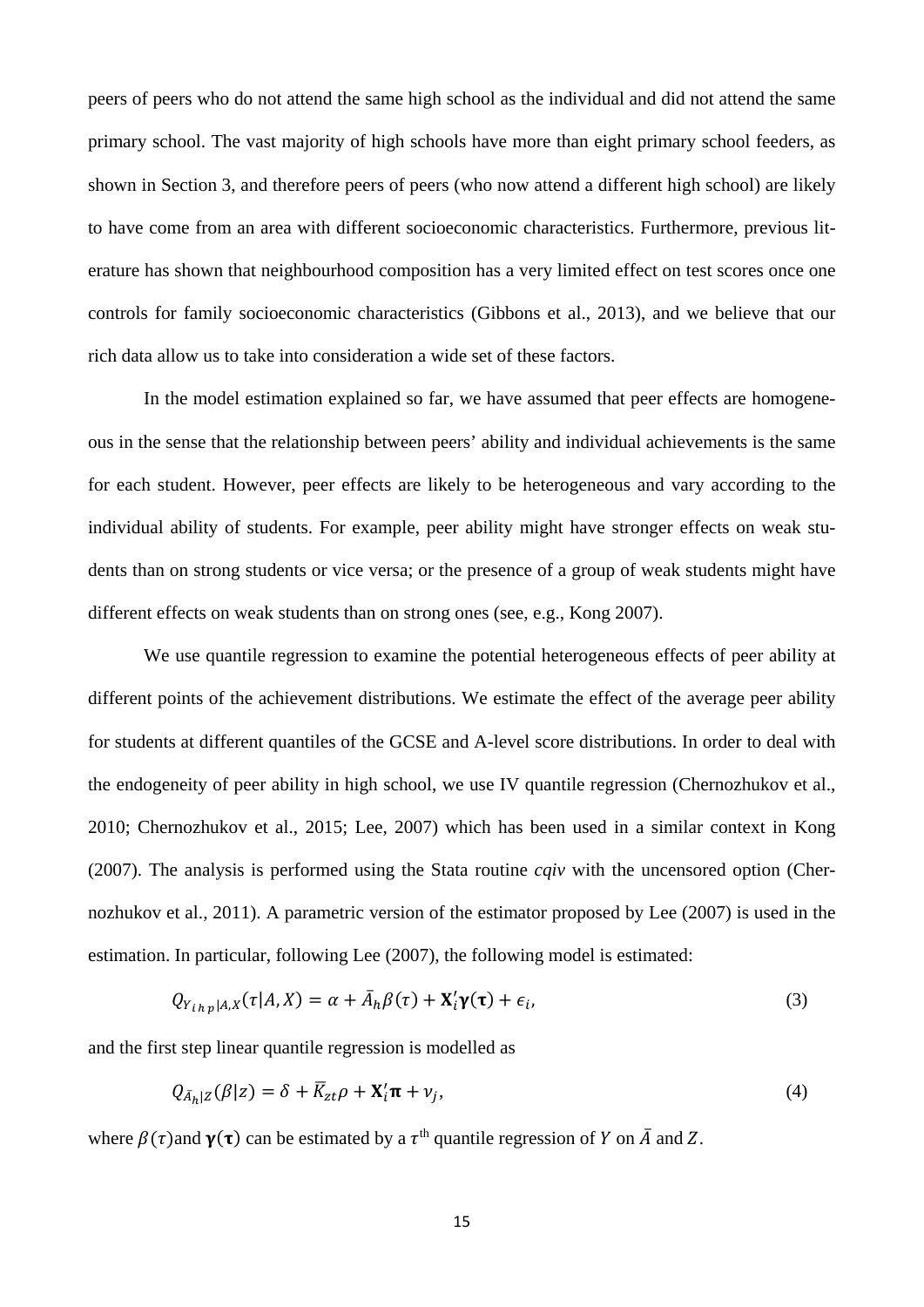Furthermore, we follow Lavy et al. (2012) and estimate the effect of having low-ability peers in high school. To do so, we use the information on the percentage of students not achieving basic standard (called Level 5) in KS3 Mathematics which is available in the LSYPE dataset for each high school. In order to deal with the potential endogeneity of this variable, we apply the same strategy as in the previous model and instrument it with a variable indicating the percentage of students not achieving basic standards in KS2 Mathematics in peers-of-peers primary schools.

#### **5 Results**

Our main results are presented in Tables 3–16. We begin by presenting results from the leastsquares estimation of the relationship between average peer ability and individual achievements in Table 3. When we progressively increase the set of control variables, including additional characteristics related to the socioeconomic status of the family and the area of residence, our main results are unchanged.<sup>2</sup> Model 2 includes the same variables as in Model 1, but also includes the Index of Multiple Deprivation score, which captures several dimensions of socioeconomic disadvantage such as income, education, housing, health, etc. It is important to show the stability of our main results when controlling for this variable, as it is well-known that family socioeconomic status is a strong predictor of educational achievements later in life.

 Table 3 presents results from Model 1 from OLS and IV estimations, including the basic set of individual and family characteristics. Unsurprisingly, OLS results are highly significant and suggest that improving peer ability has a positive effect on individual achievements at Age 16–17 (GCSE exams) and Age 17–18 (A-level exams); the sizes of the effect are nontrivial. When we take into account the potential endogeneity of peer ability via IV estimation, most results have similar size and significance and confirm the OLS findings. Interestingly, we do not find any significant effect of peer ability on the chances to attend university and to get into an elite higher education institution when we use IV estimation – which might suggest that the more able students are rela-

<sup>&</sup>lt;sup>2</sup> We also tested our main results by including an additional indicator of economic disadvantage of the primary school attended (such as percentage of students eligible for free school meal). The substantive results were unaffected.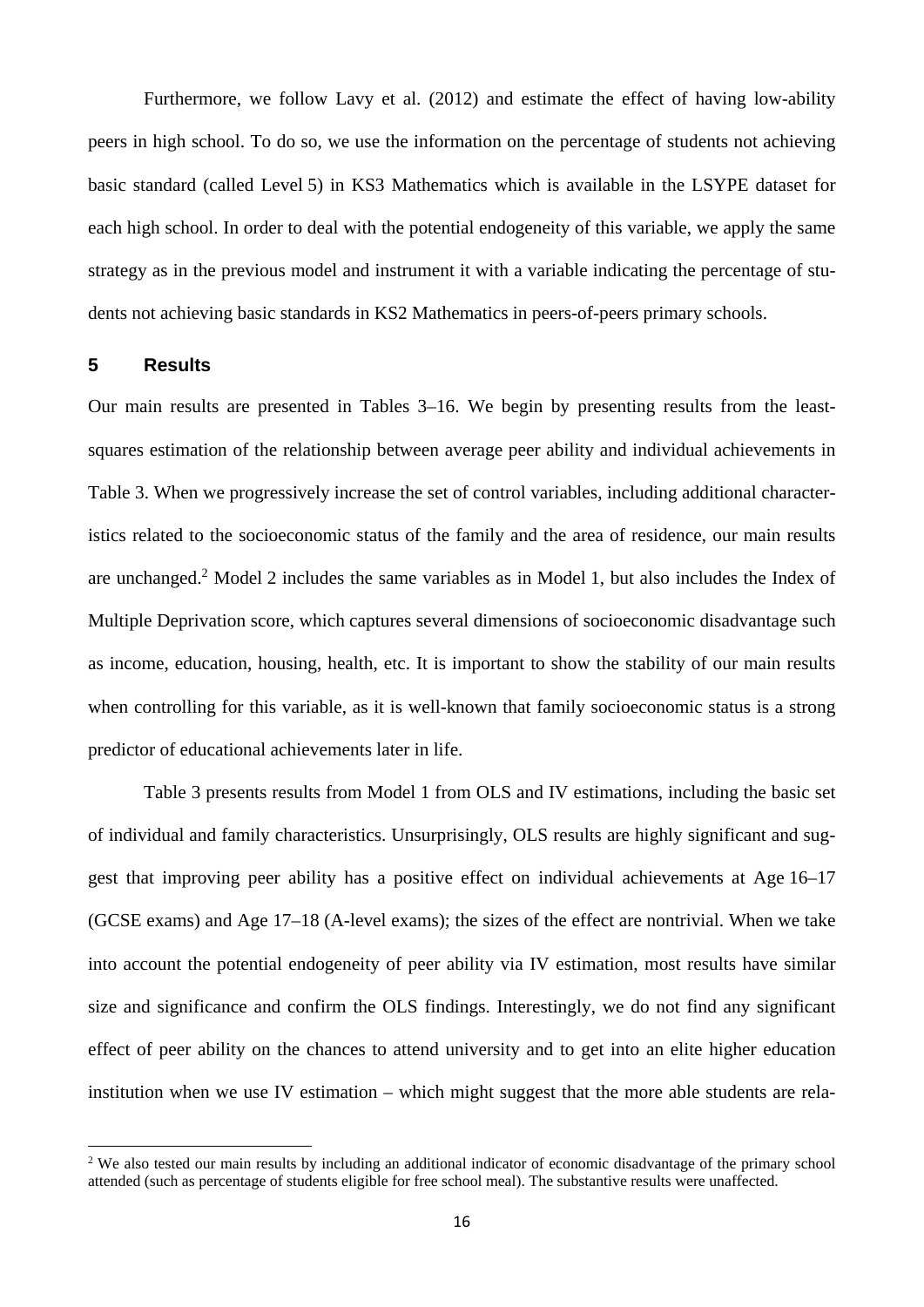tively insensitive to their less-able peers. Our instrument relies on peers-of-peers test scores in primary school to estimate peer ability in high school, and it is possible that we do not see any significant effect on long-term outcomes because of the specific nature of the instrument and because the effect has faded over time. Results from first-stage regressions are reported in the Appendix (Tables  $15-16$ ).

Model 2 is more precise than Model 1, as it includes controls for the IMD score and it allows taking into consideration a broad indicator of family socioeconomic status and area of residence. As shown in Table 3, results from Model 2 corroborate the main findings from Model 1, especially in relation to the impact of peer quality on A-level results. A one-standard-deviation increase in the average peers of peers KS3 increases individual chances of taking A-levels by about 8 percentage points and the average A-level score by about 56 points, which is equivalent to 40 percent of an s.d. These results are consistent in terms of size and significance when we use IV estimation and strongly support the idea that peer ability plays a substantial role in a student's decision to continue in education after GCSE and on her performance.

 When we add the IMD score and estimate results in Model 2, the impact of peer ability on performance at GCSE level (Age 16–17) is not statistically significant in the IV estimation. However, this could simply be due to the fact that the effect of peer ability on individual achievements is heterogeneous, and peer ability has a stronger impact on students with particular characteristics or ability level. We thus estimate the model using quantile-regression techniques in order to investigate heterogeneous effects of peers' ability on GCSE and A-level results.

 Table 4 presents results from the estimation of the effect of low-achieving peers. The results indicate that the effect of being in a school with a high proportion of peers who do not achieve basic standards is sizeable and significantly negative on individual achievements. An extra 10 percent of peers not achieving basic standards in Maths decreases individual chances of taking A-levels by about 2 percent and decreases A-level scores by about 22 points (16 percent of an s.d.). These results are consistent with Lavy et al. (2012), who show that a 10-percent decrease in the proportion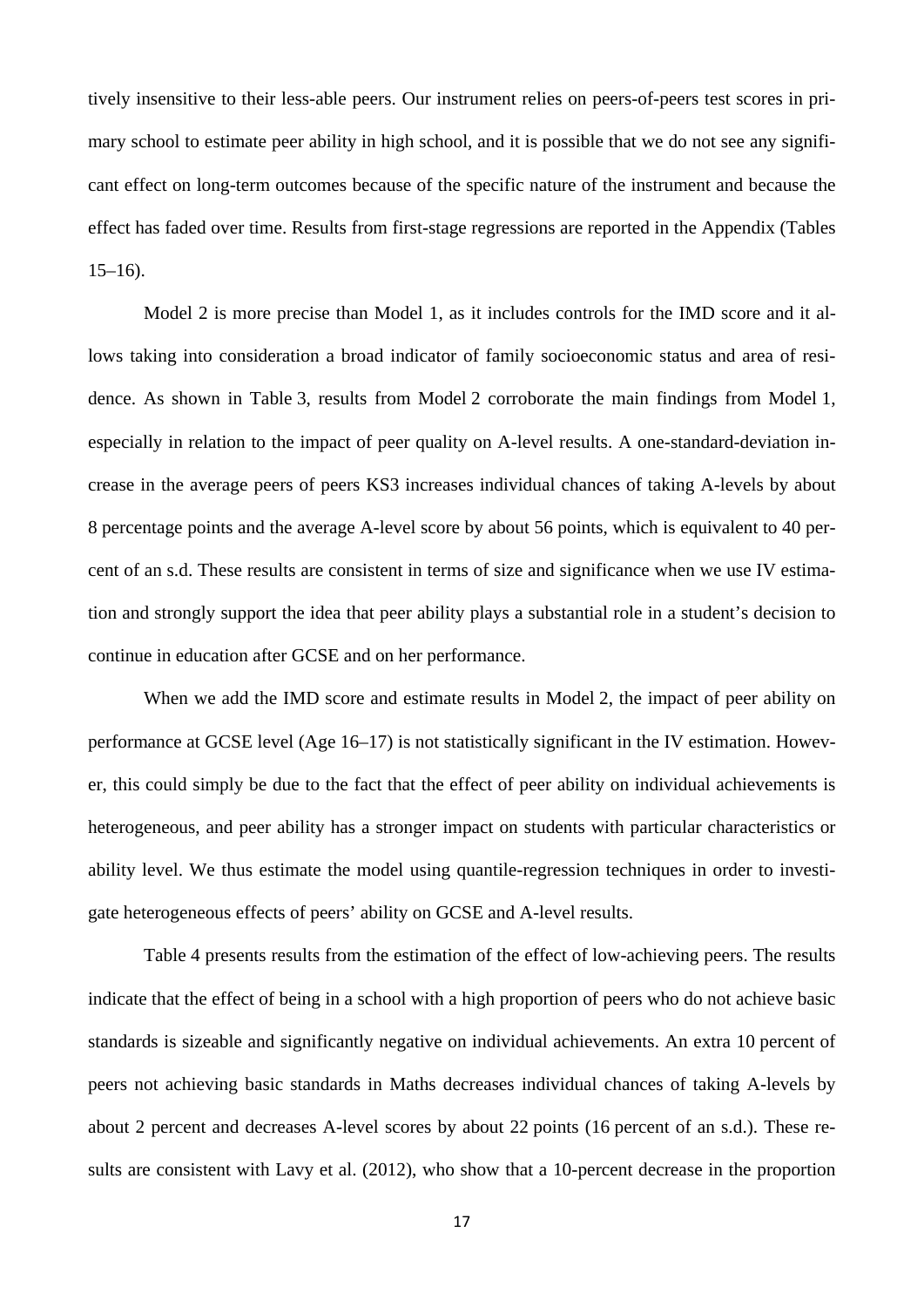of "bad" peers at school is associated with an improvement of approximately 10–11 percent of an s.d. of the within-pupil KS3 distribution for students.

As explained in Section 4, so far we have assumed that peer effects affect achievements in the same way for all students. However, it is possible that some students suffer (or benefit) more from their peers' ability and in particular, it is possible that weaker students are more heavily influenced by their peers' behaviour and achievements in class. For this reason, we follow Kang (2007) and use quantile regressions in order to analyse the potential heterogeneity of peers' interaction. The potential endogeneity of peers' ability is taken into account by using quantile instrumental variable regression.

 Results from the estimation of Model 2 using quantile regression are reported in Tables 5– 10. Our results confirm the main findings in previous literature (e.g., Kang, 2007; and Carrell et al., 2009) and show that peer effects are stronger at the bottom of the grade distribution. In particular, Table 6 shows that a one-standard-deviation increase in average peers' KS3 score increases the number of GCSE A\*–C by 0.93, and by 0.78 in Model 2 for students in the  $10^{th}$  and  $15^{th}$  percentile of the GCSE distribution, while the effect is lower and then vanishes for students at the top of the grade distribution. This effect is sizeable, especially considering that students in these bottom percentiles are particularly weak, as they only achieve an average of 0.5 GCSE passes while the average in the estimation sample is 6.4 GCSE passes.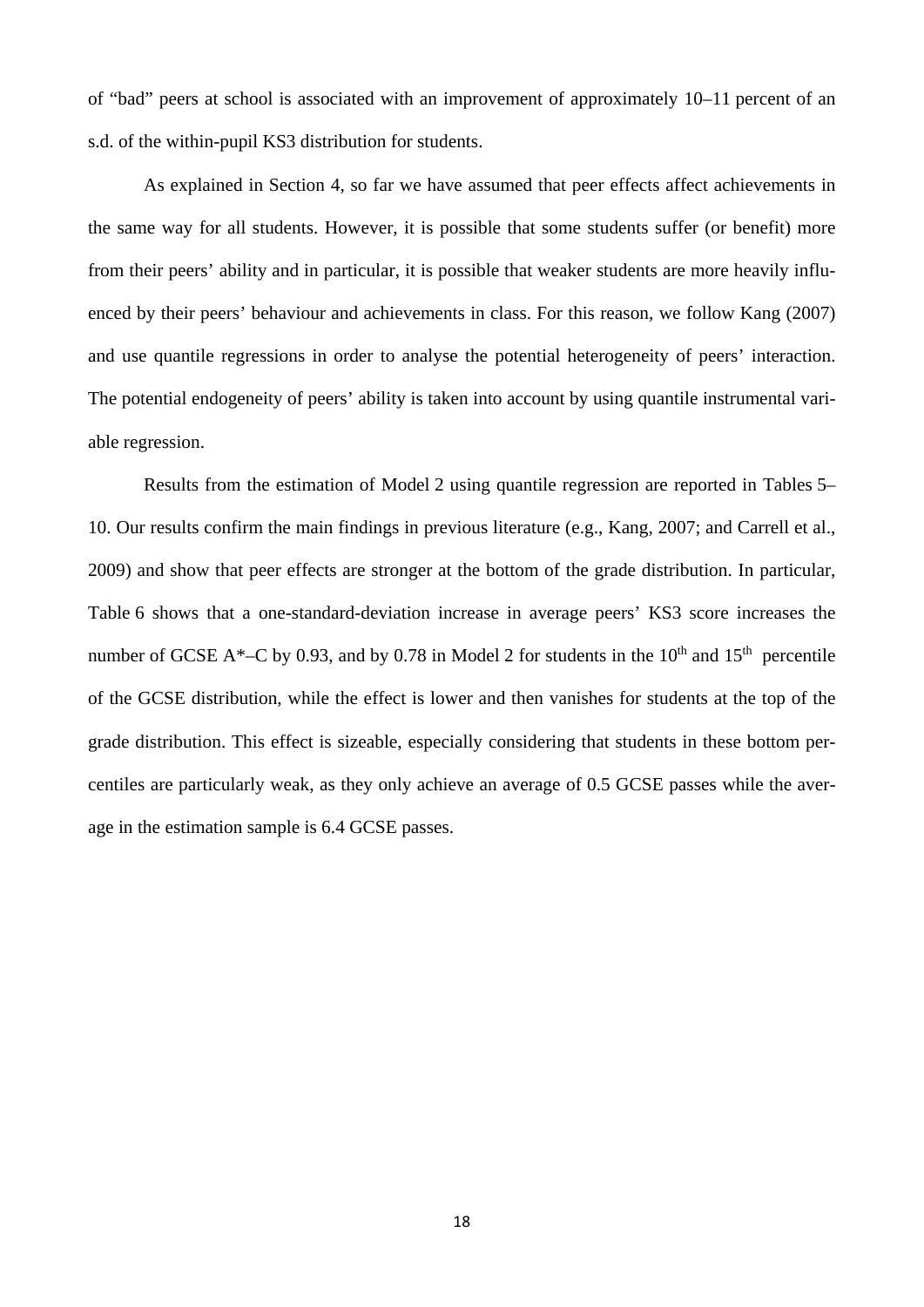|                       | <b>Model 1</b>         |                        |             |                         | <b>Model 2</b>           |       |                         | <b>Model 3</b>          |       |  |
|-----------------------|------------------------|------------------------|-------------|-------------------------|--------------------------|-------|-------------------------|-------------------------|-------|--|
| <b>Outcomes</b>       | <b>OLS</b>             | IV                     | $\mathbf F$ | <b>OLS</b>              | IV                       | F     | <b>OLS</b>              | IV                      | F     |  |
| # GCSE<br>$A^*$ –C    | 0.327<br>$(0.099)$ *** | 0.576<br>(0.539)       | 29.95       | 0.286<br>$(0.106)$ ***  | 0.376<br>(0.698)         | 20.53 | 0.258<br>$(0.117)$ **   | 0.454<br>(0.756)        | 16.42 |  |
| $5+GCSE$<br>$A^*$ –C  | 0.057<br>$(0.011)$ *** | 0.134<br>$(0.057)$ **  | 29.95       | 0.045<br>$(0.012)$ **   | 0.108<br>(0.075)         | 20.53 | 0.039<br>$(0.013)$ ***  | 0.151<br>$(0.086)*$     | 16.42 |  |
| Having<br>A levels    | 0.080<br>$(0.009)$ *** | 0.118<br>$(0.048)$ *** | 27.07       | 0.077<br>$(0.009)$ ***  | 0.123<br>$(0.06)$ **     | 18.77 | 0.063<br>$(0.011)$ ***  | 0.141<br>$(0.074)*$     | 15.87 |  |
| A-level<br>Points     | 57.614<br>$(4.17)$ *** | 56.21<br>$(19.00)$ *** | 19.28       | 58.437<br>$(4.471)$ *** | 56.119<br>$(24.212)$ *** | 13.06 | 50.947<br>$(5.235)$ *** | 56.131<br>$(28.151)$ ** | 13.93 |  |
| Attend<br>university  | 0.079<br>$(0.011)$ *** | $-0.057$<br>(0.065)    | 26.87       | 0.085<br>$(0.011)$ ***  | $-0.102$<br>(0.089)      | 18.38 | 0.085<br>$(0.012)$ ***  | $-0.013$<br>(0.089)     | 16.03 |  |
| Russell<br>university | 0.042<br>$(0.016)$ *** | 0.097<br>(0.077)       | 20.33       | 0.041<br>$(0.017)$ ***  | 0.101<br>(0.090)         | 16.23 | 0.050<br>$(0.018)$ **   | 0.166<br>$(0.100)*$     | 15.65 |  |

#### *Table 3 OLS and IV estimates of the impact of average peers' quality on academic achievement*

Note: Std errors are in brackets. \* indicates that the underlying coefficient is significant at 10% level, \*\* at 5% and \*\*\*1%. Additional variables included are listed at p.14-15.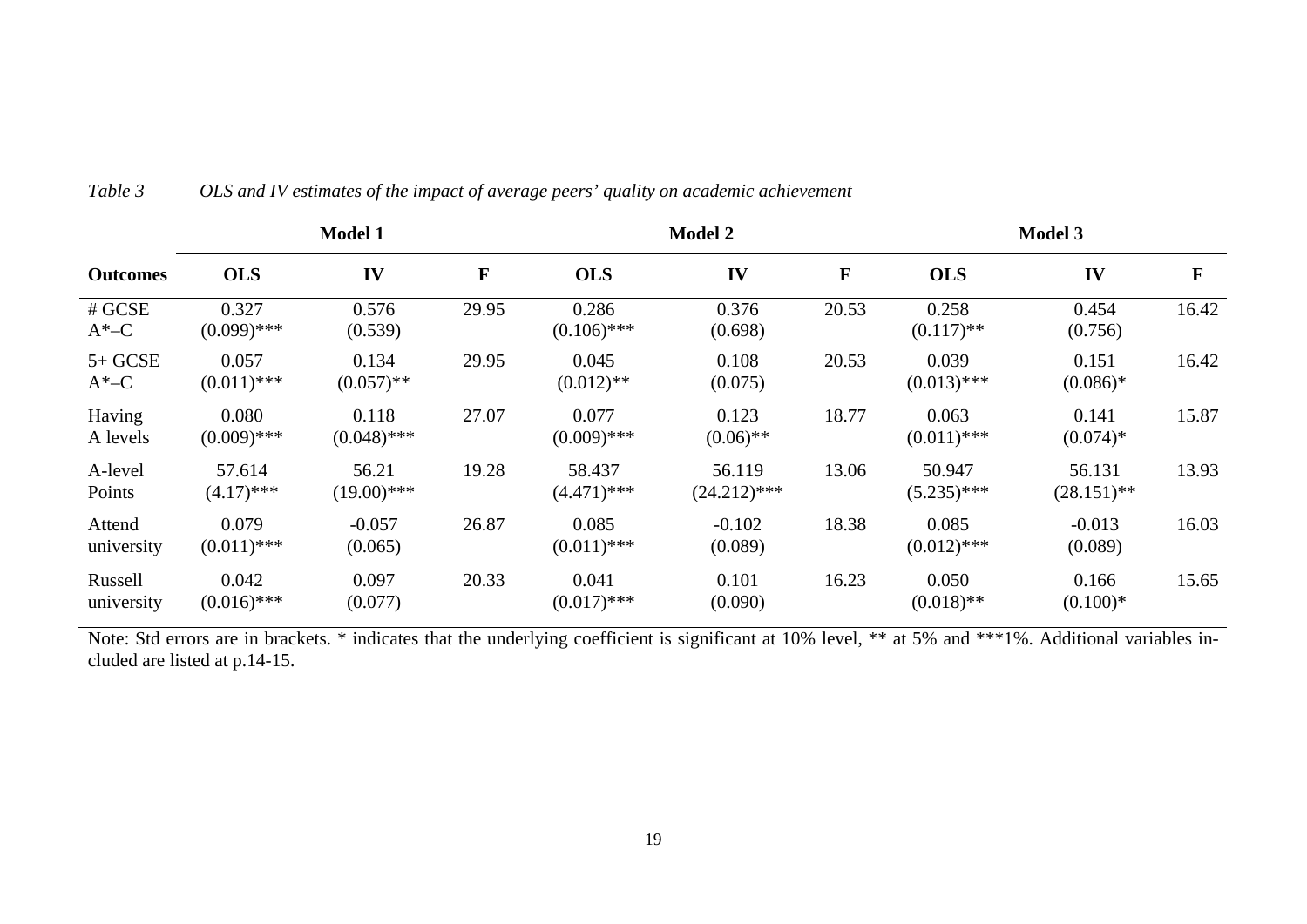|                       | <b>Model 1</b>            |                          |       | <b>Model 2</b>            |                           |             | <b>Model 3</b>             |                           |       |
|-----------------------|---------------------------|--------------------------|-------|---------------------------|---------------------------|-------------|----------------------------|---------------------------|-------|
| <b>Outcomes</b>       | <b>OLS</b>                | IV                       | F     | <b>OLS</b>                | IV                        | $\mathbf F$ | <b>OLS</b>                 | IV                        | F     |
| # GCSE<br>$A^*$ –C    | $-0.107$<br>$(0.042)$ **  | $-0.190$<br>$(0.011)*$   | 84.31 | $-0.082$<br>$(0.046)*$    | $-0.017$<br>(0.148)       | 71.33       | $-0.084$<br>$(0.049)*$     | $-0.187$<br>(0.162)       | 49.82 |
| $5+GCSE$<br>$A^*$ –C  | $-0.018$<br>$(0.005)$ *** | $-0.029$<br>$(0.012)$ ** | 84.31 | $-0.012$<br>$(0.0057)$ ** | $-0.023$<br>(0.016)       | 71.33       | $-0.012$<br>$(0.006)$ **   | $-0.028$<br>(0.018)       | 49.82 |
| Having<br>A levels    | $-0.028$<br>$(0.037)$ *** | $-0.027$<br>$(0.012)$ ** | 87.73 | $-0.025$<br>$(0.004)$ *** | $-0.022$<br>(0.015)       | 71.58       | $-0.020$<br>$(0.0044)$ *** | $-0.031$<br>$(0.018)*$    | 50.87 |
| A levels<br>Points    | $-21.274$<br>$(1.98)$ *** | $-22.31$<br>$(5.08)$ *** | 80.94 | $-21.97$<br>$(2.187)$ *** | $-23.68$<br>$(6.345)$ *** | 65.12       | $-20.452$<br>$(2.308)$ *** | $-21.30$<br>$(7.223)$ *** | 49.22 |
| Attend<br>university  | $-0.028$<br>$(0.004)$ *** | $-0.017$<br>(0.0138)     | 92.21 | $-0.030$<br>$(0.004)$ *** | $-0.016$<br>(0.017)       | 72.12       | $-0.029$<br>$(0.005)$ ***  | $-0.010$<br>(0.020)       | 49.54 |
| Russell<br>university | $-0.017$<br>$(0.006)$ *** | $-0.016$<br>(0.022)      | 68.19 | $-0.018$<br>$(0.007)$ *** | $-0.014$<br>(0.027)       | 52.99       | $-0.019$<br>$(0.007)$ ***  | $-0.036$<br>(0.030)       | 40.37 |

*Table 4 OLS and IV estimates of the impact of % of students not achieving basic standards in KS3 Mathematics on academic achievements* 

Note: Std errors are in brackets. \* indicates that the underlying coefficient is significant at 10% level, \*\* at 5% and \*\*\*1%. Additional variables included are listed at p.14-15.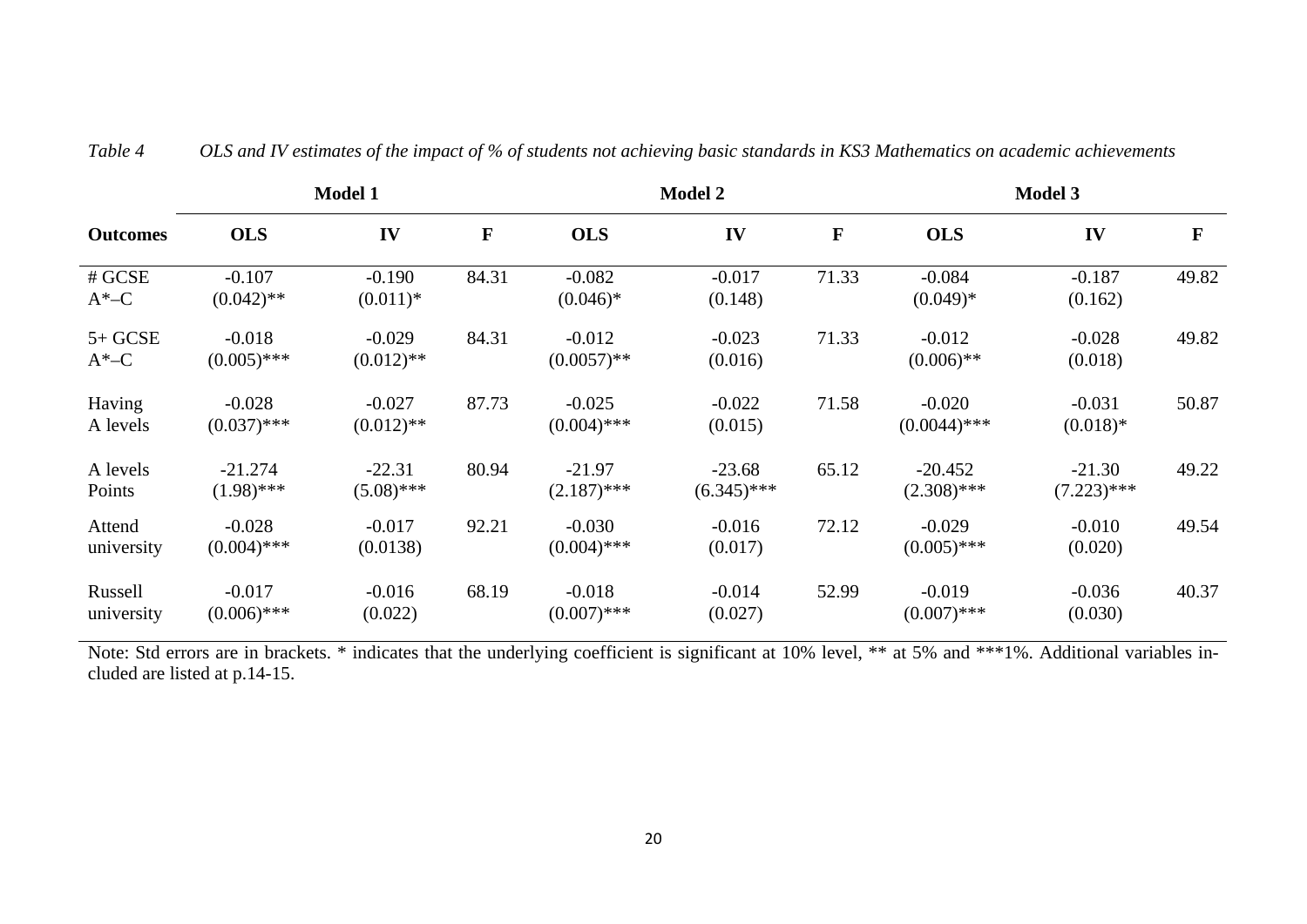Results from the estimation of quantile regression on the effect of low ability peers strongly confirm that increasing the percentage of low ability peers is significantly detrimental for students at the bottom of the GCSE grade distribution. An extra 10 percent of high school peers who do not achieve basic standards in Mathematics decrease the number of GCSEs at passing A\*–C grades by about 0.3 for students in the  $20<sup>th</sup>$  percentile of the grade distribution, while the effect is significantly smaller and then vanishes for top students.

Interestingly, we do not see such a clear pattern with respect to A-level results, and students from the whole of the grade distribution seem to benefit from increased peers' quality in a similar way, and the effect of low-ability peers is also consistent across the grade distribution. This difference with respect to GCSE results might be partially due to the fact that students who undertake Alevels will usually study in a different school (often a Sixth Form College) from the one they attended in the junior high years, so this model is actually estimating the effect of "past peers", as we rely on peers at the beginning of high school. Furthermore, A-level exams require a higher level of preparation than GCSEs, and it is possible that the quality of high school peers has a stronger effect on the students' preparation at this higher level.

All our main findings are confirmed when we estimate Model 3, including a wider set of independent variables and some school characteristics. The pattern of results is unchanged and we notice a strong effect of peers' quality on chances to take A-levels and on A-levels score, as well as a significant effect on students in the bottom quartile of the GCSE grade distribution.

We further investigate the impact of low ability peers and estimate the effect of the proportion of peers not achieving basic standards in Maths on the probability of taking A-levels in Mathematics or Science<sup>3</sup> and on the A-level points in these subject. These results are presented in Table 11 and show that having studied in a high school with an extra 10 percent of low-ability peers

<sup>&</sup>lt;sup>3</sup> We group the following subjects under "Science": Biology, Chemistry, Physics (and any combination of two of these three subjects), Environmental Science, Psychology (as a Science), Technology, Zoology, Meteorology, Engineering Science, and Other Science.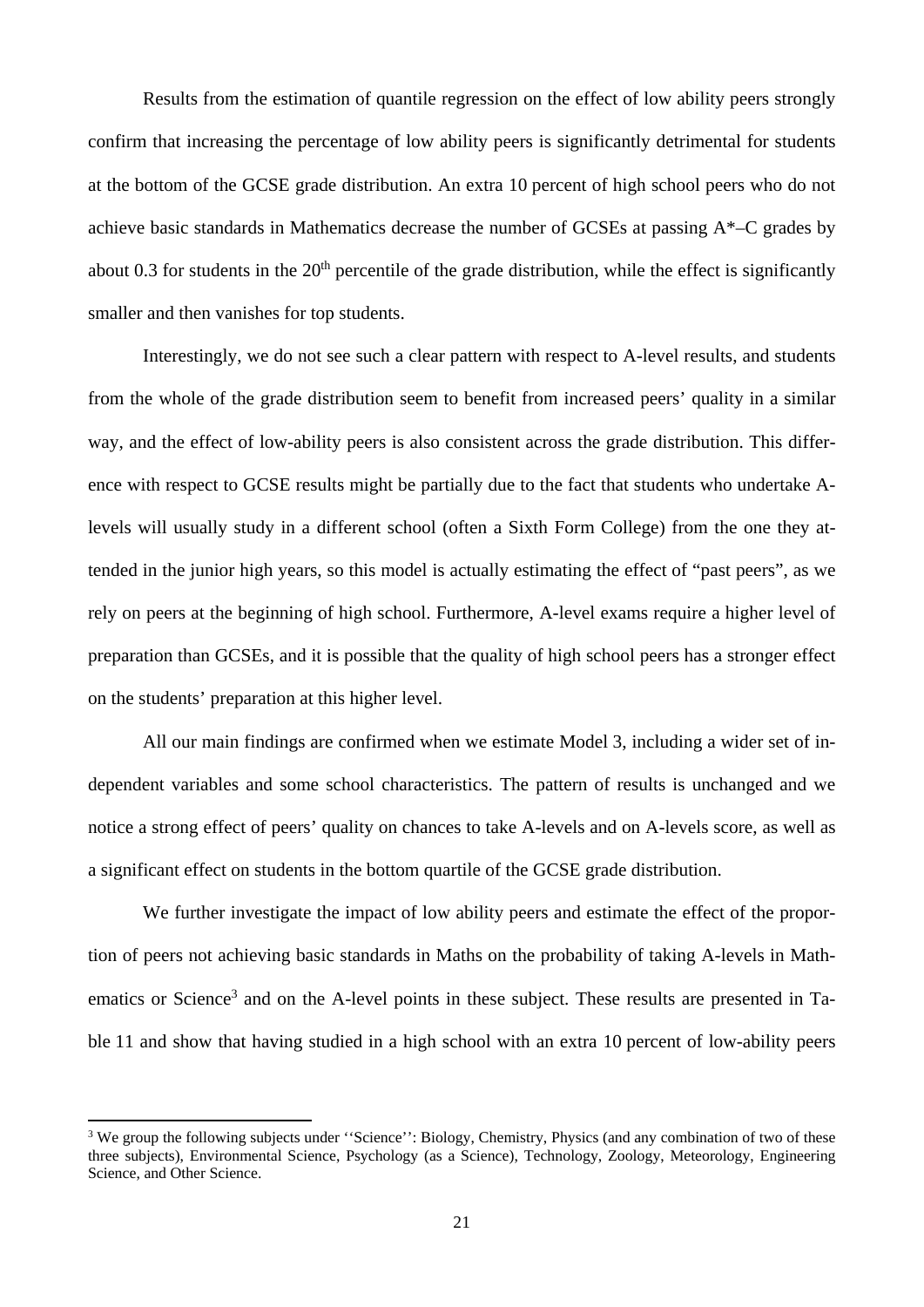decrease the probability of taking A-level in Maths or Science by about 3–4 percentage points, and decrease the A-level points in these subjects by about 9–10 percent of an s.d.

 We test our main results using three sensitivity analyses. First, we re-estimate the model excluding observations from smaller than average high schools (with less than 600 students).<sup>4</sup> Large schools will typically draw from a larger number of junior schools and this is likely to lessen the problem associated with socioeconomic sorting in primary schools (see Appendix, Table 12). Secondly, we re-estimate results excluding high schools that are in regions that are largely rural<sup>5</sup> (e.g., Essex, Gloucestershire, Lancashire, etc.), where the students' population is more likely to be homogeneous (see Appendix, Table 13). Both these sensitivity tests confirm the main findings.

As a final sensitivity test, we estimate a model with primary school fixed effects in order to take into consideration the common unobserved characteristics of children who attended the same primary school (see Appendix, Table 14). Unfortunately, our data do not allow estimating a model with high school fixed effects, as we only have one observation of average peer KS3 score for all children attending the same high school and therefore there would not be any variation in our main variable of interest. The results are consistent with the previous findings from the OLS and IV estimates. Interestingly, in the fixed-effects model, peer ability has a significant effect on the probability of attending university.

Results for other independent variables are reported in Appendix Table 17. Not surprisingly, family socioeconomic status (and, in particular, maternal education) is a strong determinant of academic achievements, and so are previous test scores. Students from Asian backgrounds and those from single-sex schools also seem to perform better in all their exams.

<sup>&</sup>lt;sup>4</sup> We also re-estimate the model limiting the sample to students who have at least 10 peers from the same high school in LSYPE. The substantive results are unchanged.

<sup>&</sup>lt;sup>5</sup> We used the definition of rural areas from the Family Resource Survey data. The complete list of rural areas is: Berkshire, Bournemouth, Dorset and Poole, Cambridgeshire, Cheshire and Warrington, County Durham, Cumbria

Derbyshire, Devon and Cornwall, Essex, Gloucestershire, Hampshire and Isle of Wight, Herefordshire and Worcestershire, Hertfordshire, Humberside, Kent and Medway, Lancashire, Leicestershire, Lincolnshire and Rutland, Norfolk, North Yorkshire, Northumberland, Shropshire, Somerset, Staffordshire, Suffolk, Sussex, West Yorkshire, West of England, Wiltshire and Swindon.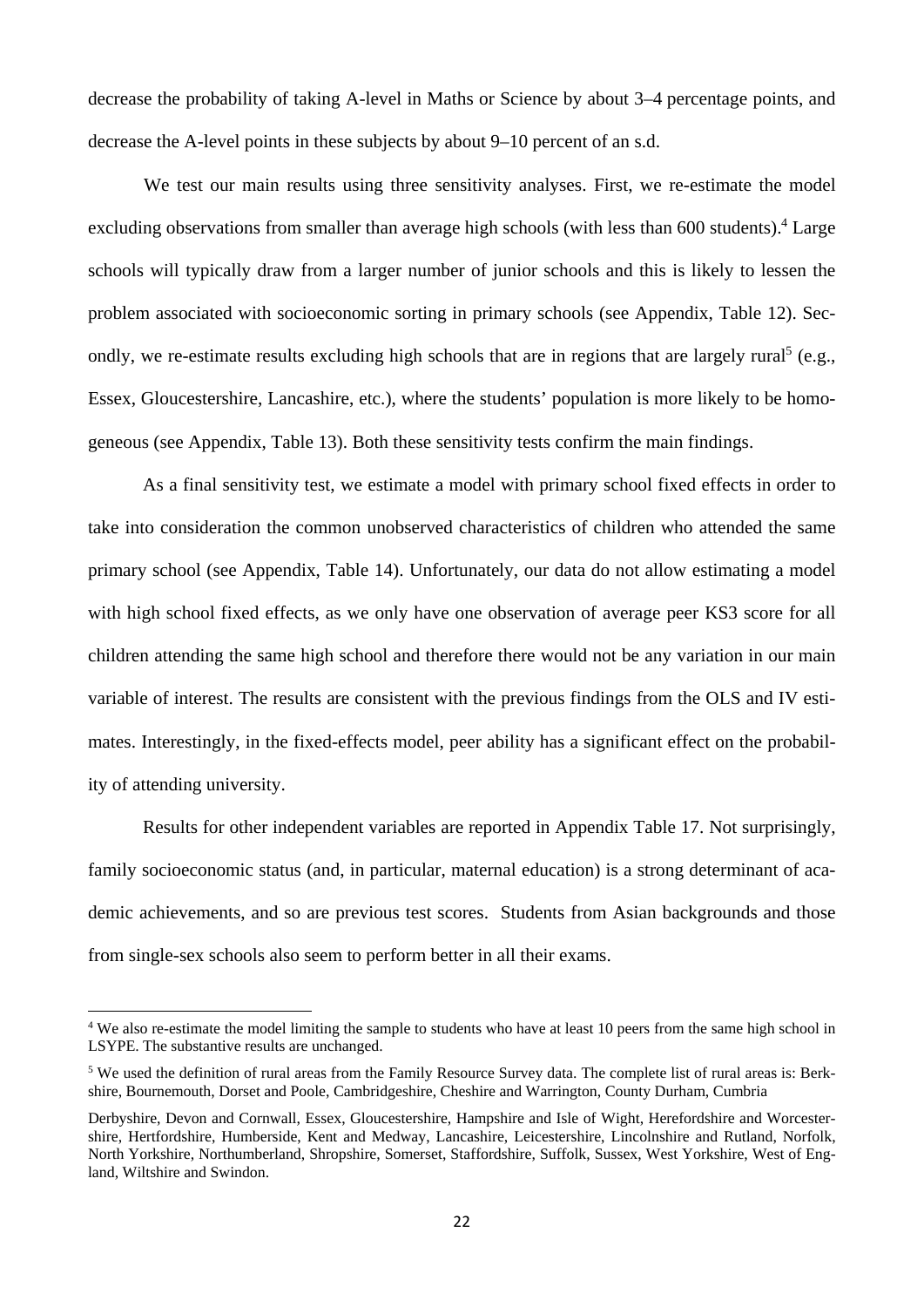|                 |                      | <b>Model 1</b>  |                      | <b>Model 2</b> | <b>Model 3</b>       |                     |
|-----------------|----------------------|-----------------|----------------------|----------------|----------------------|---------------------|
| # GCSE $A*-C$   | <b>Average peers</b> | % Low quality   | <b>Average peers</b> | % Low quality  | <b>Average peers</b> | % Low quality       |
|                 | quality              | peers           | quality              | peers          | quality              | peers               |
| P <sub>5</sub>  | 0.358                | $-0.155$        | 0.205                | $-0.078$       | 0.255                | $-0.107$            |
|                 | $(0.117)$ ***        | $(0.052)$ ***   | $(0.116)*$           | $(0.037)$ ***  | $(0.130)$ **         | $(0.037)$ ***       |
| <b>P10</b>      | 0.972                | $-0.319$        | 0.935                | $-0.285$       | 0.898                | $-0.262$            |
|                 | $(0.183)$ ***        | $(0.056)$ ***   | $(0.209)$ ***        | $(0.048)$ ***  | $(0.199)$ ***        | $(0.058)$ ***       |
| P15             | 0.869                | $-0.315$        | 0.788                | $-0.293$       | 0.853                | $-0.294$            |
|                 | $(0.169)$ ***        | $(0.051)$ ***   | $(0.197)$ ***        | $(0.047)$ ***  | $(0.173)$ ***        | $(0.051)$ ***       |
| P <sub>20</sub> | 0.812                | $-0.320$        | 0.764                | $-0.299$       | 0.762                | $-0.274$            |
|                 | $(0.153)$ ***        | $(0.057)$ ***   | $(0.178)$ ***        | $(0.047)$ ***  | $(0.161)$ ***        | $(0.046)$ ***       |
| P <sub>25</sub> | 0.680                | $-0.263$        | 0.621                | $-0.231$       | 0.641                | $-0.237$            |
|                 | $(0.126)$ ***        | $(0.062)$ ***   | $(0.141)$ ***        | $(0.046)$ ***  | $(0.131)$ **         | $(0.048)$ ***       |
| P <sub>50</sub> | 0.358                | $-0.155$        | 0.205                | $-0.078$       | 0.255                | $-0.107$            |
|                 | $(0.116)$ **         | $(0.052)$ **    | $(0.116)*$           | $(0.036)$ ***  | $(0.130)$ **         | $(0.037)$ ***       |
| P75             | 0.004<br>(0.086)     | $-0.014(0.032)$ | $-0.020$<br>(0.095)  | 0.001(0.023)   | $-0.023$<br>(0.117)  | $-0.017$<br>(0.028) |

### *Table 5 Quantile Regression of the impact of peers' quality on GCSE passes*

Note: Std errors are in brackets. \* indicates that the underlying coefficient is significant at 10% level, \*\* at 5% and \*\*\*1%. Additional variables included are listed at p.14-15.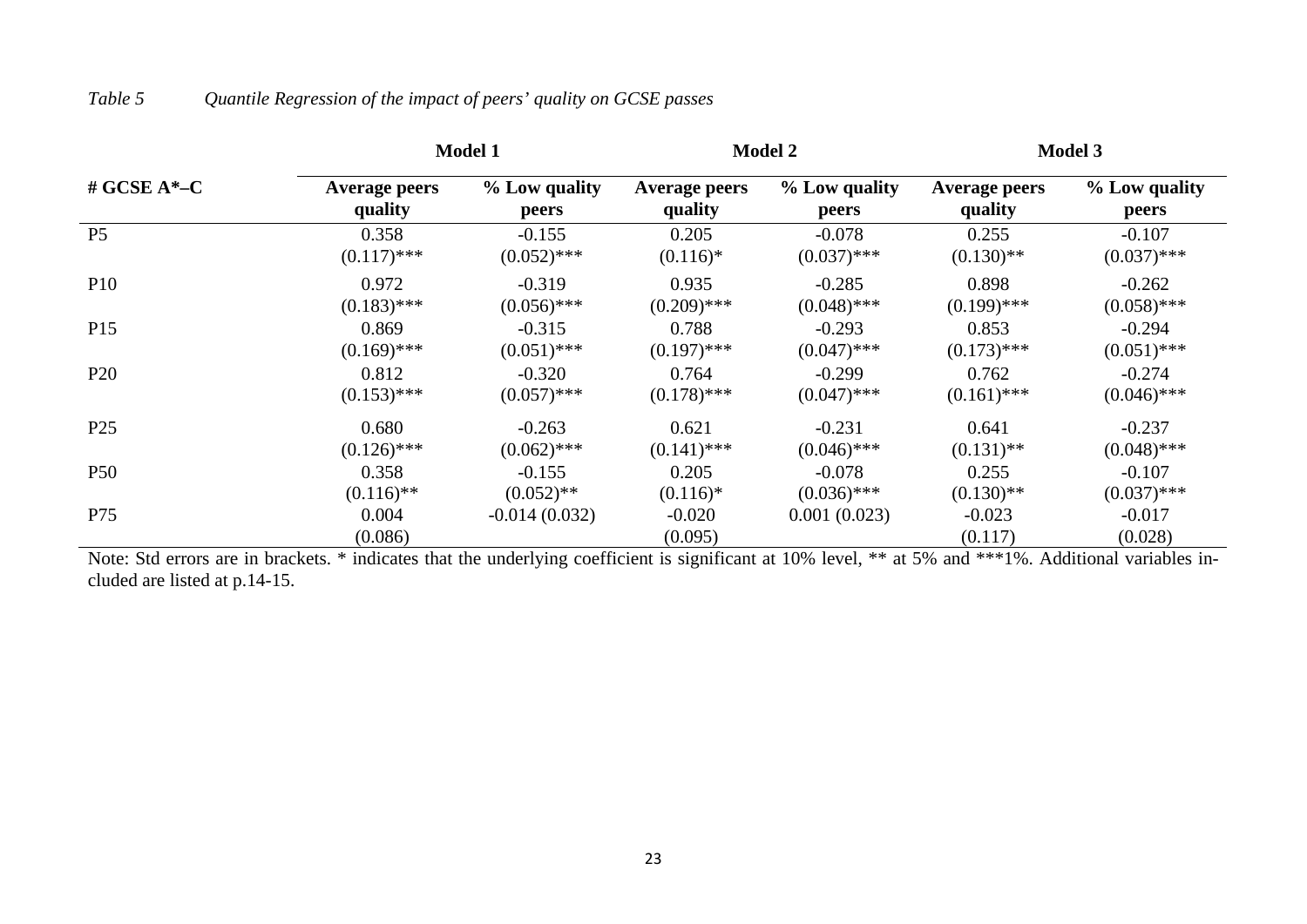| Table 6 |  | IV Quantile Regression of the impact of average peers' quality on GCSE passes – Model 2 |  |
|---------|--|-----------------------------------------------------------------------------------------|--|
|         |  |                                                                                         |  |

| # GCSE $A^*-C$ P5 |          | <b>P10</b> | P <sub>15</sub> | <b>P20</b> | P <sub>25</sub> | <b>P50</b> | P75      |
|-------------------|----------|------------|-----------------|------------|-----------------|------------|----------|
| $_{-}b$           | 0.968    | 0.668      | 1.231           | 1.613      | 0.725           | 0.092      | $-0.283$ |
| Mean              | 1.009    | 0.842      | 1.421           | 1.458      | 0.961           | 0.029      | $-0.179$ |
| Lower bound       | $-0.318$ | $-0.432$   | 0.145           | $-0.203$   | $-0.449$        | $-0.792$   | $-1.208$ |
| Upper bound       | 2.234    | 2.366      | 3.191           | 3.171      | 2.715           | 0.870      | 1.145    |

Note: Confidence intervals are reported. Results have been estimated with Stata routine cqiv with uncensored option and 50 bootstrap replications.

| Table 7        | IV Quantile Regression of the impact of % low ability peers on GCSE passes – Model 2 |            |            |                 |                 |            |            |  |
|----------------|--------------------------------------------------------------------------------------|------------|------------|-----------------|-----------------|------------|------------|--|
| # GCSE $A^*-C$ | <b>P5</b>                                                                            | <b>P10</b> | <b>P15</b> | P <sub>20</sub> | P <sub>25</sub> | <b>P50</b> | <b>P75</b> |  |
| $_b$           | $-0.333$                                                                             | $-0.441$   | $-0.266$   | $-0.443$        | $-0.189$        | $-0.151$   | $-0.153$   |  |
| Mean           | $-0.301$                                                                             | $-0.420$   | $-0.362$   | $-0.384$        | $-0.255$        | $-0.170$   | $-0.180$   |  |
| Lower bound    | $-0.623$                                                                             | $-0.646$   | $-0.613$   | $-0.629$        | $-0.541$        | $-0.423$   | $-0.364$   |  |
| Upper bound    | 0.034                                                                                | $-0.087$   | $-0.091$   | $-0.092$        | 0.038           | 0.069      | 0.041      |  |

Note: Confidence intervals are reported. Results have been estimated with Stata routine cqiv with uncensored option and 50 bootstrap replications.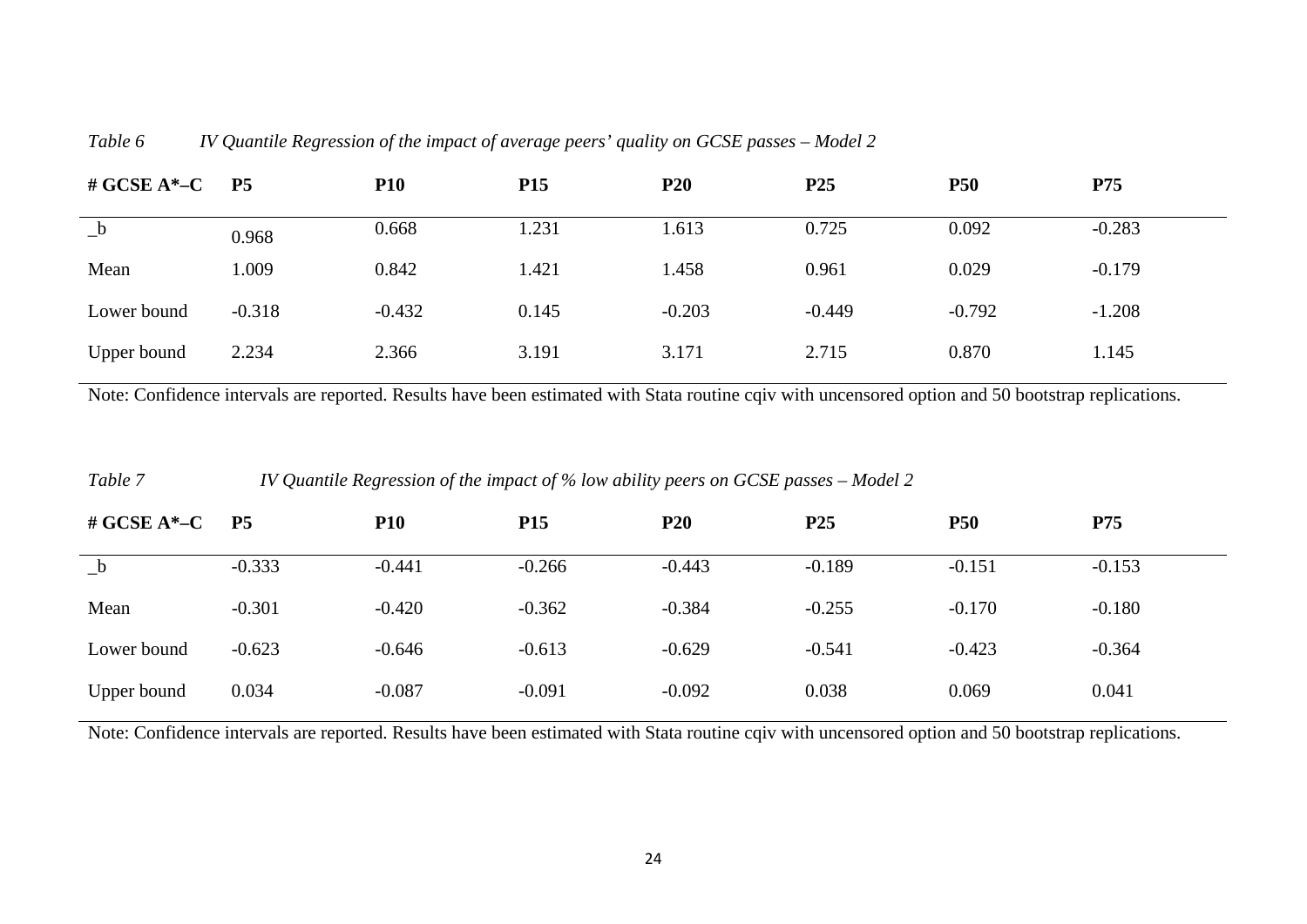|                 | <b>Model 1</b>       |                      | <b>Model 2</b>       |                      | <b>Model 3</b>       |                      |
|-----------------|----------------------|----------------------|----------------------|----------------------|----------------------|----------------------|
| <b>A-level</b>  | <b>Average peers</b> | % Low quality        | <b>Average peers</b> | % Low quality        | <b>Average peers</b> | % Low quality        |
| P <sub>5</sub>  | 62.882 (4.875)***    | $-22.084(2.596)$ *** | 64.9565 (5.050)***   | $-23.975(2.447)$ *** | 55.330 (6.155)***    | $-21.211(2.616)$ *** |
| <b>P10</b>      | $60.613(7.297)$ ***  | $-16.064(2.570)$ *** | $61.652(7.759)$ ***  | $-15.862(2.639)$ *** | 57.652 (8.477)***    | $-17.068(3.525)$ *** |
| P <sub>15</sub> | $67.271(6.862)$ ***  | $-20.735(3.120)$ *** | 70.917 (6.615)***    | $-21.747(2.796)$ *** | $65.018(7.719)$ ***  | $-22.216(3.971)$ *** |
| <b>P20</b>      | $64.211(5.875)$ ***  | $-21.995(3.080)$ *** | $65.974(6.237)$ ***  | $-21.930(2.854)$ *** | 62.965 (7.728)***    | $-22.872(3.567)$ *** |
| P <sub>25</sub> | $63.159(5.654)$ ***  | $-21.943(2.877)$ *** | $62.097(5.861)$ ***  | $-21.913(2.432)$ *** | 57.816 (6.786)***    | $-21.604(3.244)$ *** |
| <b>P50</b>      | 62.882 $(4.875)$ *** | $-22.084(2.596)$ *** | 64.956 (5.050)***    | $-23.975(2.445)$ *** | 55.330 (6.155)***    | $-21.211(2.616)$ *** |
| P75             | 48.916 (4.727)***    | $-19.200(2.547)$ *** | 49.316 (5.461)***    | $-20.282(2.486)$ *** | 47.641 (6.931)***    | $-19.818(2.684)$ *** |

### *Table 8 -Quantile Regression of the impact of peers' quality on A level points*

Note: Std errors are in brackets. \* indicates that the underlying coefficient is significant at 10% level, \*\* at 5% and \*\*\*1%. Additional variables included are listed at p.14-15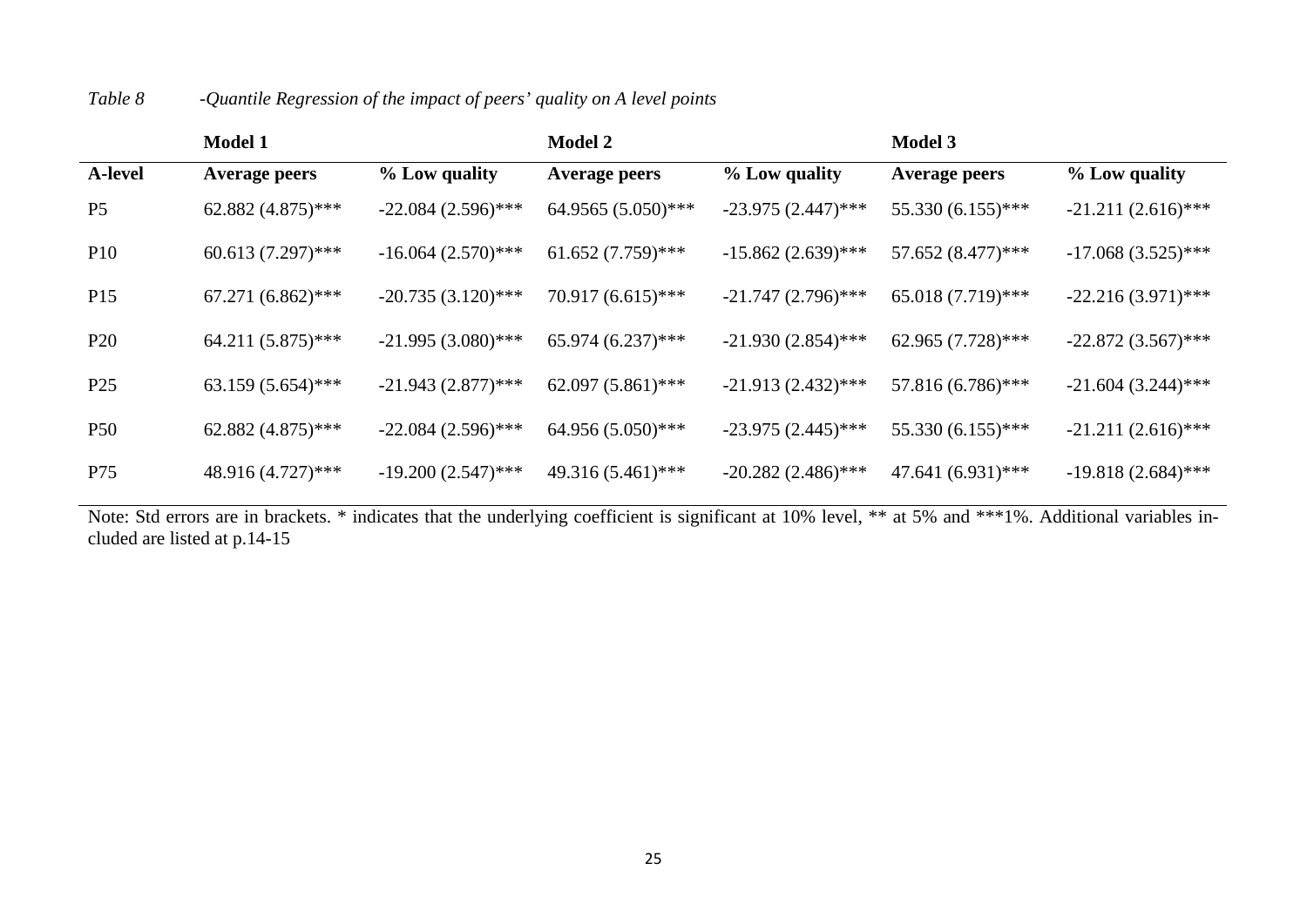| A level points | <b>P5</b> | <b>P10</b> | <b>P15</b> | <b>P20</b> | P <sub>25</sub> | <b>P40</b> | <b>P50</b> | <b>P60</b> | <b>P75</b> |
|----------------|-----------|------------|------------|------------|-----------------|------------|------------|------------|------------|
| $_b$           | $-3.750$  | 45.554     | 67.669     | 33.728     | 29.574          | 76.649     | 61.906     | 55.955     | 43.184     |
| Mean           | 11.959    | 36.984     | 64.887     | 47.381     | 47.004          | 71.455     | 79.560     | 64.045     | 56.964     |
| Lower bound    | $-37.686$ | $-23.068$  | 13.389     | $-6.027$   | $-20.923$       | 16.712     | 29.462     | 12.774     | 12.596     |
| Upper bound    | 66.775    | 101.735    | 115.815    | 112.045    | 116.093         | 132.924    | 131.954    | 116.603    | 103.704    |

*Table 9 IV Quantile Regression of the impact of average peers' quality on A level points – Model 2* 

Note: Confidence intervals are reported. Results have been estimated with Stata routine cqiv with uncensored option and 50 bootstrap replications.

*Table 10 IV Quantile Regression of the impact of % low quality peers on A level results– Model 2*

| A level points | <b>P5</b> | <b>P10</b> | <b>P15</b> | P <sub>20</sub> | P <sub>25</sub> | <b>P50</b> | P75       |
|----------------|-----------|------------|------------|-----------------|-----------------|------------|-----------|
| $_b$           | 0.933     | $-7.449$   | $-18.861$  | $-16.498$       | $-15.456$       | $-27.413$  | $-25.117$ |
| Mean           | 0.875     | $-8.758$   | $-18.043$  | $-18.982$       | $-18.454$       | $-27.667$  | $-26.905$ |
| Lower bound    | $-9.701$  | $-24.889$  | $-32.963$  | $-34.332$       | $-34.860$       | $-42.359$  | $-43.852$ |
| Upper bound    | 13.286    | 5.870      | 0.151      | $-4.624$        | $-2.433$        | $-16.707$  | $-11.663$ |

Note: Confidence intervals are reported. Results have been estimated with Stata routine cqiv with uncensored option and 50 bootstrap replications.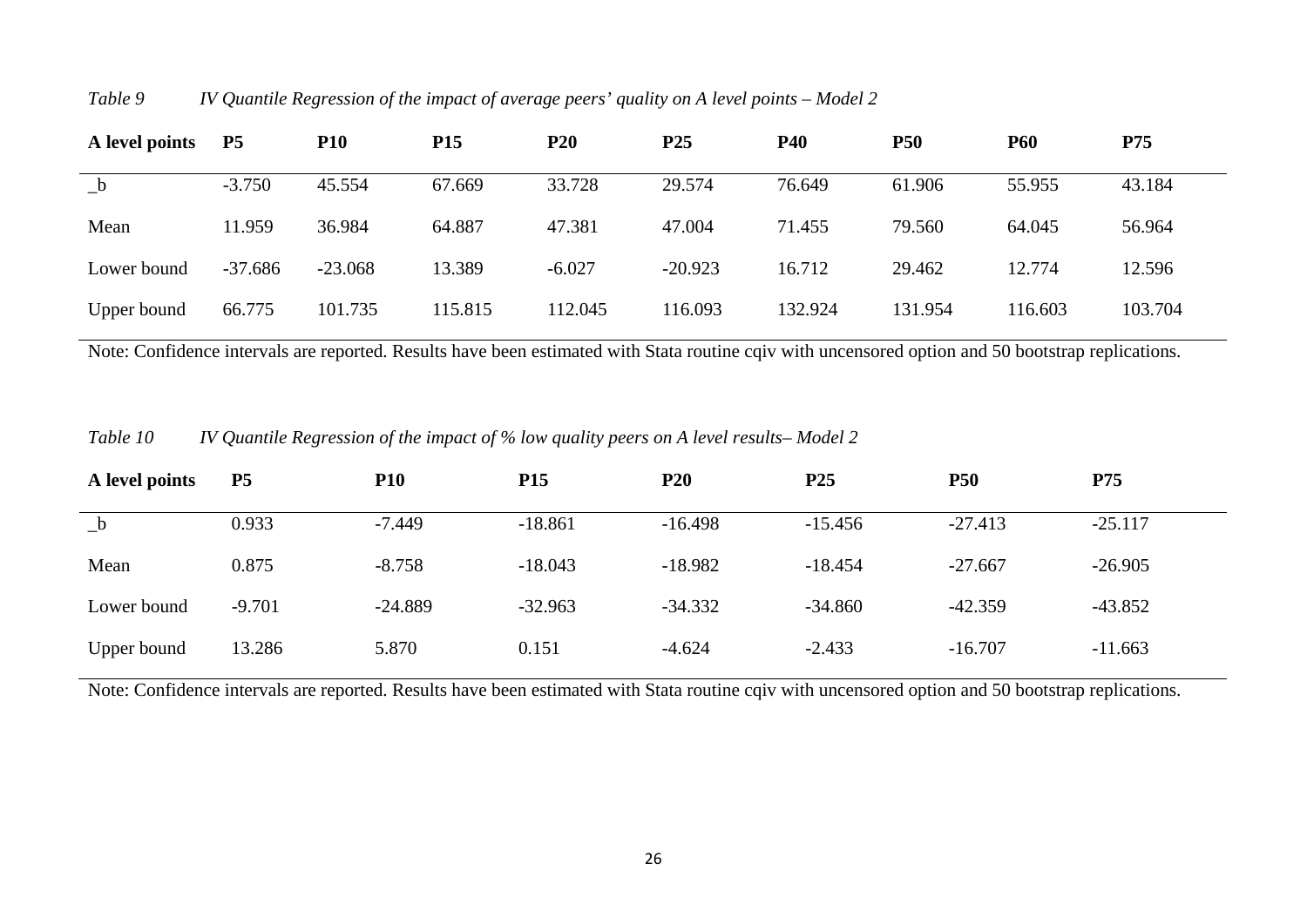*Table 11- OLS and IV estimates of the impact of % of low quality peers on A-level performance in Maths and Science* 

|                            | <b>Model 2</b>       |                      |       |
|----------------------------|----------------------|----------------------|-------|
| <b>Outcomes</b>            | <b>OLS</b>           | IV                   | F st. |
| Having A level in Maths    | $-0.028(0.007)$ ***  | $-0.0419(0.016)$ *** | 80.94 |
| A level points in Maths    | $-4.4764(0.932)$ *** | $-6.236(2.106)$ ***  | 80.94 |
| Having A level in Science  | $-0.041(0.008)$ ***  | $-0.046(0.017)$ ***  | 80.94 |
| A levels points in Science | $-6.717(1.213)$ ***  | $-6.529(2.531)$ ***  | 80.94 |

Note: Std errors are in brackets. \* indicates that the underlying coefficient is significant at 10% level, \*\* at 5% and \*\*\*1%. Additional variables included are listed at p.14-15.

#### **6. Conclusion**

In this paper, we estimated the effect of peers' ability in English high schools using data from the Longitudinal Study of Young People in England (LSYPE) and measuring peers' ability using results in Key Stage 3 test scores at Age 14. While we focused our attention on the effect of average peers' ability, we also considered the effect of being in a school with a high proportion of low-achieving peers, and we have investigated the effect of peers' ability across the grade distribution using quantile-regression methods.

 The main contributions of the work are that we analyse peers' effects on high-stakes outcomes at the end of high school using a very rich and recent dataset as well as using a new identification strategy based on the peers of peers. Briefly, we use information on primary school peers of individual's high school peers who attended different primary and high schools from the individual to instrument average high school's peers' ability. Peers of peers have never been in school with the individual and therefore could never have had a direct effect on her or his achievements.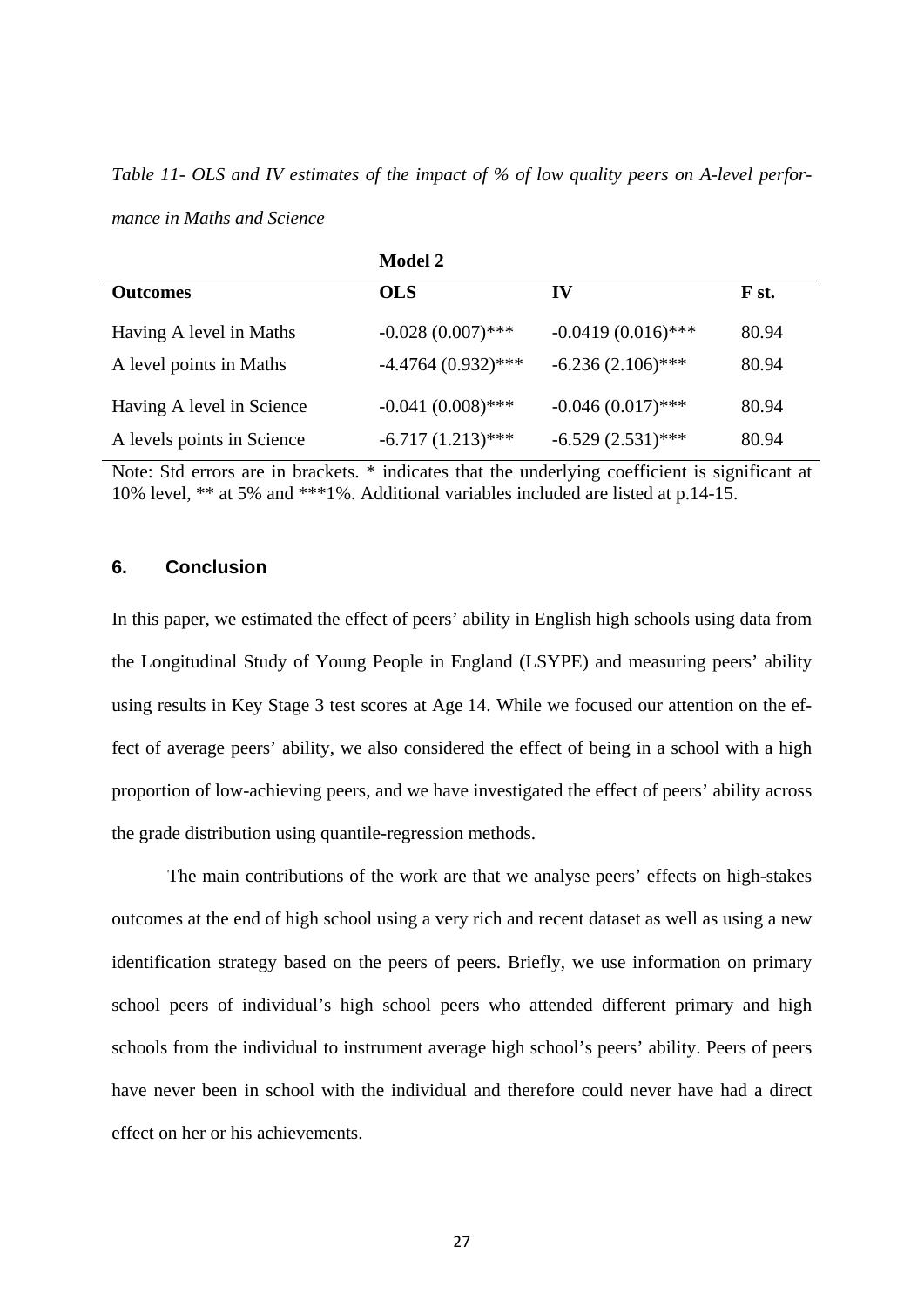Our findings show that average peers' ability does have a moderate effect on performance in GCSE exams at Age 16, and most of the effect is found for students at the bottom of the grade distribution. In particular, being in a school with a high proportion of lowachieving peers is particularly detrimental for the achievements of students in the bottom quartile of the GCSE distribution.

 Results for A levels are less heterogeneous and show that increased peers' quality is significantly beneficial for all students across the grade distribution. Our results are stable to the introduction of a more detailed set of independent variables, including individual, family and school characteristics, and robust as well to IV regression and primary school fixed effects. Our results are broadly consistent with previous findings from the literature and in particular with Gibbons and Telhai (2015) and Lavy et al. (2012).

 Our results imply that there are some indications of complementarities between students of different abilities. Even if it is particularly complex to draw clear policy implications related to students' ability mixing, we believe that these results show the detrimental effect of grouping low ability students with peers from similar ability level.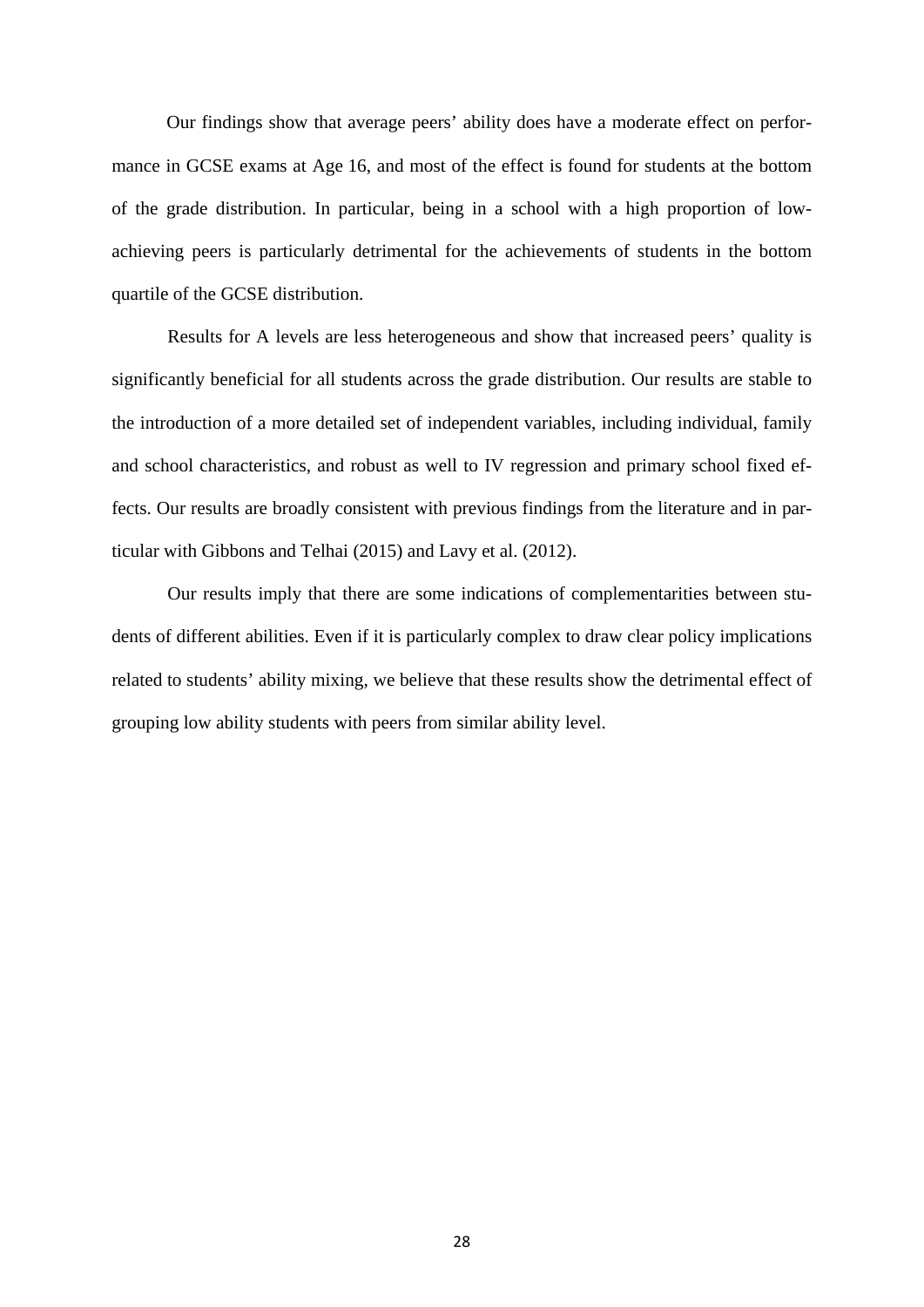#### **References**

- Ammermueller, A. and Pischke, J.-S. (2009). "Peer effects in European primary schools: Evidence from the Progress in International Reading Literacy Study". *Journal of Labor Economics* 27(3):315–348.
- Angrist, J.D. and Lang, K. (2004). "Does school integration generate peer effects? Evidence from Boston's METCO Program". *The American Economic Review* 94(5):1613–1634.
- Angrist, J.D. (2014). "The perils of peer effects". *Labour Economics* 30:98–108.
- Atkinson, A., Burgess, S., Gregg, P., Propper, C., and Proud, S. (2008). "The impact of classroom peer groups on pupil GCSE results". CMPO Working Paper 08/197.
- Bradley, S. and Taylor, J. (2008). "Do peers matter? Estimation of peer effects from pupil mobility between schools". LERG Discussion Paper 13, CEPM, University of Queensland.
- Burke, M. and Sass, T. (2013). "Classroom peer effects and student achievement". *Journal of Labor Economics* 31(1):51–82.
- Chernozhukov, V., Fernandez-Val, I., and Galichon, A. (2010). "Quantile and probability curves without crossing". *Econometrica* 78(3):1093–1125.
- Chernozhukov, V., Fernandez-Val, I., Han, S., and Kowalski, A. (2011). "CQIV: Stata module to perform censored quantile instrumental variable regression." http://EconPapers.repec.org/RePEc:boc:bocode:s457478.
- Chernozhukov, V., Fernanez-Val, I., and Kowalski, A. (2015). "Quantile regression with censoring and endogeneity". *Journal of Econometrics* 186(1):201–221.
- Calvo-Arnengol, A., Pattachnini, E,. and Zenou, Y. (2009). "Peer effects and social networks in education". *The Review of Economic Studies* 76(4):1239–1267.
- Carrell, S., Fullerton, R., and West, J. (2009). "Does your cohort matter? Measuring peer effects in college achievement". *Journal of Labor Economics* 27(3):439–464.
- Ding, W. and Lehrer, S. (2007). "Do peers affect student achievement in China's secondary schools?" *The Review of Economics and Statistics* 89(2):300–312.
- Duflo, E., Dupas, P. and Kremer, M. (2011). "Peer effects, teacher incentives, and the impact of tracking: Evidence from a randomized evaluation in Kenya". *The American Economic Review* 101(5):1739–1774.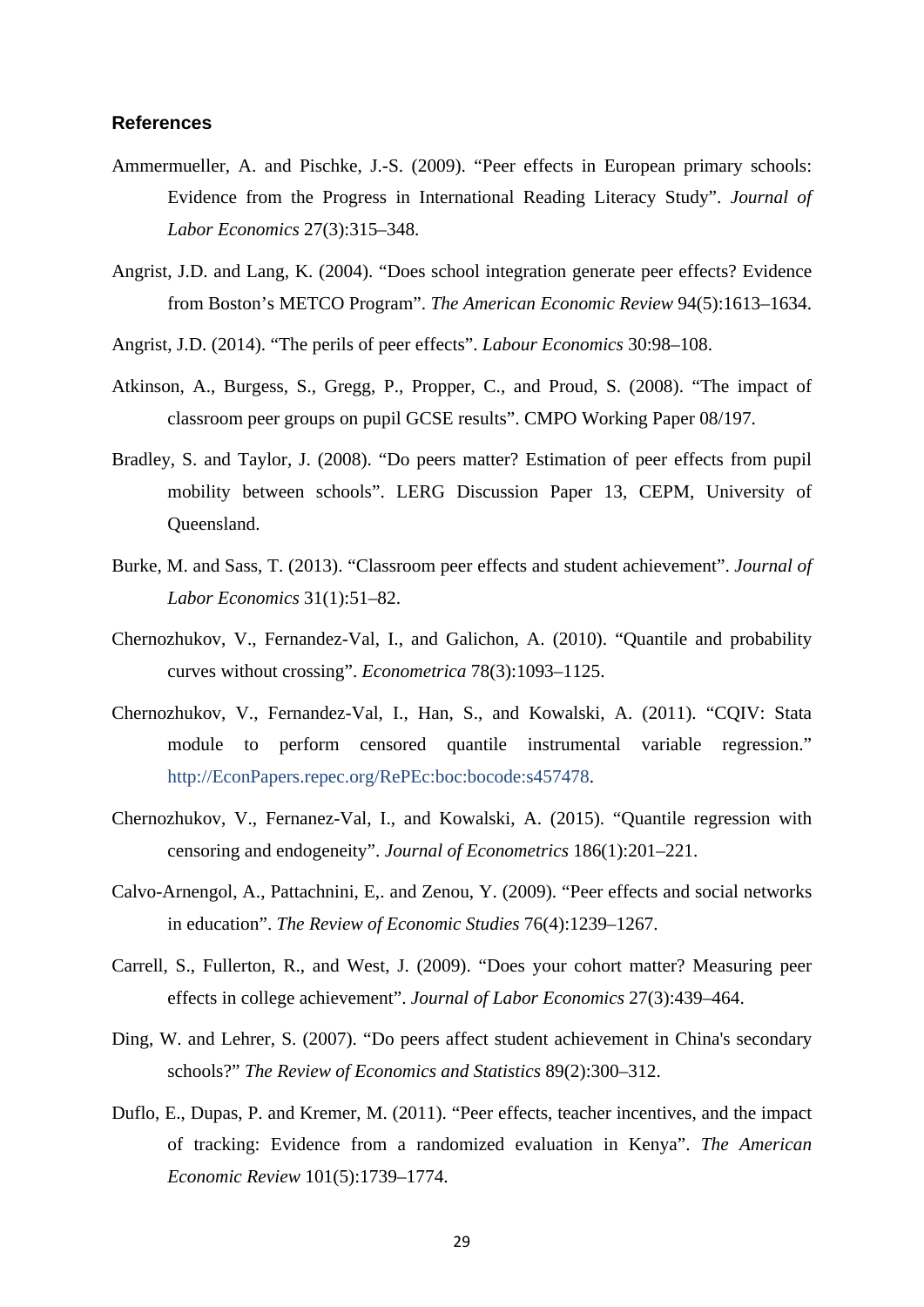- Epple, D. and Romano, R. (1998). "Competition between private and public schools, vouchers, and peer-group effects". *The American Economic Review* 88(1):33–62.
- Foster, G. (2006). "It's not your peers, and it's not your friends: Some progress toward understanding the educational peer effect mechanism". *Journal of Public Economics* 90(8–9): 1455–1475.
- Galindo-Rueda, F. and Vignoles, A. (2004). "The heterogeneous effect of selection in secondary schools: Understanding the changing role of ability". IZA Discussion Papers 1245, Institute for the Study of Labor (IZA).
- Gibbons, S, Silva, O., Weinhardt, F.. (2013). "Everybody needs good neighbours? Evidence from students' outcomes in England". *Economic Journal* 123: 831-874.
- Gibbons, S. and Telhai, S. (2015), "Peer effects: Evidence from secondary school transition in England". *Oxford Bulletin of Economics and Statistics*. DOI: 10.1111/obes.12095.
- Glaeser, E., Sacerdote, B., and Scheinkman, J. (2003), "The social multiplier". *Journal of the European Economic Association* 1(2–3):345–353.
- Goux, D., and Maurin, E. (2007), "Close neighbours matter: Neighbourhood effects on early performance at school". *Economic Journal* 117(523):1–24.
- Hanushek, E. A., Kain, J., Markman, J., and Rivkin, S. (2003). "Does peer ability affect student achievement?" *Journal of Applied Econometrics* 18(5):527–544.
- Hoxby, C.M. (2000). "Peer effects in the classroom: Learning from gender and race variation". NBER Working Paper No. 7867, National Bureau of Economic Research, Cambridge, MA.
- Imberman, S., Kugler, A., and Sacerdote, B. (2012). "Katrina's children: Evidence on the structure of peer effects from hurricane evacuees". *The American Economic Review* 102(5):2048–2082.
- Kang, C. (2007). "Classroom peer effects and academic achievement: Quasi-randomization evidence from South Korea". *Journal of Urban Economics* 61(3):458–495.
- Kutnick, P., Hodgekinson, S., Sebba, J., Humphreys, S., Galton, M., Steward, S., Blatchford, P., and Baines, B. (2006). "Pupil grouping strategies and practices at Key Stage 2 and 3: Case studies of 24 schools in England". Research Report 796, Department for Education and Skills, London.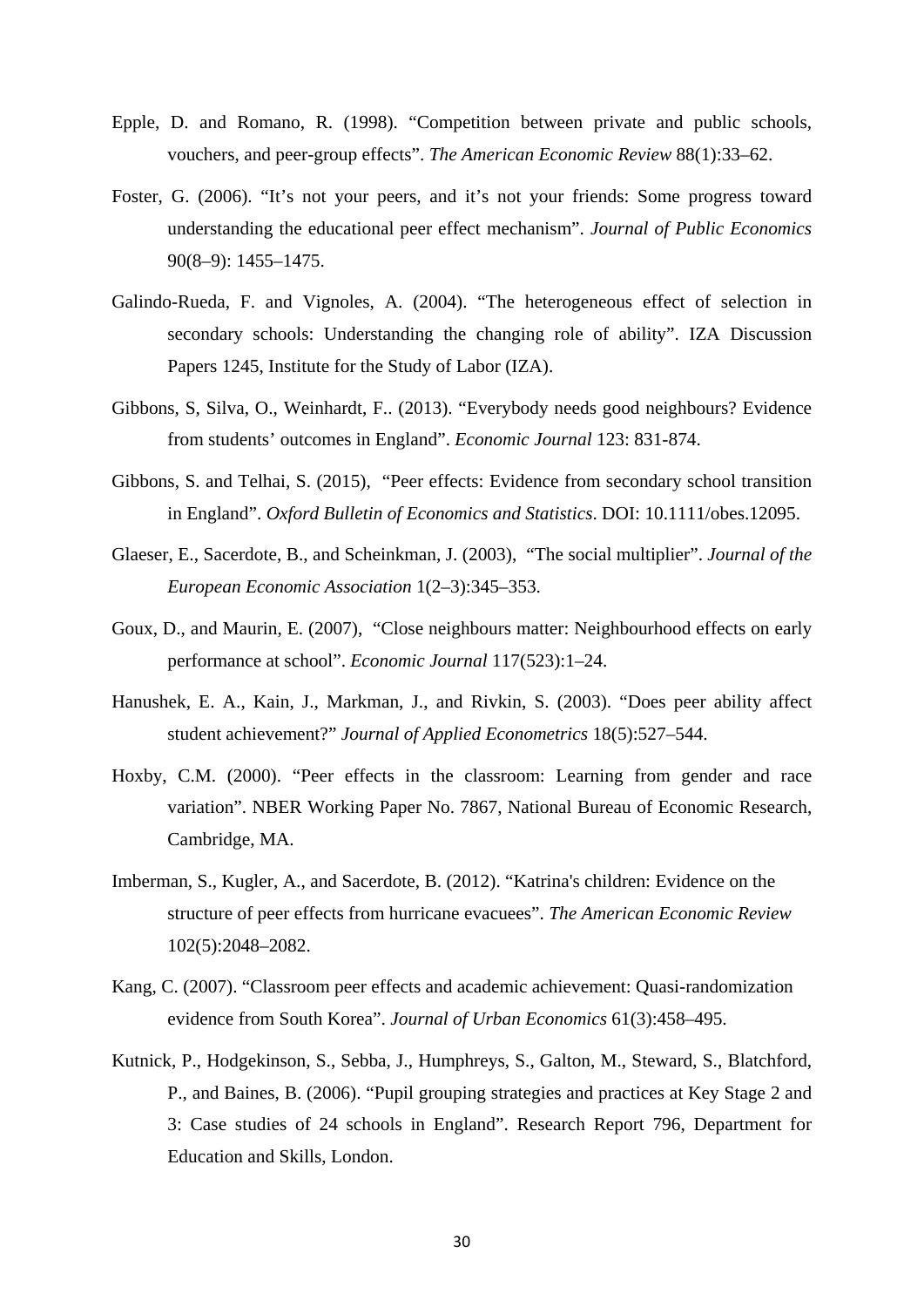- Lavy, V. and Schlosser, A. (2011). "Mechanisms and impacts of gender peer effects at school". *American Economic Journal: Applied Economics* 3(2):1–33.
- Lavy, V. Silva, O., and Weinhardt, F. (2012). "The good, the bad, and the average: Evidence on ability peer effects in schools". *Journal of Labor Economics* 30(2):367–414.
- Lee, S. (2007). "Endogeneity in quantile regression models: A control function approach". *Journal of Econometrics* 141(2):1131–1158.
- Lefgren, L. (2004). "Educational peer effects and the Chicago public schools". Journal of Urban Economics 56(2):169–191.
- Manski, C.F. (1993). "Identification of endogenous social effects: The reflection problem". *The Review of Economic Studies* 60(3):531–542.
- McVicar, D. and Polanski, A. (2014). "Peer effects in UK adolescent substance use: Never mind the classmates?" *Oxford Bulletin of Economics and Statistics* 76(4):589–604.
- Mendolia, S. and Walker, I. (2014). "The effect of personality traits on subject choice and performance in high school: Evidence from an English cohort" *Economics of Education Review* 43: 47-65.
- Moriarty, J., McVicar, D., and Higgins, K. (2012). "Peer effects in adolescent cannabis use: It's the friends, stupid". Melbourne Institute Working Paper Series No. 27/12.
- OECD (2012). Education at a glance. OECD.
- Sacerdote, B. (2001). "Peer effects with random assignment: Results for Dartmouth roommates". *The Quarterly Journal of Economics* 116(2):681–704.
- Sacerdote, B. (2011). "Peer effects in education: How might they work, how big are they and how much do we know thus far?". *Handbook of Economics of Education* 3:247–277.
- Schindler Rangvid, B. (2008). "School composition effects in Denmark: quantile regression evidence from PISA 2000" in Dustman, C. Fitzenberger, B., Machin, S. (eds.) T*he Economics of Education and Training*, 179-208. Physica-Verlag Heidelberg.
- Stinebrickner, R. and Stinebrickner, T.R. (2006). "What can be learned about peer effects using college roommates? Evidence from new survey data and students from disadvantaged backgrounds". *Journal of Public Economics* 90(8–9):1435–1454.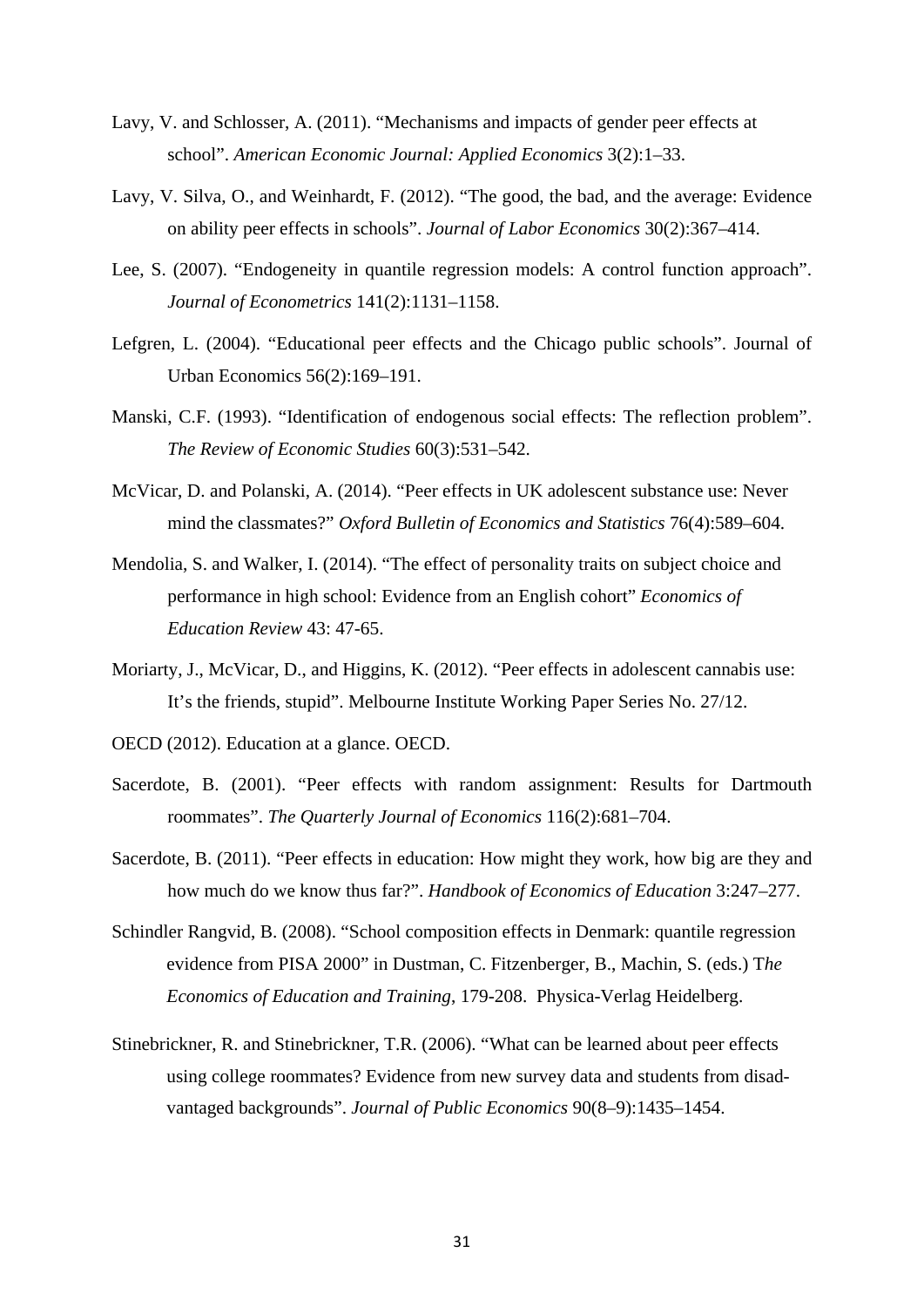- Trogdon, J., Nonnemaker, J., and Pais, J. (2008). "Peer effects in adolescent overweight". *Journal of Health Economics* 27(5):1388–1399.
- Vigdor, J. and Nechyba, T. (2007). "Peer effects in North Carolina public schools", in *Schools and the Equal Opportunity problem*, Ludger Woessmann and Paul E. Peterson, eds., pp. 73–102, Cambridge, MA: MIT Press.
- West, A., Hind, A. and Pennell, H. (2003). "Secondary schools in London: Admissions criteria and cream skimming." London: Research and Information on State Education Trust. http://www.risetrust.org.uk/london.htm.
- Winston, G. and Zimmerman, D. (2004). "Peer effects in higher education", in C*ollege Choices: The Economics of Where to Go, When to Go, and How to Pay For It. In*, Caroline Hoxby, ed., pp. 395–423, Chicago, IL: University of Chicago Press.
- Zimmerman, D. (2003). "Peer effects in academic outcomes: Evidence from a natural experiment". *The Review of Economics and Statistics* 85(1):9–23.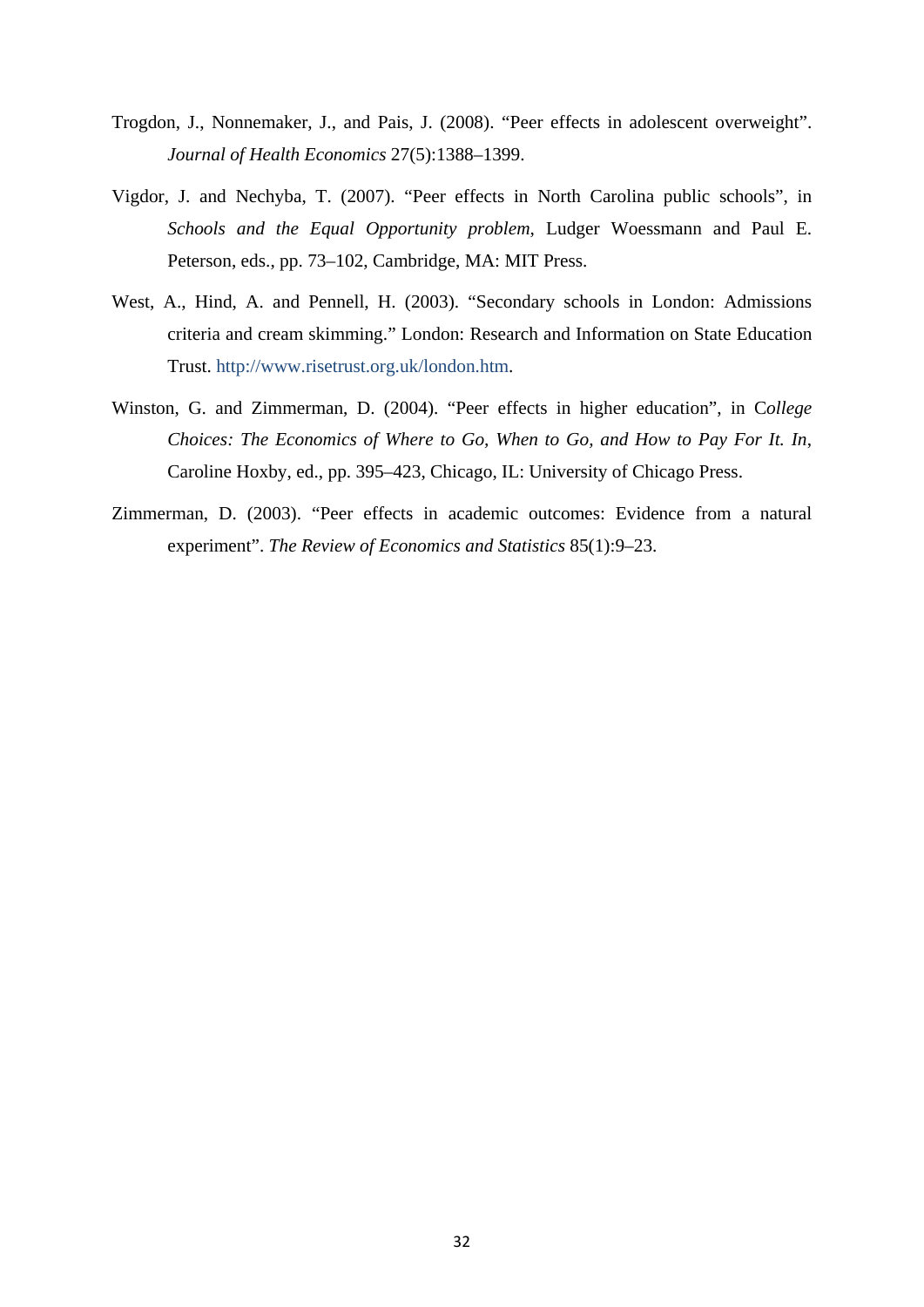#### **Appendix**

*Table 12 Sensitivity to excluding students from small high schools (<600 students) Model* 2

|                                |                         | <b>Average peers quality</b> |       | % Low quality peers        |                            |              |  |  |  |
|--------------------------------|-------------------------|------------------------------|-------|----------------------------|----------------------------|--------------|--|--|--|
| <b>Outcomes</b>                | <b>OLS</b>              | IV                           | F     | <b>OLS</b>                 | IV                         | $\mathbf{F}$ |  |  |  |
| # GCSE<br>$A*-C$               | 0.393<br>$(0.114)$ ***  | 0.233<br>(0.743)             | 17.90 | $-0.158$<br>$(0.051)$ ***  | $-0.140$<br>(0.151)        | 70.07        |  |  |  |
| $5+GCSE$<br>$A^*$ –C           | 0.071<br>$(0.011)$ ***  | 0.091<br>(0.078)             | 17.90 | $-0.028$<br>$(0.005)$ ***  | $-0.019$<br>(0.016)        | 70.07        |  |  |  |
| Having A<br>levels             | 0.073<br>$(0.011)$ ***  | 0.108<br>$(0.064)$ *         | 17.09 | $-0.023$<br>$(0.005)$ ***  | $-0.021$<br>(0.015)        | 72.85        |  |  |  |
| A levels<br>Points             | 59.069<br>$(4.486)$ *** | 54.322<br>$(24.395)$ ***     | 12.87 | $-22.843$<br>$(2.202)$ *** | $-22.649$<br>$(6.394)$ *** | 63.63        |  |  |  |
| Having A<br>levels in<br>Maths | 0.091<br>$(0.017)$ ***  | 0.147<br>$(0.085)*$          | 12.87 | $-0.030$<br>$(0.007)$ ***  | $-0.044$<br>$(0.019)$ **   | 63.63        |  |  |  |
| A levels<br>Points in<br>Maths | 14.128<br>$(2.324)$ *** | 24.973<br>$(9.935)$ **       | 12.87 | $-4.659$<br>$(0.936)$ ***  | $-6.308$<br>$(2.521)$ **   | 63.63        |  |  |  |

Note: Std errors are in brackets. \* indicates that the underlying coefficient is significant at 10% level, \*\* at 5% and \*\*\*1%. Additional variables included are listed at p.14-15.

| <b>Outcomes</b>                |                         | <b>Average peers quality</b> |              | % Low quality peers        |                           |       |  |  |  |
|--------------------------------|-------------------------|------------------------------|--------------|----------------------------|---------------------------|-------|--|--|--|
|                                | <b>OLS</b>              | IV                           | $\mathbf{F}$ | <b>OLS</b>                 | IV                        | F     |  |  |  |
| # GCSE<br>$A^*$ –C             | 0.281<br>$(0.158)$ *    | 1.041<br>(0.819)             | 25.67        | $-0.113$<br>$(0.066)*$     | $-0.174$<br>(0.189)       | 60.77 |  |  |  |
| $5+GCSE$<br>$A^*$ –C           | 0.0319<br>$(0.017)*$    | 0.1503<br>$(0.081)$ *        | 25.67        | $-0.011$<br>(0.008)        | $-0.019$<br>(0.020)       | 60.77 |  |  |  |
| Having A<br>levels             | 0.0773<br>$(0.013)$ *** | 0.173<br>$(0.065)$ ***       | 22.59        | $-0.023$<br>$(0.006)$ ***  | $-0.038$<br>$(0.018)$ *** | 59.31 |  |  |  |
| A levels<br>Points             | 55.611<br>$(6.628)$ *** | 52.099<br>$(22.461)$ ***     | 15.06        | $-18.549$<br>$(2.856)$ *** | $-19.418$<br>$(7.01)$ *** | 61.90 |  |  |  |
| Having A<br>levels in<br>Maths | 0.099<br>$(0.020)$ ***  | 0.117<br>(0.079)             | 15.06        | $-0.028$<br>$(0.087)$ ***  | $-0.041$<br>$(0.021)$ *** | 61.90 |  |  |  |
| A levels<br>Points in<br>Maths | 15.731<br>$(3.139)$ *** | 18.530<br>$(9.521)$ ***      | 15.06        | $-4.557$<br>$(1.193)$ ***  | $-6.726$<br>$(3.078)$ *** | 61.90 |  |  |  |

*Table 13 - Sensitivity to excluding students from rural areas – Model 2*

Note: Std errors are in brackets. \* indicates that the underlying coefficient is significant at 10% level, \*\* at 5% and \*\*\*1%. Additional variables included are listed at p.14-15.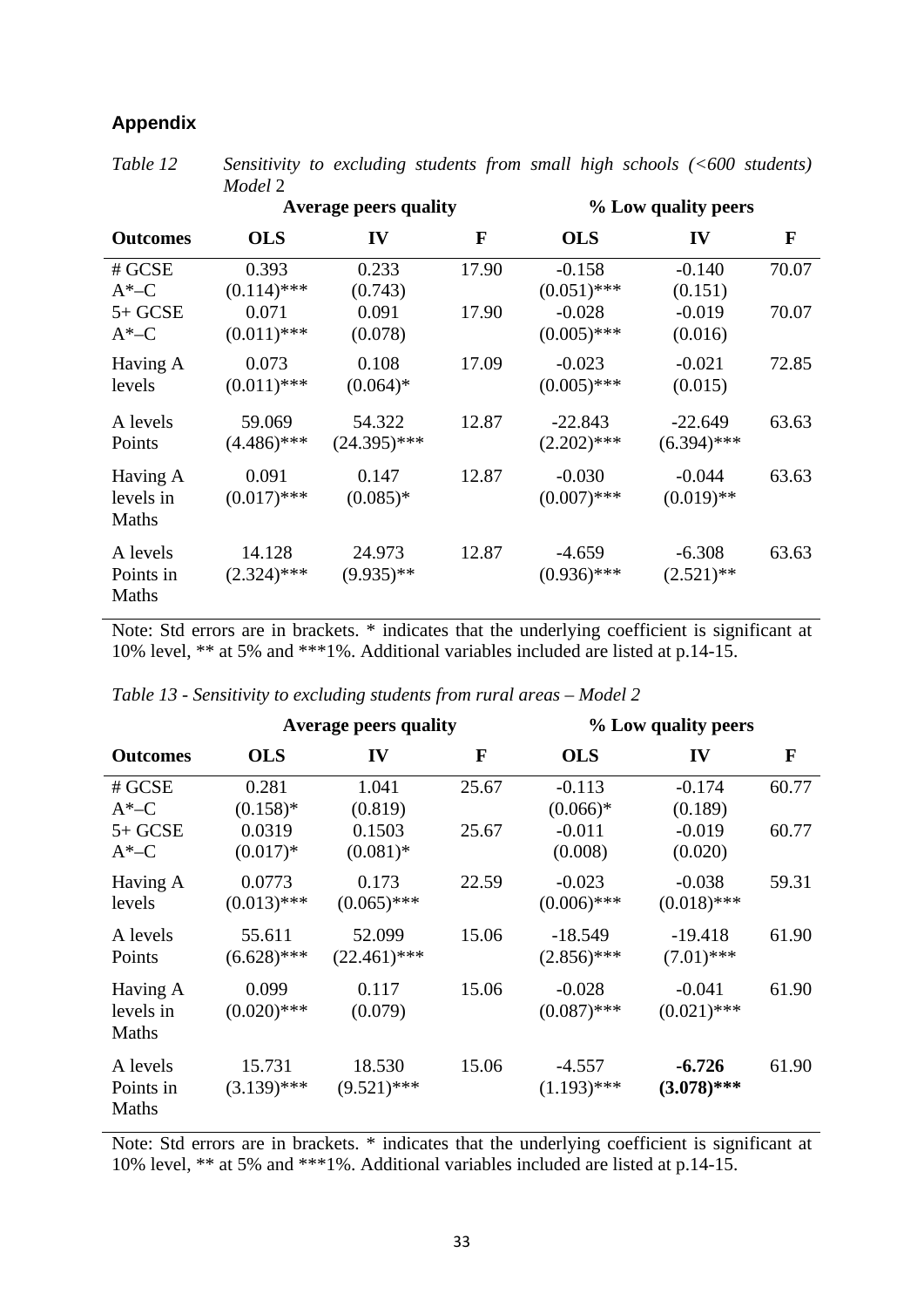|                            | $\mu$ achievements — mouel $\mu$ |                      |  |
|----------------------------|----------------------------------|----------------------|--|
| <b>Outcomes</b>            | <b>Average peers quality</b>     | % Low quality peers  |  |
| # GCSE $A^*$ –C            | $-0.032(0.153)$                  | $-0.176(0.063)$ ***  |  |
| $5+GCSE A*-C$              | 0.00096(0.021)                   | $-0.017(0.008)$ **   |  |
| Having A levels            | $0.065(0.027)$ ***               | $-0.041(0.011)$ ***  |  |
| A levels Points            | 34.051 (11.293)***               | $-23.284(5.102)$ *** |  |
| <b>Attended University</b> | $0.0612(0.032)*$                 | $-0.045(0.013)$ ***  |  |
| <b>Russell University</b>  | $-0.046(0.056)$                  | $-0.0052(0.026)$     |  |

| Table 14 | Primary school fixed effects estimates of the effect of peers' ability on academ- |
|----------|-----------------------------------------------------------------------------------|
|          | ic achievements – Model 2                                                         |

Note: Std errors are in brackets. \* indicates that the underlying coefficient is significant at 10% level, \*\* at 5% and \*\*\*1%. Additional variables included are listed at p.14-15.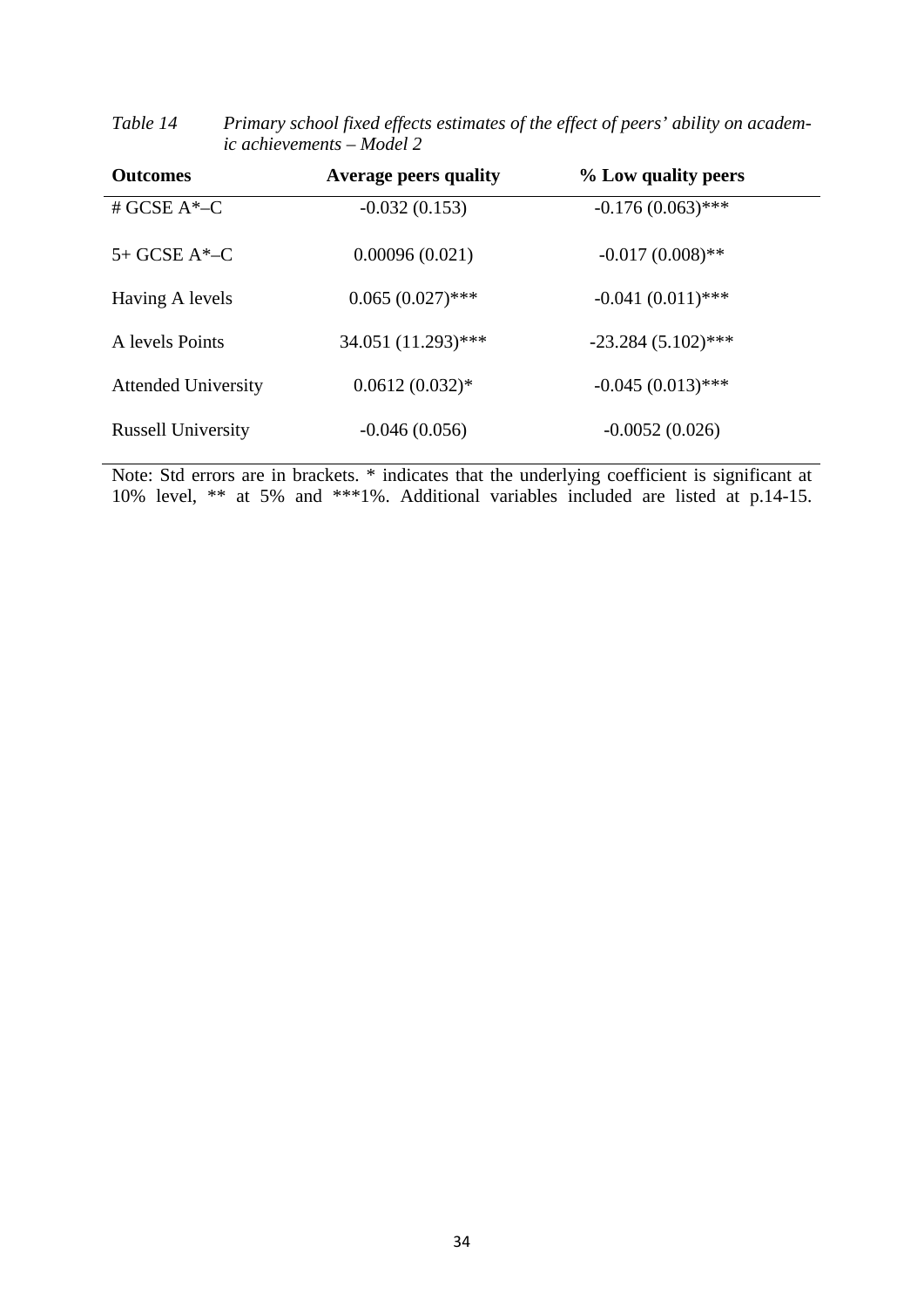|                    |          |          | 5+ GCSE A*-C  |          |          | # GCSE A*-C   |          |          |             | <b>Having A levels</b> |          |          |         | <b>A</b> level Points |          |          |         | <b>Attend university</b> |       |          |             | <b>Russell university</b> |
|--------------------|----------|----------|---------------|----------|----------|---------------|----------|----------|-------------|------------------------|----------|----------|---------|-----------------------|----------|----------|---------|--------------------------|-------|----------|-------------|---------------------------|
| Male               |          | $-0.007$ | (0.023)       |          | $-0.007$ | (0.023)       |          | 0.0124   |             | (0.029)                |          | 0.030    |         | (0.045)               |          | 0.014    |         | (0.032)                  |       | 0.066    |             | (0.053)                   |
| Imd score          |          | $-0.010$ | $(0.001)$ *** |          | $-0.010$ | $(0.001)$ *** |          | $-0.010$ |             | $(0.000)$ ***          |          | $-0.012$ |         | $(0.001)$ ***         |          | $-0.011$ |         | $(0.001)$ ***            |       | $-0.010$ |             | $(0.001)$ ***             |
| KS2 score          |          | 0.140    | $(0.018)$ *** |          | 0.140    | $(0.018)$ *** |          |          |             |                        |          |          |         |                       |          |          |         |                          |       |          |             |                           |
| $5+$ GCSE A $*$ -C |          |          |               |          |          |               |          | 0.217    |             | $(0.026)$ ***          |          | 0.197    |         | $(0.030)$ ***         |          |          |         |                          |       |          |             |                           |
| Taking A levels    |          |          |               |          |          |               |          |          |             |                        |          |          |         |                       |          | 0.195    |         | $(0.026)$ ***            |       |          |             |                           |
| A level Points     |          |          |               |          |          |               |          |          |             |                        |          |          |         |                       |          |          |         |                          |       | 0.001    |             | $(0.000)$ ***             |
| Maternal Uni       |          |          |               |          |          |               |          |          |             |                        |          |          |         |                       |          |          |         |                          |       |          |             |                           |
| degree             |          | 0.200    | $(0.033)$ *** |          | 0.200    | $(0.033)$ *** |          | 0.239    |             | $(0.039)$ ***          |          | 0.250    |         | $(0.049)$ ***         |          | 0.244    |         | $(0.040)$ ***            |       | 0.186    |             | $(0.044)$ ***             |
| Other HE qual      |          | 0.095    | $(0.023)$ *** |          | 0.095    | $(0.023)$ *** |          | 0.131    |             | $(0.027)$ ***          |          | 0.167    |         | $(0.038)$ ***         |          | 0.140    |         | $(0.029)$ ***            |       | 0.158    |             | $(0.043)$ ***             |
| Senior high        |          |          |               |          |          |               |          |          |             |                        |          |          |         |                       |          |          |         |                          |       |          |             |                           |
| school graduate    |          | 0.065    | $(0.023)$ *** |          | 0.065    | $(0.023)$ *** |          | 0.099    |             | $(0.027)$ ***          |          | 0.119    |         | $(0.042)$ ***         |          | 0.112    |         | $(0.030)$ ***            |       | 0.140    |             | $(0.050)$ ***             |
| Junior high        |          |          |               |          |          |               |          |          |             |                        |          |          |         |                       |          |          |         |                          |       |          |             |                           |
| school graduate    |          | 0.014    | (0.018)       |          | 0.014    | (0.018)       |          | 0.031    |             | (0.021)                |          | 0.037    |         | (0.032)               |          | 0.034    |         | (0.023)                  |       | 0.047    |             | $(0.042)$ ***             |
| Level 1 or below   |          | 0.011    | (0.022)       |          | 0.011    | (0.022)       |          | 0.010    |             | (0.029)                |          | 0.018    |         | (0.044)               |          | 0.015    |         | (0.032)                  |       | 0.037    |             | (0.063)                   |
| Other qual         |          | 0.040    | (0.033)       |          | 0.040    | (0.033)       |          | 0.058    |             | (0.041)                |          | 0.159    |         | $(0.064)$ **          |          | 0.071    |         | $(0.043)*$               |       | 0.148    |             | $(0.086)*$                |
| Mother self-emp    |          | 0.028    | (0.026)       |          | 0.028    | (0.026)       |          | 0.019    |             | (0.031)                |          | 0.023    |         | (0.044)               |          | 0.015    |         | (0.032)                  |       | 0.045    |             | (0.054)                   |
| Mother unemp       | $-0.047$ | (0.039)  |               | $-0.047$ |          | (0.039)       | $-0.091$ |          | $(0.051)$ * |                        | $-0.061$ |          | (0.076) |                       | $-0.101$ |          |         | $(0.051)$ **             |       | $-0.035$ | (0.111)     |                           |
| Mother out of      |          |          |               |          |          |               |          |          |             |                        |          |          |         |                       |          |          |         |                          |       |          |             |                           |
| labour force       | $-0.041$ |          | $(0.016)$ **  | $-0.041$ |          | $(0.016)$ *** | $-0.055$ |          |             | $(0.020)$ ***          | $-0.043$ |          |         | $(0.026)$ *           | $-0.069$ |          |         | $(0.023)$ ***            |       | $-0.051$ | (0.032)     |                           |
| Father self-emp    | 0.036    |          | $(0.016)$ **  | 0.036    |          | $(0.016)$ **  | 0.032    |          | $(0.020)*$  |                        | 0.038    |          | (0.027) |                       | 0.030    |          | (0.021) |                          |       | 0.009    | (0.032)     |                           |
| Father unemp       | 0.016    | (0.033)  |               | 0.016    |          | (0.033)       | 0.026    |          | (0.037)     |                        | $-0.006$ |          | (0.054) |                       | 0.022    |          | (0.042) |                          |       | $-0.001$ | (0.077)     |                           |
| Father out of      |          |          |               |          |          |               |          |          |             |                        |          |          |         |                       |          |          |         |                          |       |          |             |                           |
| labour force       | $-0.009$ | (0.016)  |               | $-0.009$ |          | (0.016)       | $-0.024$ |          | (0.020)     |                        | $-0.025$ |          | (0.028) |                       | $-0.022$ |          | (0.022) |                          |       | $-0.082$ |             | $(0.036)$ **              |
| Mother di-         |          |          |               |          |          |               |          |          |             |                        |          |          |         |                       |          |          |         |                          |       |          |             |                           |
| vorced             | 0.017    | (0.019)  |               | 0.017    |          | (0.019)       | 0.029    |          | (0.024)     |                        | 0.043    |          | (0.042) |                       | 0.037    |          | (0.027) |                          | 0.093 |          | $(0.051)^*$ |                           |
| Mother widow       | 0.016    | (0.039)  |               | 0.016    |          | (0.039)       | 0.021    |          | (0.047)     |                        | 0.115    |          |         | $(0.060)*$            | 0.030    |          | (0.050) |                          | 0.051 |          | (0.080)     |                           |
| Maternal age       | 0.004    |          | $(0.001)$ *** | 0.004    |          | (0.001)       | 0.004    |          |             | $(0.001)$ ***          | 0.005    |          |         | $(0.002)$ ***         | 0.005    |          |         | $(0.001)$ ***            | 0.005 |          |             | $(0.002)$ ***             |
| Peers of peers     |          |          |               |          |          |               |          |          |             |                        |          |          |         |                       |          |          |         |                          |       |          |             |                           |
| average KS2        | 0.125    |          | $(0.028)$ *** | 0.125    |          | $(0.028)$ *** | 0.143    |          |             | $(0.033)$ ***          | 0.157    |          |         | $(0.044)$ ***         | 0.147    |          |         | $(0.034)$ ***            | 0.176 |          |             | $(0.044)$ ***             |
| F stat             | 20.53    |          |               | 20.53    |          |               | 18.77    |          |             |                        | 13.06    |          |         |                       |          | 18.38    |         |                          |       | 16.23    |             |                           |

*Table 15 - First stage results – Endogenous variable: average peers' quality (KS3 score) – Model 2* 

Note: standard errors are in brackets. \* indicates that the underlying coefficient is significant at 10% level, \*\* at 5% and \*\*\*1%.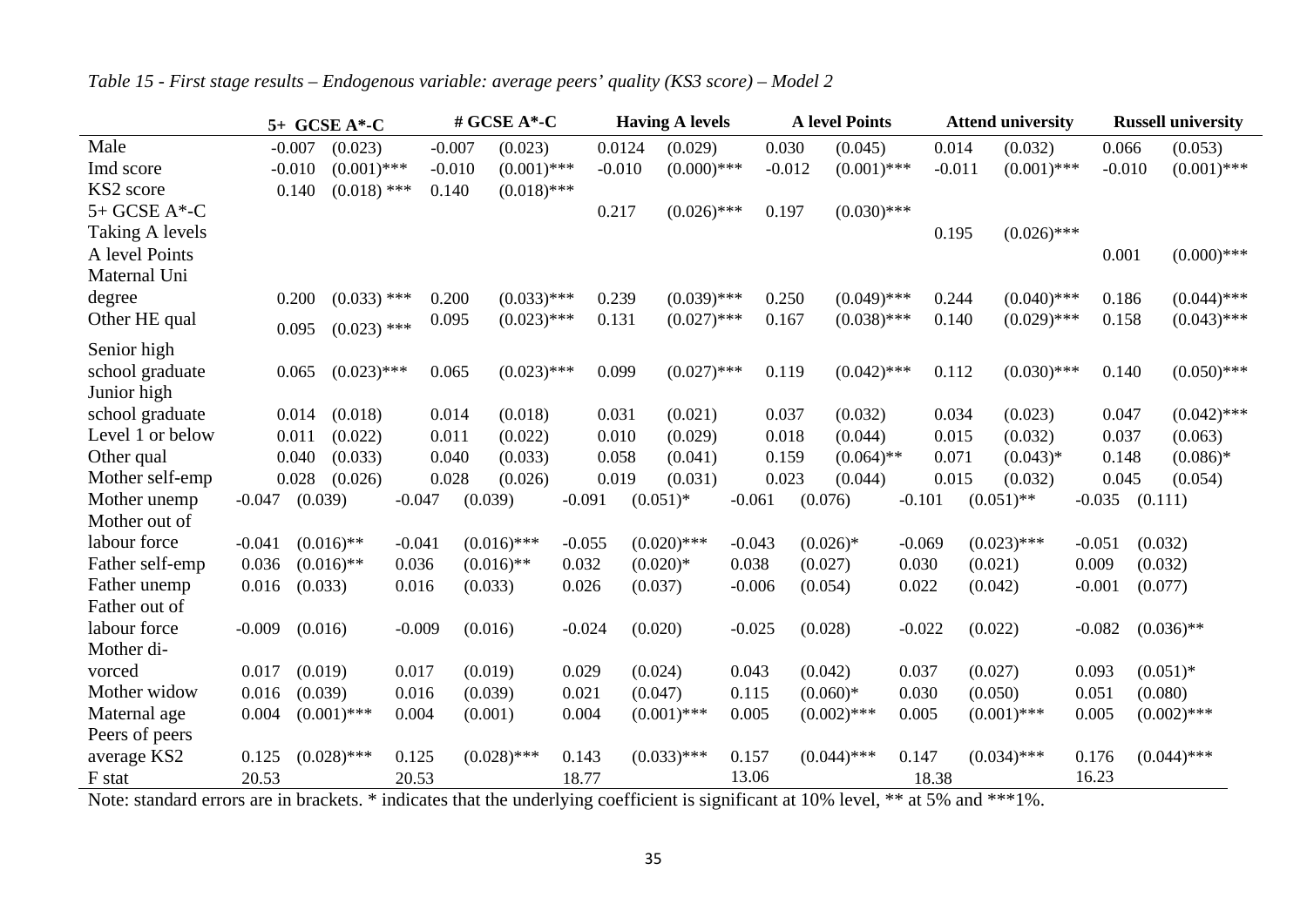|                                            | 5+ GCSE A*-C<br># GCSE $A^*$ -C |                                           |                            | <b>Having A levels</b>                    |                   | <b>A</b> level Points    |                   |                          | <b>Attend university</b> | <b>Russell university</b> |                   |                          |
|--------------------------------------------|---------------------------------|-------------------------------------------|----------------------------|-------------------------------------------|-------------------|--------------------------|-------------------|--------------------------|--------------------------|---------------------------|-------------------|--------------------------|
| Male<br>Imd score<br>KS2 score<br>$5+GCSE$ | 0.011<br>0.031<br>$-0.321$      | (0.043)<br>$(0.002)$ ***<br>$(0.043)$ *** | 0.011<br>0.031<br>$-0.321$ | (0.043)<br>$(0.002)$ ***<br>$(0.043)$ *** | $-0.033$<br>0.031 | (0.053)<br>$(0.002)$ *** | $-0.056$<br>0.033 | (0.072)<br>$(0.003)$ *** | $-0.039$<br>0.032        | (0.056)<br>$(0.002)$ ***  | $-0.112$<br>0.031 | (0.084)<br>$(0.003)$ *** |
| $A^*$ -C                                   |                                 |                                           |                            |                                           | $-0.492$          | (0.060)                  | $-0.408$          | $(0.067)$ ***            |                          |                           |                   |                          |
| Taking                                     |                                 |                                           |                            |                                           |                   |                          |                   |                          |                          |                           |                   |                          |
| A levels<br>A level Points<br>Maternal Uni |                                 |                                           |                            |                                           |                   |                          |                   |                          | $-0.421$                 | $(0.059)$ ***             | $-0.002$          | $(0.000)$ ***            |
| degree<br>Other higher                     | $-0.380$                        | $(0.064)$ ***                             | $-0.380$                   | $(0.064)$ ***                             | $-0.471$          | $(0.066)$ ***            | $-0.465$          | $(0.081)$ ***            | $-0.478$                 | $(0.067)$ ***             | $-0.335$          | $(0.092)$ ***            |
| education<br>Senior high                   | $-0.253$                        | $(0.056)$ ***                             | $-0.253$                   | $(0.056)$ ***                             | $-0.335$          | $(0.063)$ ***            | $-0.371$          | $(0.078)$ ***            | $-0.349$                 | $(0.066)$ ***             | $-0.291$          | $(0.096)$ ***            |
| school graduate<br>Junior high             | $-0.179$                        | $(0.059)$ ***                             | $-0.179$                   | $(0.059)$ ***                             | $-0.253$          | $(0.065)$ ***            | $-0.297$          | $(0.086)$ ***            | $-0.282$                 | $(0.070)$ ***             | $-0.254$          | $(0.111)$ ***            |
| school graduate                            | $-0.096$                        | $(0.049)$ **                              | $-0.096$                   | $(0.049)$ **                              | $-0.125$          | $(0.057)$ ***            | $-0.132$          | $(0.075)*$               | $-0.116$                 | $(0.061)*$                | $-0.134$          | (0.098)                  |
| Level 1 or below                           | $-0.069$                        | (0.058)                                   | $-0.069$                   | (0.058)                                   | $-0.077$          | $(0.072)$ **             | $-0.151$          | (0.101)                  | $-0.076$                 | (0.078)                   | $-0.185$          | (0.140)                  |
| Other qualifica-<br>tion                   | $-0.028$                        | (0.087)                                   | $-0.028$                   | (0.087)                                   | 0.069             | (0.111)                  | $-0.147$          | (0.140)                  | 0.014                    | (0.115)                   | $-0.094$          | (0.183)                  |
| Mother self-emp                            | $-0.001$<br>0.244               | (0.049)                                   | $-0.001$                   | (0.049)<br>$(0.112)$ **                   | 0.006<br>0.305    | (0.057)                  | 0.060             | (0.075)                  | 0.022<br>0.331           | (0.059)<br>$(0.151)$ **   | $-0.013$<br>0.077 | (0.099)                  |
| Mother unemp<br>Mother out of the          |                                 | $(0.112)$ **                              | 0.244                      |                                           |                   | $(0.146)$ **             | 0.092             | (0.181)                  |                          |                           |                   | (0.245)                  |
| labour force<br>Father self-               | 0.204                           | $(0.045)$ **                              | 0.204                      | $(0.045)$ **                              | 0.247             | $(0.056)$ **             | 0.212             | $(0.055)$ ***            | 0.280                    | $(0.061)$ ***             | 0.253             | (0.069)                  |
| employed<br>Father unem-                   | $-0.069$                        | $(0.037)*$                                | $-0.069$                   | $(0.037)*$                                | $-0.046$          | (0.043)                  | $-0.038$          | (0.051)                  | $-0.043$                 | (0.045)                   | 0.045             | (0.061)                  |
| ployed<br>Father out of the                | 0.036                           | (0.087)                                   | 0.036                      | (0.087)                                   | $-0.016$          | (0.094)                  | 0.040             | (0.134)                  | 0.015                    | (0.103)                   | 0.155             | (0.178)                  |
| labour force<br>Mother is di-              | 0.016                           | (0.043)                                   | 0.016                      | (0.043)                                   | 0.036             | (0.051)                  | 0.012             | (0.064)                  | 0.031                    | (0.056)                   | 0.124             | (0.082)                  |
| vorced<br>Mother is a wid-                 | 0.012                           | (0.048)                                   | 0.012                      | (0.048)                                   | $-0.022$          | (0.061)                  | $-0.052$          | (0.090)                  | $-0.046$                 | (0.065)                   | $-0.107$          | (0.114)                  |
| 0W                                         | $-0.032$                        | (0.099)                                   | $-0.032$                   | (0.099)                                   | 0.040             | (0.117)                  | $-0.106$          | (0.136)                  | 0.024                    | (0.131)                   | 0.072             | (0.190)                  |
| Maternal age                               | $-0.007$                        | $(0.003)$ ***                             | $-0.007$                   | $(0.003)$ ***                             | $-0.008$          | $(0.003)$ ***            | $-0.007$          | $(0.004)$ ***            | $-0.009$                 | $(0.004)$ ***             | $-0.008$          | (0.005)                  |
| % Peers of peers<br>not basic Maths        | 0.278                           | $(0.033)$ ***                             | 0.278                      | $(0.033)$ ***                             | 0.300             | $(0.035)$ ***            | 0.318             | 0.039                    | 0.304                    | (0.036)                   | 0.312             | $(0.043)$ ***            |
| F stat                                     | 71.33                           |                                           | 71.33                      |                                           | 71.58             |                          | 65.12             |                          | 72.12                    |                           | 52.99             |                          |

*Table 16 - First stage results – Endogenous variable: % of Peers not achieving basic standards in KS3 Mathematics – Model 2* 

Note: standard errors are in brackets. \* indicates that the underlying coefficient is significant at 10% level, \*\* at 5% and \*\*\*1%.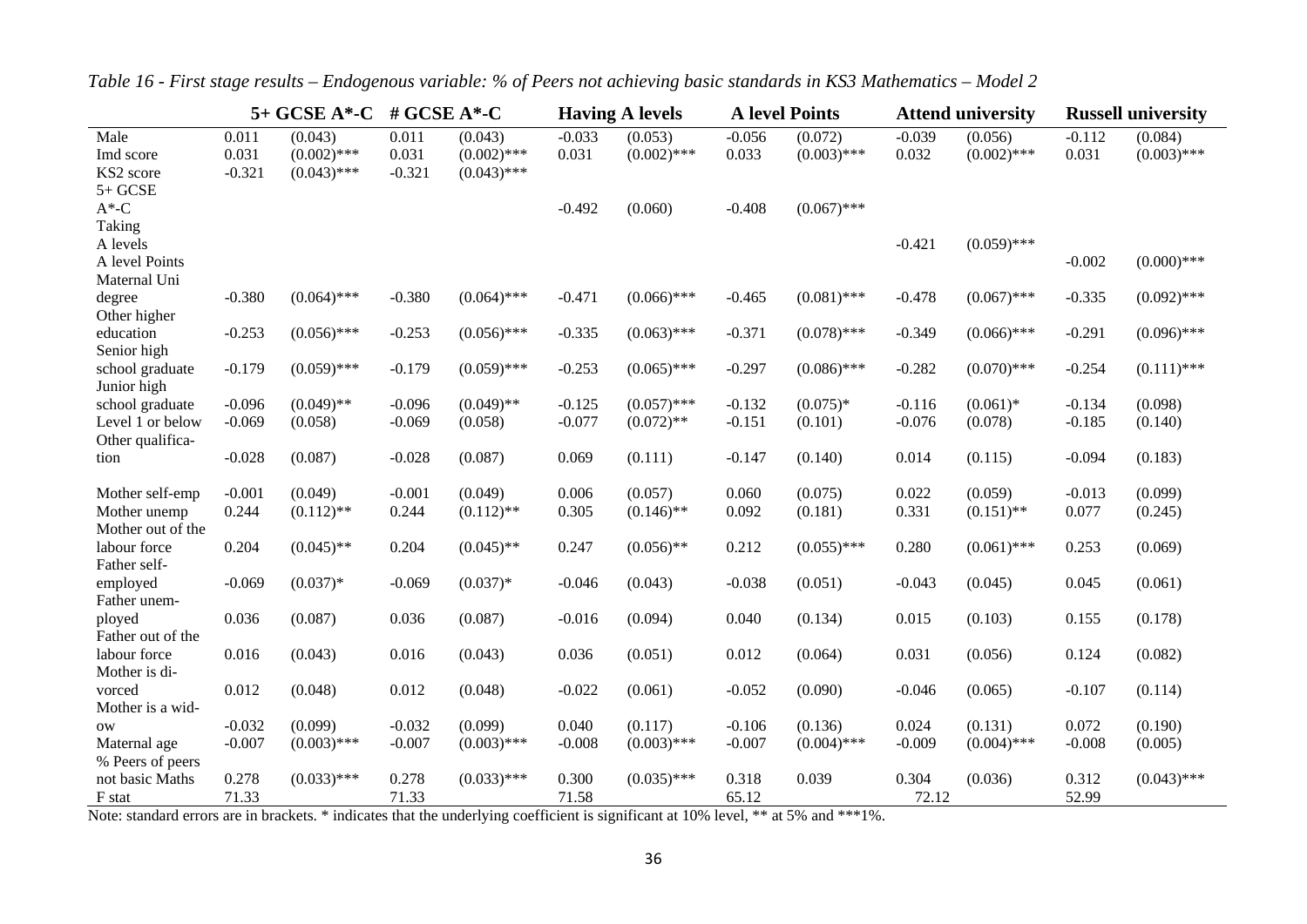|                            |                     |                     |                        |                       | Attend              |                           |
|----------------------------|---------------------|---------------------|------------------------|-----------------------|---------------------|---------------------------|
|                            | #GCSE A*-C          | 5+ GCSE A*-C        | <b>Having A levels</b> | <b>A</b> level Points | university          | <b>Russell university</b> |
| Male                       | $-0.061(0.008)$ *** | $-0.832(0.069)$ *** | $-0.044(0.010)$ ***    | $-18.026(3.978)$ ***  | $-0.033(0.011)$ *** | 0.023(0.017)              |
| Imd score                  | $-0.002(0.000)$ *** | $-0.007(0.003)$ **  | $-0.000(0.000)$        | 0.015(0.148)          | 0.000(0.000)        | 0.000(0.001)              |
| KS2 score                  | $0.287(0.005)$ ***  | $2.663(0.037)$ ***  |                        |                       |                     |                           |
| $5+$ GCSE A $*$ -C         |                     |                     | $0.493(0.012)$ ***     | 131.428 (4.855)***    |                     |                           |
| Taking A levels            |                     |                     |                        |                       | $0.347(0.013)$ ***  |                           |
| A level Points             |                     |                     |                        |                       |                     | $0.002(0.000)$ ***        |
| Maternal uni degree        | $0.078(0.016)$ ***  | $0.515(0.129)$ ***  | $0.078(0.020)$ ***     | 39.258 (7.255)***     | 0.013(0.022)        | $0.081(0.032)$ **         |
| Other higher education     | 0.025(0.015)        | 0.170(0.123)        | $0.049(0.019)$ ***     | 6.197(7.552)          | $-0.011(0.021)$     | 0.022(0.032)              |
| Senior high school grad    | 0.004(0.016)        | $-0.041(0.127)$     | 0.001(0.019)           | $-2.646(6.887)$       | $-0.024(0.022)$     | $-0.025(0.033)$           |
| Junior high school grad    | $-0.033(0.012)$ *** | $-0.314(0.107)$ *** | 0.010(0.016)           | $-9.315(6.415)$       | $-0.053(0.017)$ *** | $-0.073(0.027)$ ***       |
| Level 1 or below           | $-0.056(0.017)$ *** | $-0.608(0.147)$ *** | $-0.065(0.021)$ ***    | $-42.563(9.660)$ ***  | $-0.054(0.026)$ **  | $-0.053(0.041)$           |
| Other qualification        | $-0.070(0.026)$ *** | $-0.285(0.205)$     | 0.031(0.033)           | 7.238 (12.080)        | $-0.019(0.036)$     | $-0.070(0.049)$           |
| Mother self-employed       | $-0.006(0.017)$     | $-0.066(0.128)$     | $-0.018(0.022)$        | 4.976 (7.604)         | $-0.024(0.025)$     | 0.012(0.036)              |
| Mother unemployed          | $-0.027(0.030)$     | $-0.322(0.232)$     | $-0.018(0.039)$        | 8.665 (18.515)        | $-0.021(0.039)$     | $-0.069(0.062)$           |
| Mother out of labour force | $0.026(0.011)$ **   | $0.190(0.085)$ **   | $0.033(0.013)$ ***     | $12.670(5.169)$ **    | $-0.014(0.015)$     | $-0.011(0.021)$           |
| Father self-employed       | 0.006(0.011)        | 0.052(0.084)        | $-0.009(0.014)$        | $-5.741(4.628)$       | $-0.012(0.017)$     | 0.007(0.023)              |
| Father unemployed          | $-0.026(0.023)$     | 0.234(0.214)        | 0.004(0.031)           | 4.111 (12.215)        | $-0.104(0.032)$ *** | $-0.002(0.054)$           |
| Father out of labour force | $-0.052(0.012)$ *** | $-0.733(0.097)$ *** | $-0.058(0.014)$ ***    | $-26.636(5.817)$ ***  | $-0.049(0.017)$ *** | $-0.015(0.028)$           |
| Mother is divorced         | $-0.025(0.015)*$    | $-0.180(0.117)$     | $-0.036(0.017)$ **     | $-2.429(7.673)$       | $-0.026(0.020)$     | 0.008(0.033)              |
| Mother is a widow          | 0.023(0.031)        | 0.307(0.268)        | 0.027(0.039)           | 4.966 (12.380)        | $-0.020(0.046)$     | 0.114(0.073)              |
| Maternal age               | $0.004(0.001)$ ***  | $0.039(0.006)$ ***  | $0.005(0.001)$ ***     | 1.839 (0.379)***      | 0.001(0.001)        | $-0.001(0.002)$           |

*Table 17 – Results from OLS regression for the effect of other independent variables - Model 2* 

Note: standard errors are in brackets. \* indicates that the underlying coefficient is significant at 10% level, \*\* at 5% and \*\*\*1%.